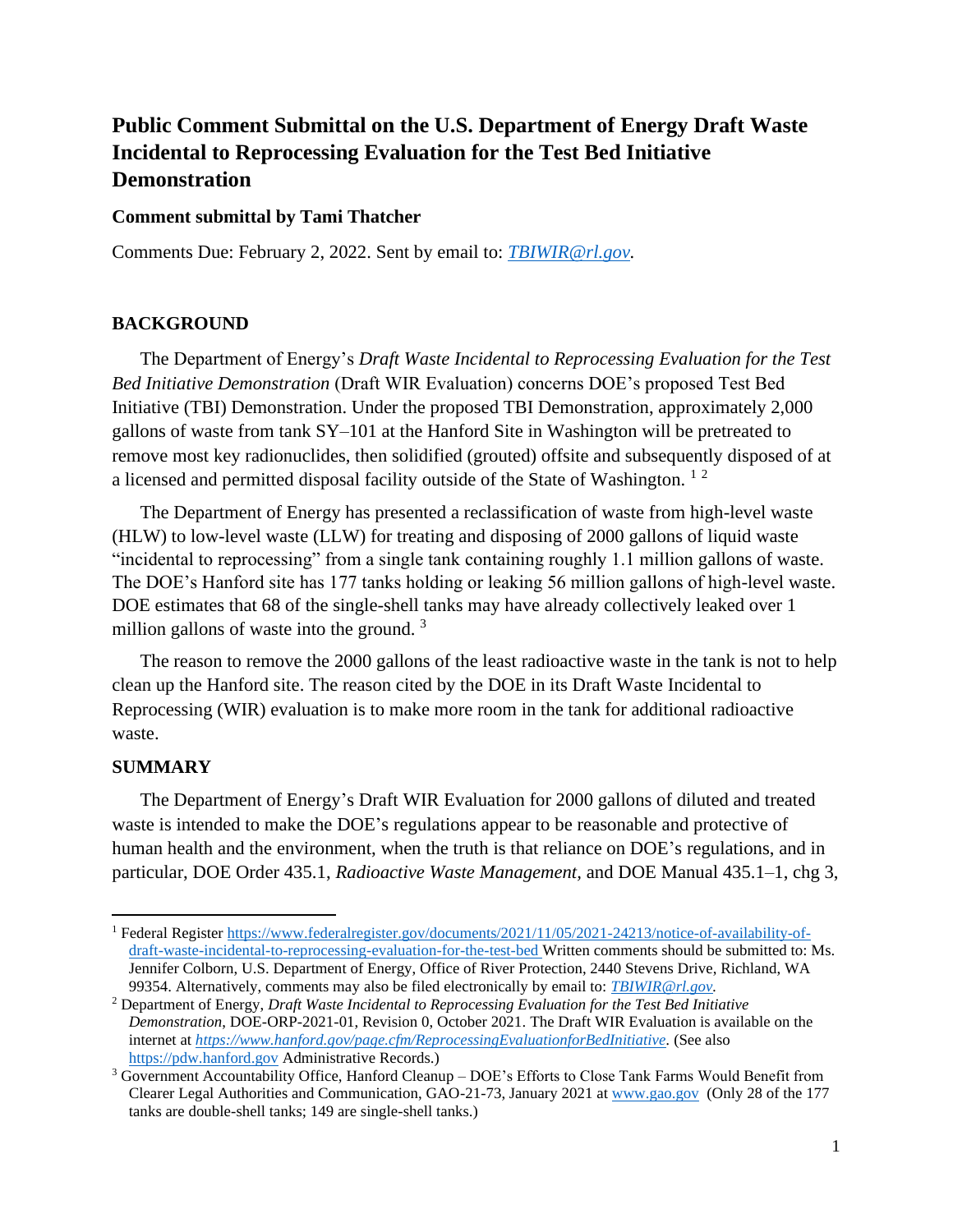*Radioactive Waste Management Manual* does not provide any certainty that reasonable and protective decisions will be made. The DOE Manual 435.1-1 allows DOE to bury its low-level or transuranic waste on DOE sites. The DOE Manual 435.1-1 allows DOE to approve any Performance Assessment and does not include a comprehensive set of waste burial performance criteria or Performance Assessment model standards. There is no waste compliance period. Any level of radioactive migration from the disposal site at a DOE facility can be deemed acceptable by DOE, according to DOE Manual 435.1-1. DOE can change its regulations, at whim, without public notification. DOE can waive any of its regulations at any time. The Draft WIR Evaluation and any other document that relies on DOE regulations, including DOE Manual 435-1-1 actually provides no assurance of the protection of the public and the environment. It appears that DOE intends to set a legal precedence for relying on DOE Manual 435-1.1 for the reclassification of HLW to LLW or to transuranic waste and this greatly undermines the protection of the environment and the ability of states to demand protective measures for waste storage and disposal.

### **DOE'S DRAFT WIR EVALUATION IS DECEPTIVE CONCERNING DOE REGULATIONS**

The Draft WIR Evaluation emphasizes that "DOE prepared the Draft WIR Evaluation pursuant to DOE Order 435.1, *Radioactive Waste Management,* and DOE Manual 435.1–1, chg 3, *Radioactive Waste Management Manual.* The DOE is working to try to make DOE regulations appear reasonably protective and to set a legal precedence for using DOE Order 435.1, *Radioactive Waste Management,* and DOE Manual 435.1–1, chg 3, *Radioactive Waste Management Manual.* But to do so, DOE omits key information.

First, the DOE misleads the public by misquoting DOE Manual 435.1-1 Section II.B.(2)(a), in the Draft WIR Evaluation and the Federal Register notice. This section of Manual 435.1-1 is in fact not quoted in its entirety and less restrictive requirements were lopped off mid-sentence. The DOE omitted the portion of the regulation that allows the DOE to reclassify high-level waste above Class C, that would become Greater-Than-Class C radioactive waste. There is no upper bound on the radioactivity of Greater-Than-Class C radioactive waste. DOE facilities such as Hanford and NRC-licensed facilities could accept Greater-Than-Class C radioactive waste, of unlimited radioactivity concentrations and longevity.

The Draft WIR Evaluation must correctly and completely quote the DOE Manual and then add further information to clarify why DOE might or might not exceed Class C concentrations during this operation.

The DOE's Draft WIR Evaluation also misrepresents the flexibility of DOE regulations. The Department of Energy can modify its regulations, including DOE Order 435.1 and DOE Manual 435.1-1 at whim, and without public notification and any requirement deemed too difficult can simply be waived by the Secretary of Energy.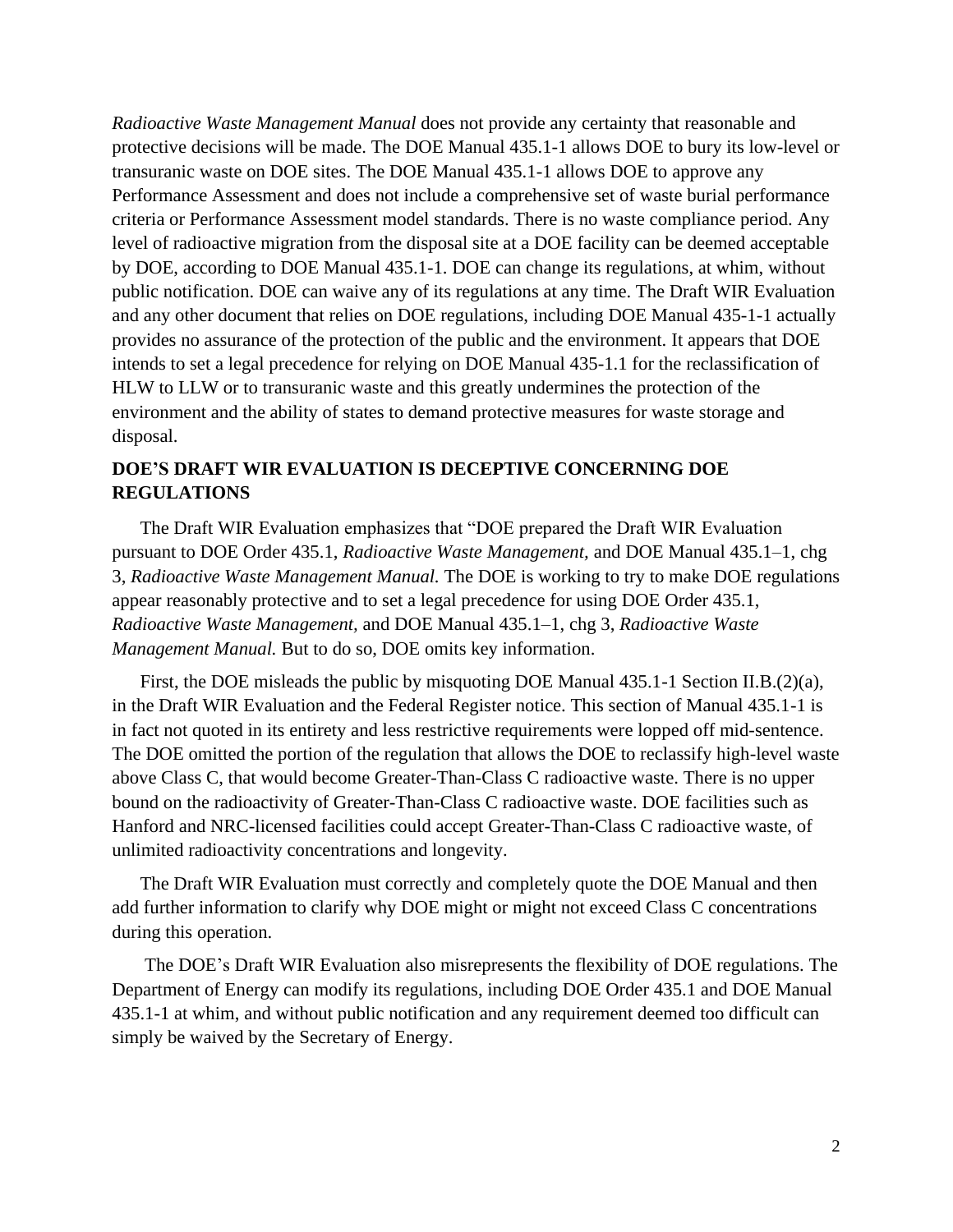In addition to the misrepresentation of the DOE's Manual 435.1-1 in the 2000- gallon Waste Incidental to Reprocessing draft document, <sup>4</sup> Congress is misinformed by the Government Accountability Office reports such as GAO-21-73, that while informative, leans toward an overly favorable presentation of the Department of Energy and does not provide an accurate depiction of DOE's enormous latitude under DOE Manual 435.1.

The Draft WIR Evaluation must include details of the ease with which the Department of Energy can change or waive its regulations, including the DOE Order 435.1 and Manual 435.1-1. The DOE can simply cite cost as the reason for gutting environmental protections and pollute the environment.

#### **Details of the Misleading Quotation of DOE Manual 435.1-1, Section II.B.(2)(a):**

The Draft WIR Evaluation misleads citizens by misquoting the DOE Manual 435.1-1 Section II.B.(2)(a), in the Draft WIR Evaluation, as it chose to replace the last phase with the punctuation of a single period. If the DOE Manual 435.1-1 was to be quoted and terminated the quote midsentence, then three dots are to be used to signify that the sentence was not stated in its entirety.

The DOE's Draft WIR Evaluation<sup>5</sup> states (and it added italics):

The criteria in Section II.B.(2)(a) of DOE Manual 435.1-1 provide, in relevant part, that the wastes:

*"(1) Have been processed, or will be processed, to remove key radionuclides to the maximum extent that is technically and economically practical;*

*(2) Will be managed to meet safety requirements comparable to the performance objectives set out in 10 CFR 61, Subpart C, Performance Objectives; and*

*(3) Are to be managed, pursuant to DOE authority under the Atomic Energy Act of 1954, as amended, and in accordance with the provisions of Chapter IV of this Manual, provided the waste will be incorporated in a solid physical form at a concentration that does not exceed the applicable concentration limits for Class C low-level waste as set out in 10 CFR 61.55, Waste Classification."*

But in contrast, the most recent DOE Manual  $435.1 - 1$ <sup>6</sup> is stated below (and does not use italics throughout):

<sup>4</sup> Department of Energy, *Draft Waste Incidental to Reprocessing Evaluation for the Test Bed Initiative Demonstration*, DOE-ORP-2021-01, Revision 0, October 2021. The Draft WIR Evaluation is available on the internet at *[https://www.hanford.gov/page.cfm/ReprocessingEvaluationforBedInitiative.](https://www.hanford.gov/page.cfm/ReprocessingEvaluationforBedInitiative)*

<sup>5</sup> Department of Energy, *Draft Waste Incidental to Reprocessing Evaluation for the Test Bed Initiative Demonstration*, DOE-ORP-2021-01, Revision 0, October 2021. The Draft WIR Evaluation is available on the internet at *[https://www.hanford.gov/page.cfm/ReprocessingEvaluationforBedInitiative.](https://www.hanford.gov/page.cfm/ReprocessingEvaluationforBedInitiative)*

<sup>6</sup> U.S. Department of Energy, *Radioactive Waste Management Manual*, DOE M 435.1-1, Approved: 7-09-99, Change 1: 6-19-01, Certified: 1-9-07, Change 2: 6-8-11, Chg 3 (LtdChg): 1-11-2021. Available online at [www.directives.DOE.gov.](http://www.directives.doe.gov/)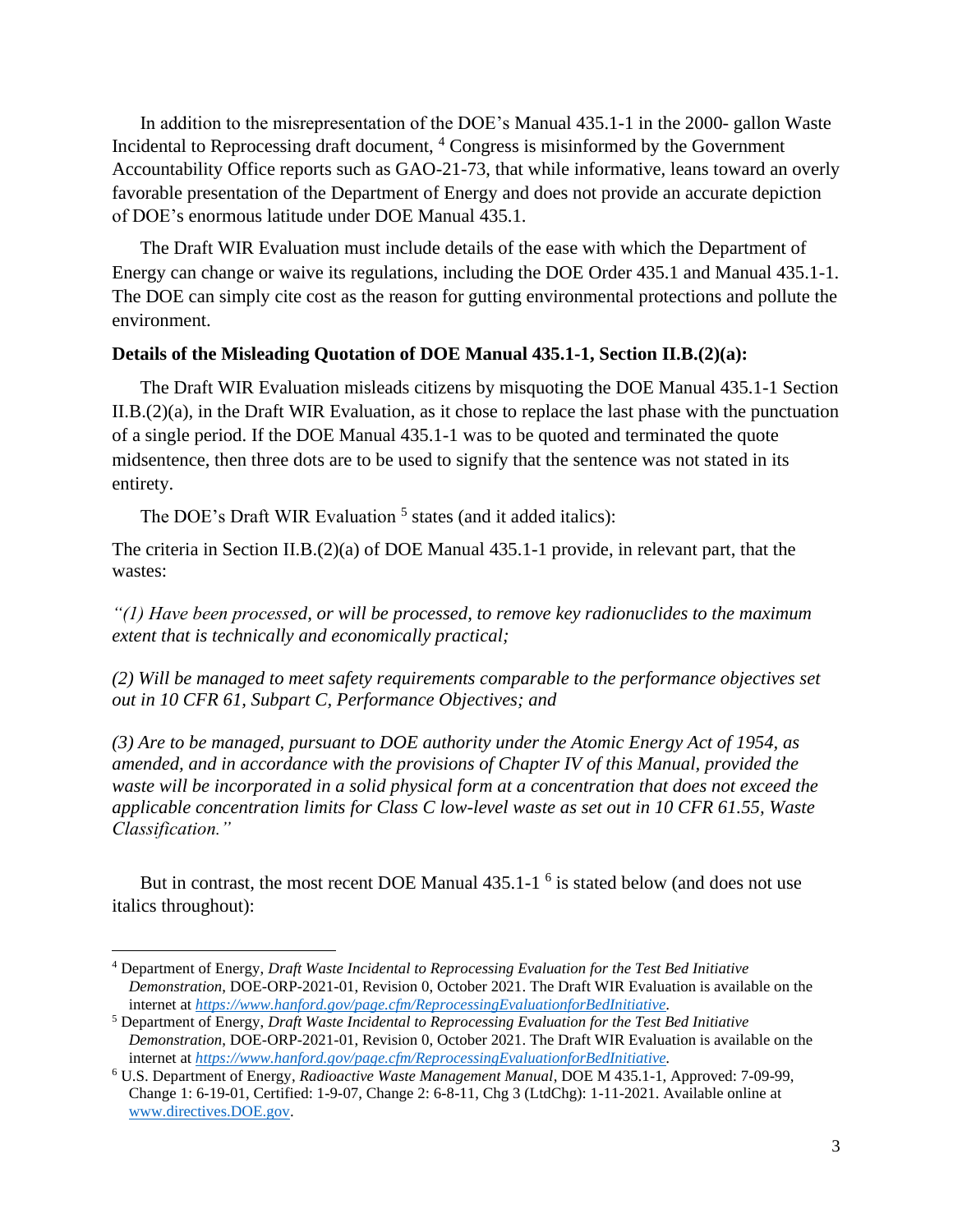(a) Will be managed as low-level waste and meet the following criteria:

(1) Have been processed, or will be processed, to remove key radionuclides to the maximum extent that is technically and economically practical; and

(2) Will be managed to meet safety requirements comparable to the performance objectives set out in 10 CFR Part 61, Subpart C, *Performance Objectives*; and

(3) Are to be managed, pursuant to DOE's authority under the *Atomic Energy Act of 1954*, as amended, and in accordance with the provisions of Chapter IV of this Manual, provided the waste will be incorporated in a solid physical form at a concentration that does not exceed the applicable concentration limits for Class C low-level waste as set out in 10 CFR 61.55, *Waste Classification*; **or will meet alternative requirements for waste classification and characterization as DOE may authorize. [Emphasis Added]**

I think the DOE knows that the proper way to quote a portion of a sentence is to use three dots at the end of the quote, signifying that there were more words following what is quoted. The Department of Energy deceptively simply places a period where it truncated the quoted section of the regulation it was quoting.

**Then, importantly, in other places in DOE's document for the treatment of 2000 gallons of waste, the Department of Energy cites "the criteria in Section II.B.(2)(a) of DOE Manual 435.1-1" and the reader has no idea whether or not the truncated requirement or the full and far less restrictive requirements in Manual 435.1-1 are intended. <sup>7</sup>**

The Draft WIR Evaluation misleads the public by presenting what appears to reasonably comprehensive requirements for radioactive waste management, in particular, because the lopped off phrase – "or will meet alternative requirements for waste classification and characterization as DOE may authorize" adds infinite flexibility for the DOE to decide, at whim, to reclassify and dispose of HLW is any manner it chooses.

The Draft WIR Evaluation must include the complete criteria in Section II.B. $(2)(a)$ .

The Draft WIR Evaluation must include the complete criteria in Section II.B.(2)(a) and also Section II.B.(2)(b).

# **DRAFT WIR EVALUATON MUST STATE HOW ALLOWING DOE TO RECLASSIFY ITS HLW ALLOWS WASTE TO BE DISPOSED OF ON DOE SITES WITH DOE AS THE SOLE AUTHORITY TO DETERMINE COMPLIANCE**

<sup>7</sup> U.S. Department of Energy, *Radioactive Waste Management Manual*, DOE M 435.1-1, Approved: 7-09-99, Change 1: 6-19-01, Certified: 1-9-07, Change 2: 6-8-11, Chg 3 (LtdChg): 1-11-2021. Available online at [www.directives.DOE.gov.](http://www.directives.doe.gov/)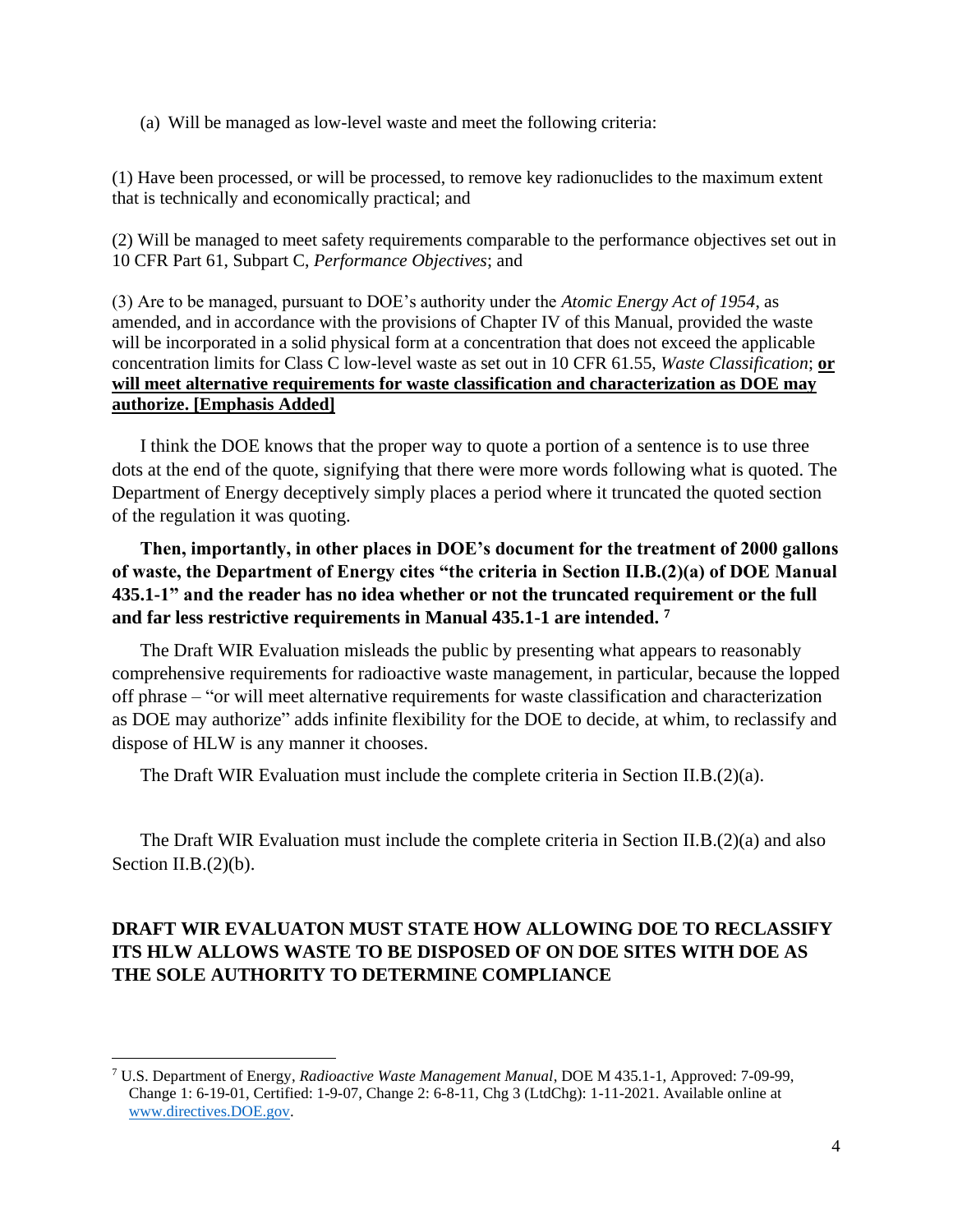DOE Order 435.1, *Radioactive Waste Management,* and DOE Manual 435.1–1, chg 3, Radioactive Waste Management Manual<sup>8</sup> allow the Department of Energy to not even attempt to meet 10 CFR 61, Subpart C Performance Objectives. The DOE Manual 435-1-1 allows DOE to be the sole authority over the decision to accept a Performance Assessment of radioactive waste disposal on DOE sites. When waste is not classified as HLW, DOE may dispose of it on DOE sites. It could also move the waste to a different DOE site, such as moving the radioactive waste from Hanford to Idaho. Nothing in the DOE Manual 435.1-1 would prohibit this. There would be no Nuclear Regulatory Commission licensing or authority and there would be no consultation with the affected state or public.

The Draft WIR Evaluation must admit that it is using this 2000 gallon case of diluted HLW to establish a legal precedence for making it appear acceptable for the DOE to reclassify any amount of HLW based on its regulations, such as DOE Manual 435.1-1, without authority from the NRC or the affected state to interfere.

Two other portions of DOE Manual 435.1-1 are particularly relevant:

### **Details of the HLW that becomes Transuranic Waste, DOE Manual 435.1-1, Section II.B.(2)(b):**

(b) Will be managed as transuranic waste and meet the following criteria:

(1) Have been processed, or will be processed, to remove key radionuclides to the maximum extent that is technically and economically practical; and

(2) Will be incorporated in a solid physical form and meet alternative requirements for waste classification and characteristics, as DOE may authorize; and

(3) Are managed pursuant to DOE's authority under the *Atomic Energy Act of 1954*, as amended, in accordance with the provisions of Chapter III of this Manual, as appropriate.

### **Details of the HLW that becomes low-level waste or transuranic waste**

DOE Manual 435.1-1, Section I.2.F(4) includes the following: "DOE waste shall be treated, stored, and in the case of low-level waste, disposed of at the site where the waste is generated, if practical, or at another DOE facility."

The Draft WIR Evaluation misleads the public by not disclosing Section II.B.(2)(b) which does not commit DOE to even attempt to meet the performance objectives set out in 10 CFR 61, Subpart C. The DOE will be able to approve any waste disposal Performance Assessment. The Draft WIR Evaluation misleads the public by not disclosing how acceptance of DOE to reclassify its HLW can allow DOE to dispose of vast amounts of what had been HLW on DOE sites. The Draft WIR Evaluation is being used to make the appearance that reliance on DOE regulations, including DOE Manual 435.1-1 would be adequately protective of human health.

<sup>8</sup> U.S. Department of Energy, *Radioactive Waste Management Manual*, DOE M 435.1-1, Approved: 7-09-99, Change 1: 6-19-01, Certified: 1-9-07, Change 2: 6-8-11, Chg 3 (LtdChg): 1-11-2021. Available online at [www.directives.DOE.gov.](http://www.directives.doe.gov/)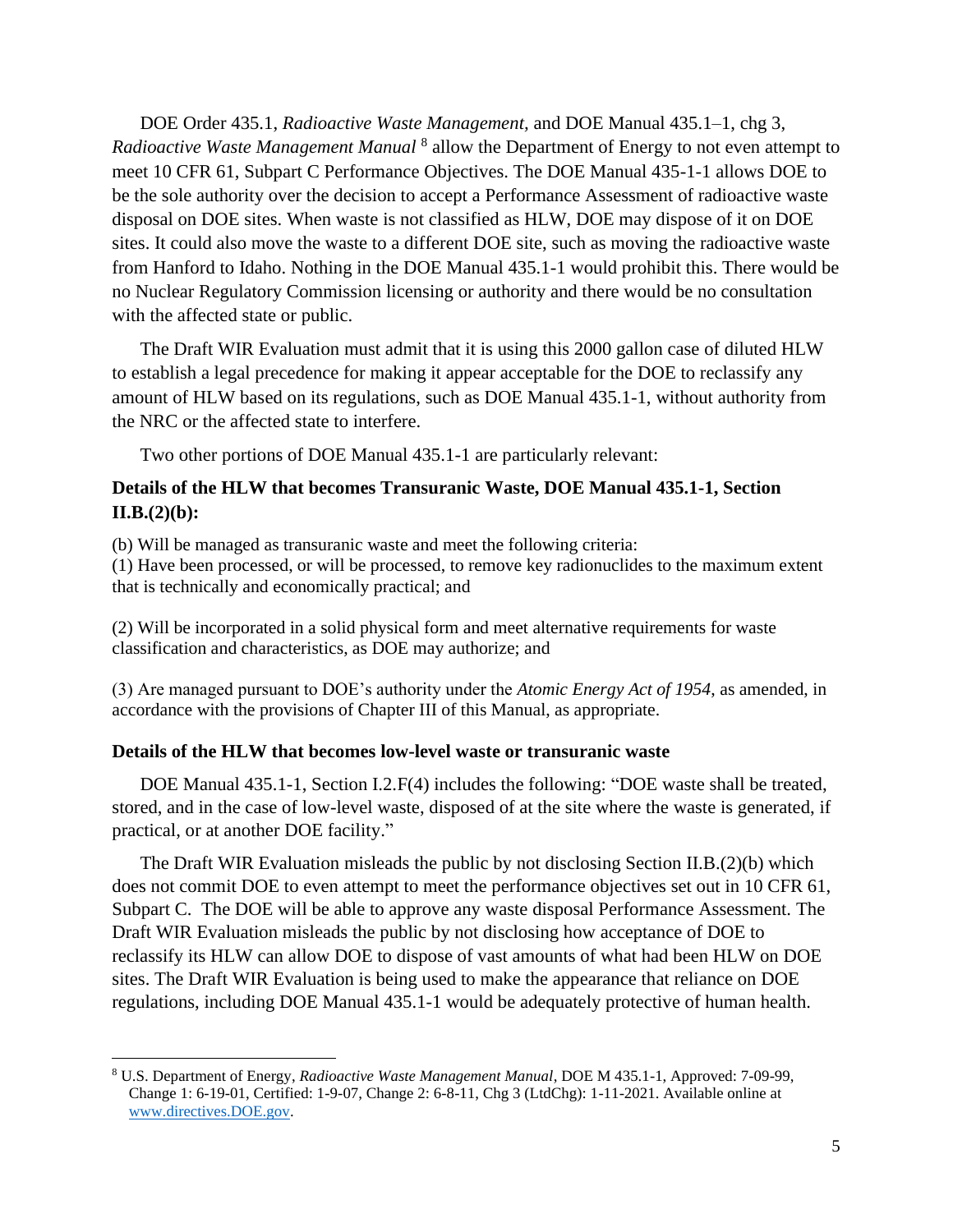#### **BAIT AND SWITCH TACTICS FOR RECLASSIFYING VAST AMOUNTS OF HLW**

The Federal Register announcement includes this statement: "DOE may determine, in a future WIR Determination, whether the pretreated and solidified waste is incidental to reprocessing, is non-HLW, and may be managed as LLW."

The DOE has not stated what quantity of HLW it may reclassify as LLW at its DOE sites, including Hanford.

The DOE has not stated what quantity of HLW may become Greater-Than-Class C low-level waste (LLW).

The DOE has not discussed that its regulations allow shallow burial of LLW at Hanford and at other DOE sites.

The Draft WIR Evaluation is trying to imply that the DOE would make sound and protective practices based on DOE Manual 435.1-1. The DOE is trying to mislead the public about the infinitely flexibility of its regulations in granting itself exemptions to its DOE Orders (and Manuals), including DOE Manual 435.1-1.

It appears that an objective of this project is to set a precedence for invalidating other federal laws that apply to the DOE's high-level waste.

This matters because the Department of Energy already shallowly buries low-level waste (LLW) including Greater-Than-Class-C LLW over the Snake River Plain Aquifer at the Idaho National Laboratory. At the INL, the Department of Energy offers this excuse: that DOE is not required to classify its low-level radioactive waste into classes at all, for the disposal of LLW at Department of Energy sites.

The DOE has been recognized by the courts as modifying it radioactive waste DOE Orders at whim, which means no waste-incidental to reprocessing evaluation, no environmental impact statement (EIS), or other document that cites a DOE Order can be relied upon.

The DOE has ignored federal law and state legal agreements by unilaterally declaring it can declare its high-level waste is now low-level waste, and with vastly reduced disposal limitations.

The DOE has for many years made a practice of not referring to the sodium-bearing waste at the Idaho National Laboratory as high-level waste, despite not having made any steps to officially reclassify it as such — because of the legal challenges this may bring. But not calling the waste high-level waste, it sought to systematically misinform citizens and State of Idaho officials.

Under the DOE's approach, it would appear that the DOE is driving toward diluting waste to the concentrations accepted by available radioactive waste facilities off the Hanford site and/or (with or without dilution) reclassify the HLW to be "low-level waste." This will only make it seem that progress is being made in solving the enormous radioactive waste problem at Hanford.

When disposed of on the DOE's Hanford site, DOE regulations for disposal of LLW do not require determining whether or not the waste is Greater-Than-Class C waste. The Department of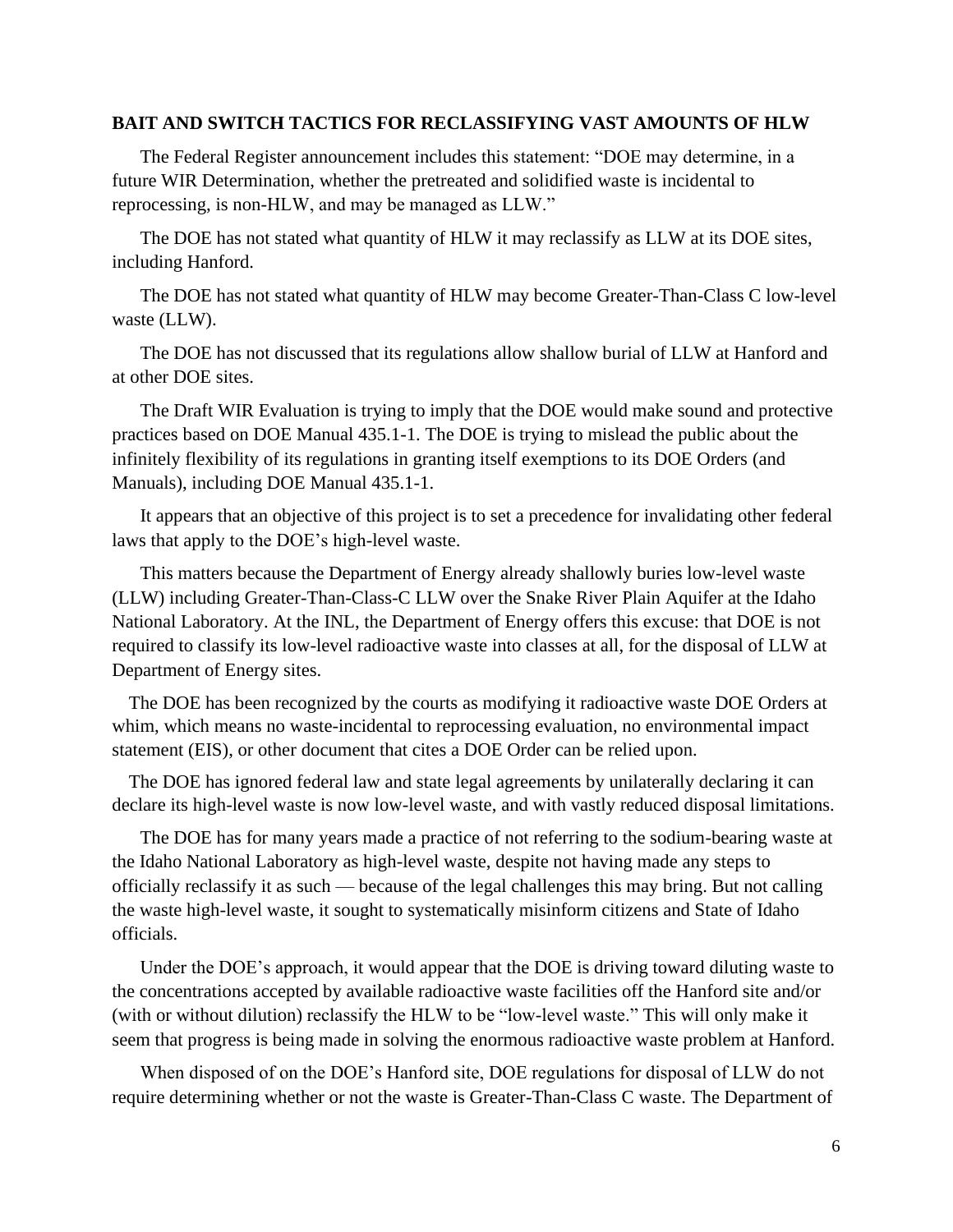Energy here in Idaho at the Idaho National Laboratory has long buried spent fuel from experiments (by a DOE exemption) and also buries Greater-Than-Class C waste over the Snake River Plain aquifer, and it continues to do so.

The Draft WIR Evaluation works hard to make DOE's regulations of radioactive waste appear reasonable. If DOE's regulation of its radioactive waste were reasonable, would we have countless contaminated sites across the U.S. from its operations? Would we have decades of accumulating radioactive waste at Hanford, Savannah River Site and the Idaho National Laboratory despite billions of dollars having been spent?

Other organizations are worried about the ramifications of this Waste Incidental to Reprocessing effort. Columbia Riverkeeper has stated: "The U.S. Dept. of Energy's Test Bed Initiative will determine the future of radioactive tank waste at the Hanford nuclear site." <sup>9</sup>

The GAO reminds us in its report GAO-21-73 that the Department of Energy has a difficult task cleaning up the radioactive waste at Hanford. **But the DOE has created the Hanford radioactive mess, along with countless other radioactive messes across the U.S., all while compliant with its regulations, and without any serious regard for current or future generations. I see no sign that the DOE is serious about the existing radioactive contamination or is ceasing or slowing its creation of more radioactive waste. The DOE is throwing money at new ways to make more radioactively contaminated sites and more spent nuclear fuel, without knowing how it will confine existing or future nuclear waste.**

The Department of Energy must not be allowed to parade certain regulations in the Draft WIR Evaluation while not mentioning the far less restrictive DOE regulations that apply and the ability DOE has for changing its regulations at whim and for DOE to decide to waive any of its requirements. The Draft WIR Evaluation must explain in detail how easily DOE may change or waive any of its regulations, especially its regulations on radioactive waste.

### **CONSULTING WITH THE NRC IS ONLY FOR SHOW**

The Draft WIR Evaluation (and the Federal Register announcement) state that "DOE is consulting with the Nuclear Regulatory Commission (NRC) concerning the Draft WIR Evaluation<sup>"</sup>

**But the Draft WIR Evaluation does not admit that DOE does not have to comply with any suggestions from the NRC.** It is nothing but a charade to say that DOE will consult with the NRC.

While the NRC does have a location for making its documents publicly available, those documents are often not entered for many years, and often are not numbered or titled in a manner to allow citizens to locate those documents out of thousands of documents. Does "consulting with the NRC" mean that any documentation of that consultation to DOE will actually be provided?

<sup>9</sup> Columbia Riverkeeper factsheet at [https://www.columbiariverkeeper.org/news/2021/12/important-hanford](https://www.columbiariverkeeper.org/news/2021/12/important-hanford-comment-period?eType=EmailBlastContent&eId=a2a14f30-2d70-45f5-a578-1a029ff37acb)[comment-period?eType=EmailBlastContent&eId=a2a14f30-2d70-45f5-a578-1a029ff37acb](https://www.columbiariverkeeper.org/news/2021/12/important-hanford-comment-period?eType=EmailBlastContent&eId=a2a14f30-2d70-45f5-a578-1a029ff37acb)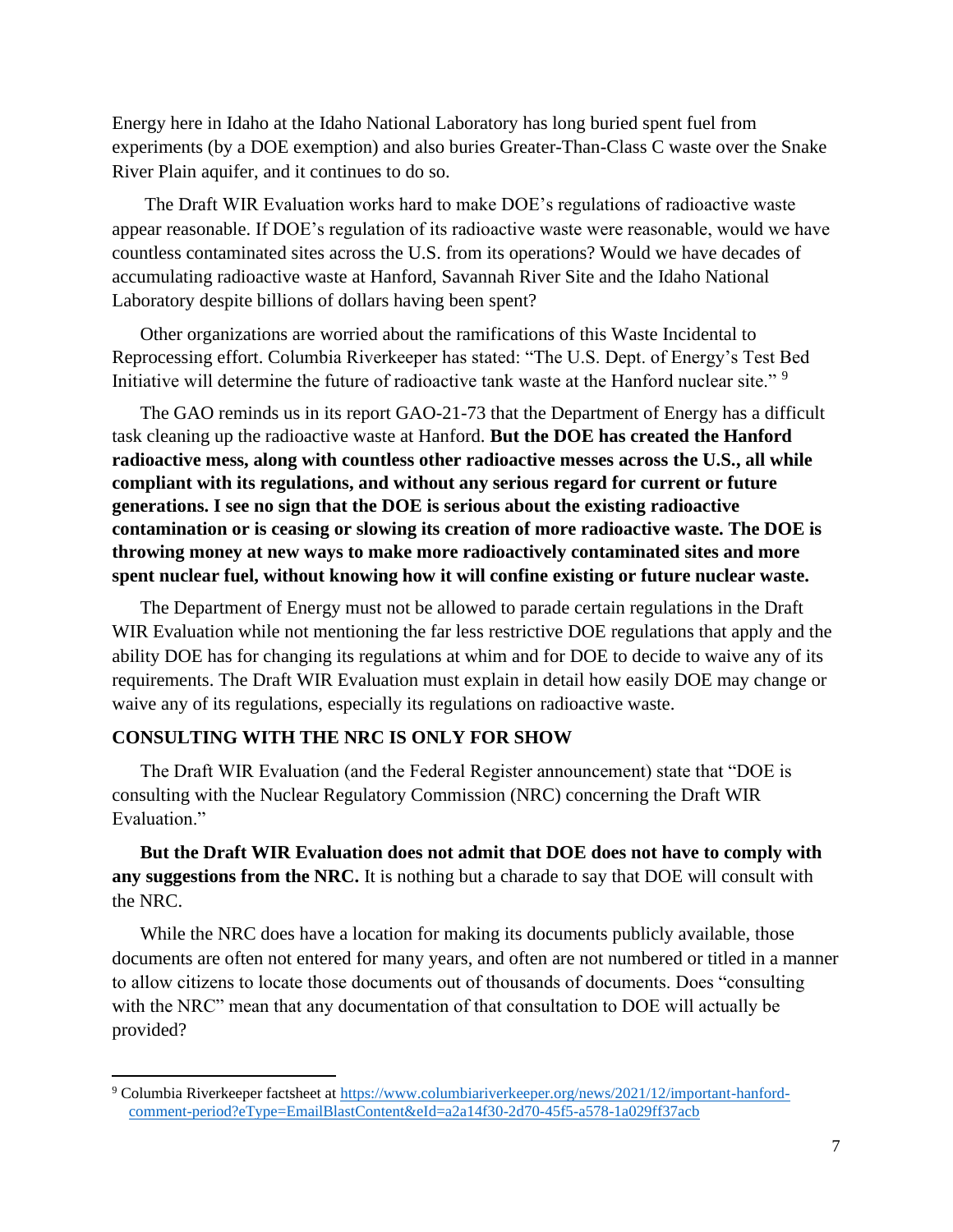The NRC, by the way, is tireless in its efforts to send more radioactive waste to Idaho, to a facility not licensed by the NRC to receive radioactive waste [US Ecology Idaho] and tireless in its efforts to allow ordinary municipal landfills to accept radioactive waste. It needs to also be understood that the **NRC's advice is generally made with the priority of the health of the nuclear industry** and not the health of the public or the environment.

The Department of Energy must not be allowed to pretend that by consulting with the NRC that its reclassification of HLW to LLW will be performed in a manner that is actually protective of workers or the public. The Draft WIR Evaluation must clarify that DOE need not heed any advice from the NRC or even document NRC's recommendations.

#### **THERE IS NO DEFINITION FOR LOW-ACTIVITY WASTE**

The Department of Energy, especially at Hanford, frequently uses the term "low-activity waste." There is no definition in DOE Manual 435.1-1 or in any federal law that defines what "low-activity waste" is.

**A recent National Academy of Sciences report** <sup>10</sup> **incorrectly states that the term "lowactivity waste" has been defined by the Department of Energy in the current version of DOE Manual 435.1,** stating that low-activity waste means the waste that remains after as much of the radionuclides as technically and economically practicable have been removed from the tank waste, and that when immobilized in waste forms, may be disposed as low-level waste in a near-surface facility, as long as the waste meets criteria in the Waste Incidental to Reprocessing determination. Supplemental treatment refers to processing of the low-activity waste that is excess to that portion to be treated by vitrification in the Waste Treatment and Immobilization Plant at the Hanford site. **But the term "low-activity waste" is not used or defined anywhere, not even in DOE Manual 435.1-1, available online.**

Apparently, the Department of Energy likes the use of meaningless jargon that imply the radioactive waste isn't much of a problem – it's just "low-activity waste." I have witnessed Idaho Cleanup Project Citizens Advisory Board members be misled by this jargon all while the members did not have a clue as to the longevity or toxicity of the radioactive waste over time.

Therefore, I am providing some basic information on radioactivity, which the DOE should be providing if its intent was to be clear and transparent.

The number of disintegrations per unit time is the radioactivity. The units of radioactivity are curie or becquerel. <sup>11</sup> But to know the difficulty of shielding the radioactive material, or how harmful it is in the human body with inhaled or ingested, or to know how difficult the material is

<sup>10</sup> National Academies of Sciences, Engineering, and Medicine 2020. *Final Review of the Study on Supplemental Treatment Approaches of Low-Activity Waste at the Hanford Nuclear Reservation: Review #4*. Washington, DC: The National Academies Press. [https://doi.org/10.17226/25710.](https://doi.org/10.17226/25710) Access to free PDF downloads is available currently.

<sup>&</sup>lt;sup>11</sup> A becquerel is radioactive decay per second. There are 37 billion becquerels in 1.0 curie or 37,000,000,000 becquerels in 1.0 curie.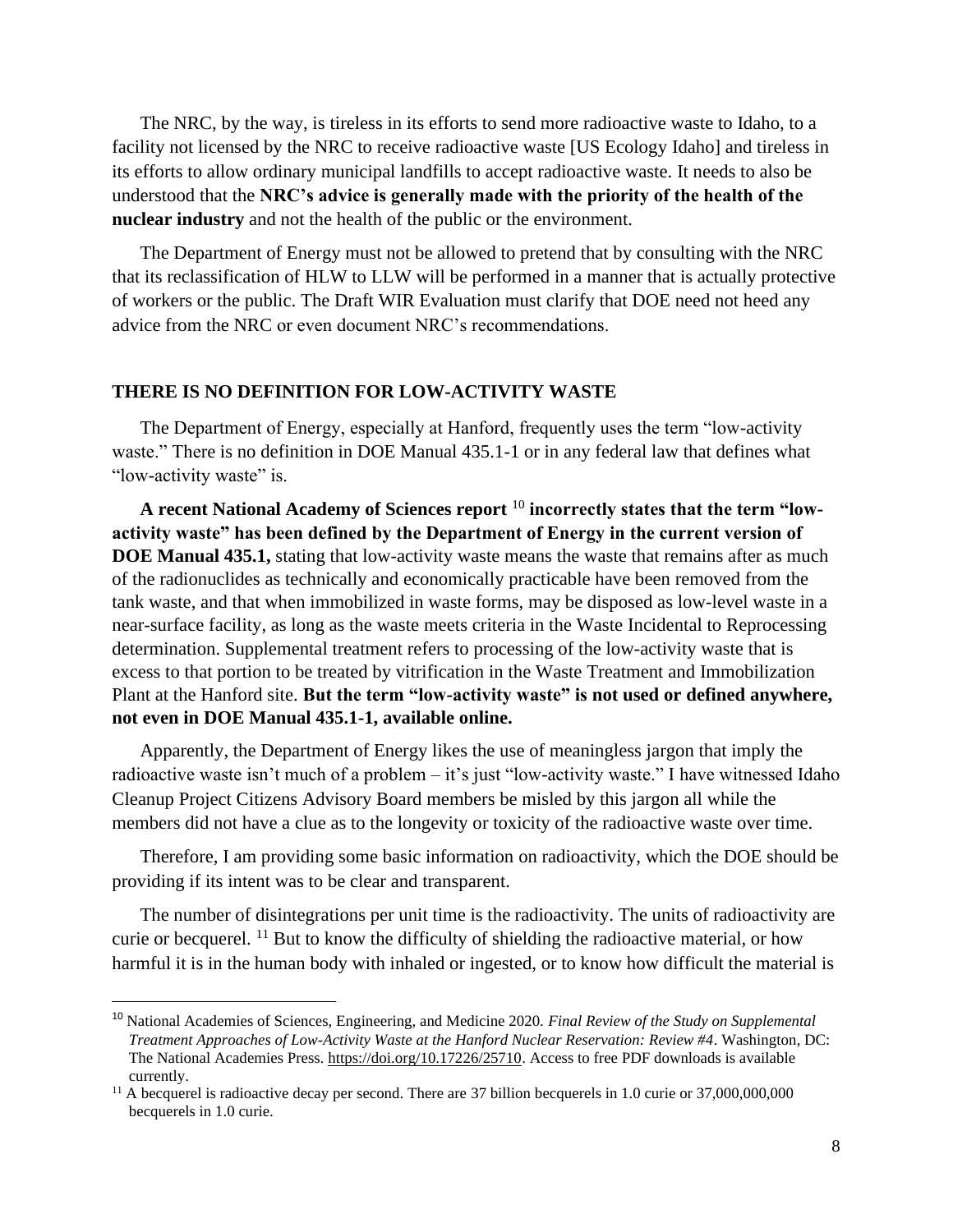to confine in a disposal facility, and to know how long you must confine the material in a disposal facility, you must know the total disintegrations per unit time (or know the total mass) **of each radionuclide** that you have in the radioactive waste. And it matters how much total waste you have to dispose of. Finally, there is the issue that the nuclear industry selectively refuses to accept and learn from new information about higher health harm from inhaling and ingesting radionuclides.

Expanding on what you need to know about radioactive waste, you need to know the following:

- **Shielding.** You need to know what shielding will be needed to store, handle, and transport the material. The penetrating gamma rays from the waste must be shielded in order to limit the external radiation exposure during storage and handling. Cesium-137's decay progeny barium-137 has a penetrating gamma and it requires shielding whereas strontium-90 is a beta emitter and it easily shielded. Uranium and plutonium which are predominately alpha emitters also emit beta and gamma radiation, but are more easily shielded. However, the neutrons emitted from actinides, especially from curium and californium, pose an important shielding problem. Neutrons can be shielded by hydrogen atoms in water or paraffin, but are not shielded by metal or lead. Neutron dose is particularly harmful to gonads and may not be adequately monitored.
- **Harm From Inhalation or Ingestion.** Even radionuclides that do not have a penetrating gamma ray can be very harmful when released to the environment. Cesium-137, cobalt-60 and other radionuclides that have difficult to shield gamma rays are harmful when inhaled or ingested, as are easily shielded pure beta emitters such as strontium-90, iodine-129, and technetium-99. Uranium and the transuranics including plutonium, americium, neptunium, and curium can be highly retained in the human body and very harmful when inhaled or ingested, even in very low total disintegrations per unit time (or curies). A curie of plutonium-239, from airborne inhalation, is 20,000 times more harmful than a curie of cesium-137. So, this is important to remember: far lower curie amounts of the actinides (uranium and the transuranic radionuclides) are as harmful when inhaled (or ingested) compared to other radionuclides like cesium-137.
- **Mobility From a Repository.** Certain radionuclides are notoriously mobile through soil, such as technetium-99 (213,000-year half-life) and iodine-129 (17-million-year half-life). Other radionuclides are less mobile and tend to cling to soil. But the chemical form of the radionuclide and changing chemical environment can affect how mobile these radionuclides are. This includes plutonium, which can cling to soil and later become mobile.
- **Radioactive Half-life and How Long the Radionuclide Must Be Confined**. Some radionuclides have such a short half-life that they decay away within days or weeks. Seven to ten half-lives are generally assumed for the material to decay away. Iodine-131 with its 8-day half-life was still a problem as it contaminated the grass cows ate, and then was ingested by children, pregnant women and other people drank the milk. Cesium-137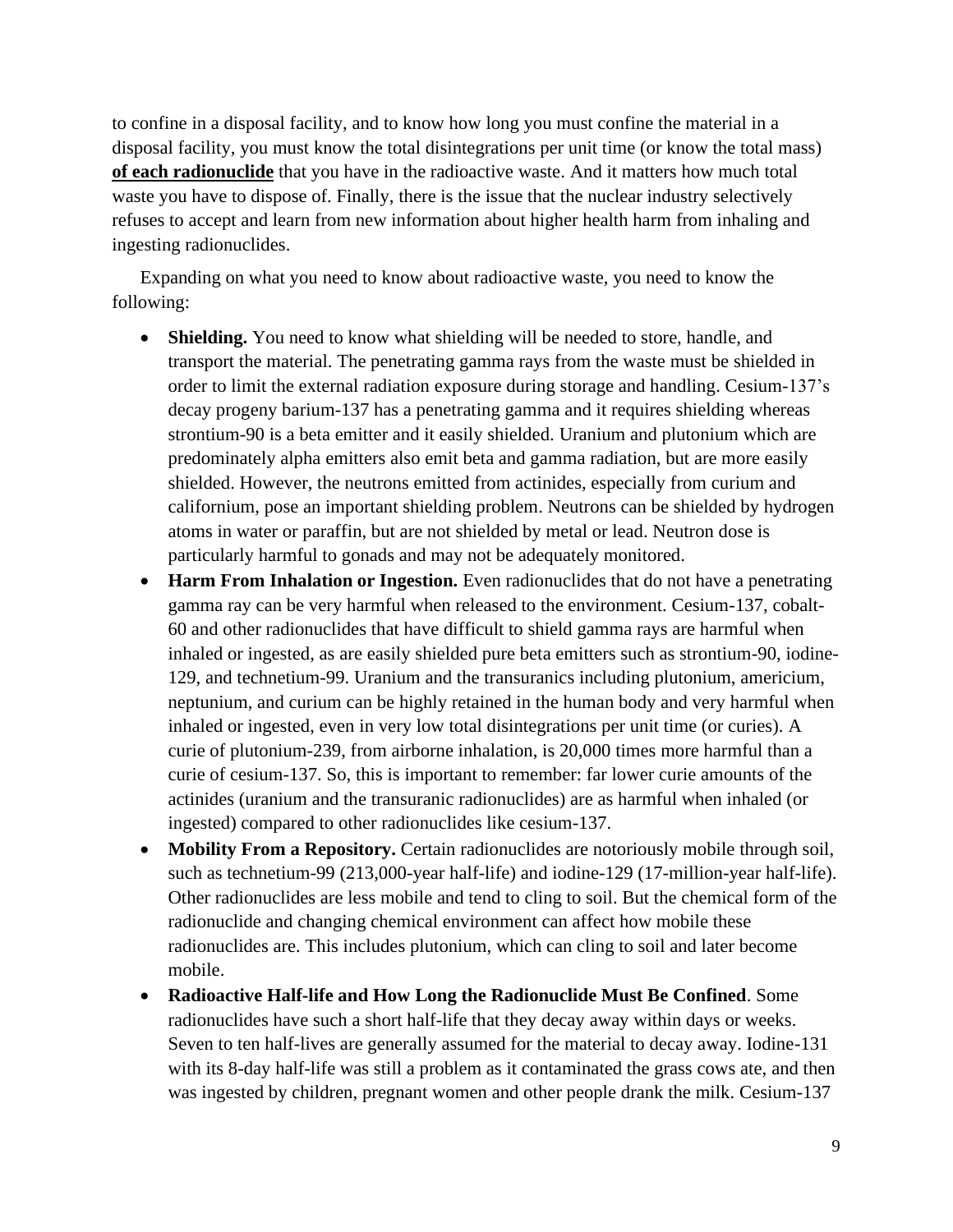and strontium-90 have a roughly 30-year half-life and remain a problem for 300 to 500 years. Repository performance for a few dozen years has proven difficult to predict. Some fission products are very long-lived such as technetium-99 (213,000-year half-life) and iodine-129 (17-million-year half-life). Actinides which are uranium and the transuranic radionuclides decay through a series of decay progeny before ultimately becoming a stable isotope of lead. While it is commonly stated that the radioactive halflife of plutonium-239 is 24,000 years, it decays to uranium-235 which has a 700-millionyear half-life and it has more decay progeny to follow. The radioactive half-life of americium-241 is 432 years, but it decays to neptunium-237 which has a 2.1-million-year half-life and it has more decay progeny to follow. With uranium and plutonium, as the radioactive decay progeny build up, the waste actually gets more radioactive over time, peaking over tens of thousands of years. And the uranium and transuranic radionuclides and their progeny remain highly radioactive over more than hundreds of thousands of years. Yet, the DOE tends to refer to this as "low-activity waste."

- **Criticality Risk.** The criticality risk of plutonium, uranium and other transuranics remains for over 10,000 years, despite inadequate patchwork regulations that address only 10,000 years for some repositories and that don't adequately address the problem of criticality in storage or a repository. The so-called "low activity waste" can pose criticality issues, along with neutron dose, along with remaining radioactive over millennia.
- **The Total Quantity of Waste**. The total quantity of radioactive waste to be disposed of, to leach into the environment, matters. If the only perspective is that of concentration of waste per gram or per liter, without also bearing in mind the total quantity of waste, dilution is made to seem a compliant and reasonable solution to the radioactive waste. But the allowable concentrations of waste in a disposal facility are often based on biased and unreliable Performance Assessments, made without sound technical basis. The DOE can decide to approve any Performance Assessment, no matter how unreliable or even fraudulent the Performance Assessment is.
- **DOE and NRC's Radiation Protection isn't Protective.** The allowable concentrations of radionuclides in drinking water, for example, are based on more and more on the unscientifically and diluted effective whole-body doses, ignoring organ doses, and only contrived based on an incomplete understanding of the cancer fatality risk. Cancer incidence, heart disease, shortened life span, infertility and birth defects are not represented by either effective whole-body or organ doses used currently by the Department of Energy, the Environmental Protection Agency or the Nuclear Regulatory Commission. When the regulations limiting radiation exposure to the public to 100 millirem per year were created, it was assumed that cancer mortality risks were 0.0001 fatal cancers per rem and now even the DOE admits that single biological end point, that of cancer mortality, is at least 6 times higher. Yet, radiation protection standards didn't change.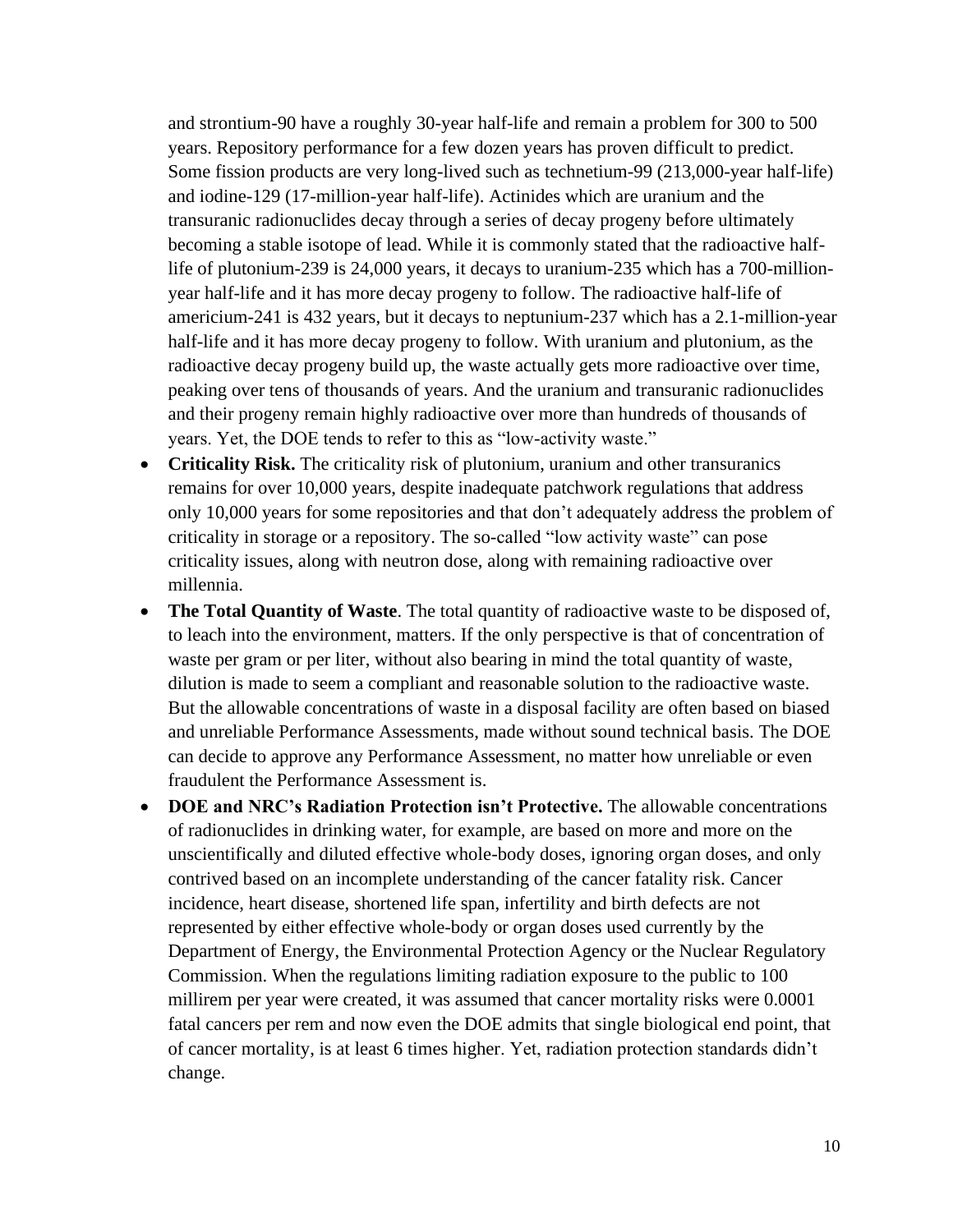"Low-activity waste" sounds like it would be less harmful or less of a concern than highlevel waste, but unless you know the specific radionuclides you are dealing with, it doesn't tell you much about the health harm of its environmental release or the difficulty of keeping the material from migrating from a disposal (burial) site.

The point of this discussion is to point out how vague the term "low-activity waste" is. The use of the undefined term "low-activity waste" appears to be part of a propaganda ploy by the Department of Energy. When the Department of Energy means that removal of the cesium-137 will reduce the need for shielding, they should simply say that the high-level waste had some of the cesium-137 removed, rather than resort to vague and undefined terms like "low-activity waste."

The Draft WIR Evaluation needs to provide meaningful information to supplement the undefined and at times misleading use of the term "low-activity waste."

### **DOE'S DRAFT WIR EVALUATION IS NOT BASED ON SCIENCE**

The recent endorsement of DOE's HLW interpretation by the Biden Administration while touted as being based on science, is not based on science. <sup>12 13</sup> It is rooted in DOE's vague and inaccurate depictions of certain wastes as "low-activity waste," the lack of a repository for highlevel waste and the desire to wiggle out of federal laws pertaining to stricter disposal requirements for HLW in a geologic repository.

It is not scientific to mislead the public with regard to the actual requirements in DOE Manual 435.1-1.

It is not scientific to emphasize the large curie amounts of cesium-137 in high-level waste and the need for shielding the gamma rays from cesium-137's decay progeny barium-137m but not emphasize how far lower curie amounts of plutonium, americium, curium and uranium and others pose radiological hazards for millennia.

The DOE's so-called "science" has tended to emphasize unbalanced discussion of short-lived higher curie hazards from certain radionuclides while ignoring the greater repository hazards over far lower curie amounts over the long term for the actinides (uranium, plutonium, americium, neptunium, curium and others) and for fission products iodine-129 and technetium-99 that are highly mobile in the environment and difficult to detect.

The Department of Energy has tended to assume unrealistically slow migration of radionuclides, without a technically sound basis, from waste disposal sites in its performance

<sup>12</sup> *Federal Register*, A Notice by the Energy Department on 12/21/2021, "Assessment of Department of Energy's Interpretation of the Definition of High-Level Radioactive Waste at [https://www.federalregister.gov/documents/2021/12/21/2021-27555/assessment-of-department-of-energys](https://www.federalregister.gov/documents/2021/12/21/2021-27555/assessment-of-department-of-energys-interpretation-of-the-definition-of-high-level-radioactive-waste)[interpretation-of-the-definition-of-high-level-radioactive-waste](https://www.federalregister.gov/documents/2021/12/21/2021-27555/assessment-of-department-of-energys-interpretation-of-the-definition-of-high-level-radioactive-waste) This Federal Register Notice (FRN) and other documents relevant to DOE's HLWI are available on the Department's website at: *[https://www.energy.gov/em/](https://www.energy.gov/em/program-scope/high-level-radioactive-waste-hlw-interpretation) [program-scope/high-level-radioactive-waste-hlw-interpretation](https://www.energy.gov/em/program-scope/high-level-radioactive-waste-hlw-interpretation)*

<sup>13</sup> Keith Ridler, AP, *The Idaho Falls Post Register*, "US affirms new interpretation for high-level nuclear waste," December 29, 2021.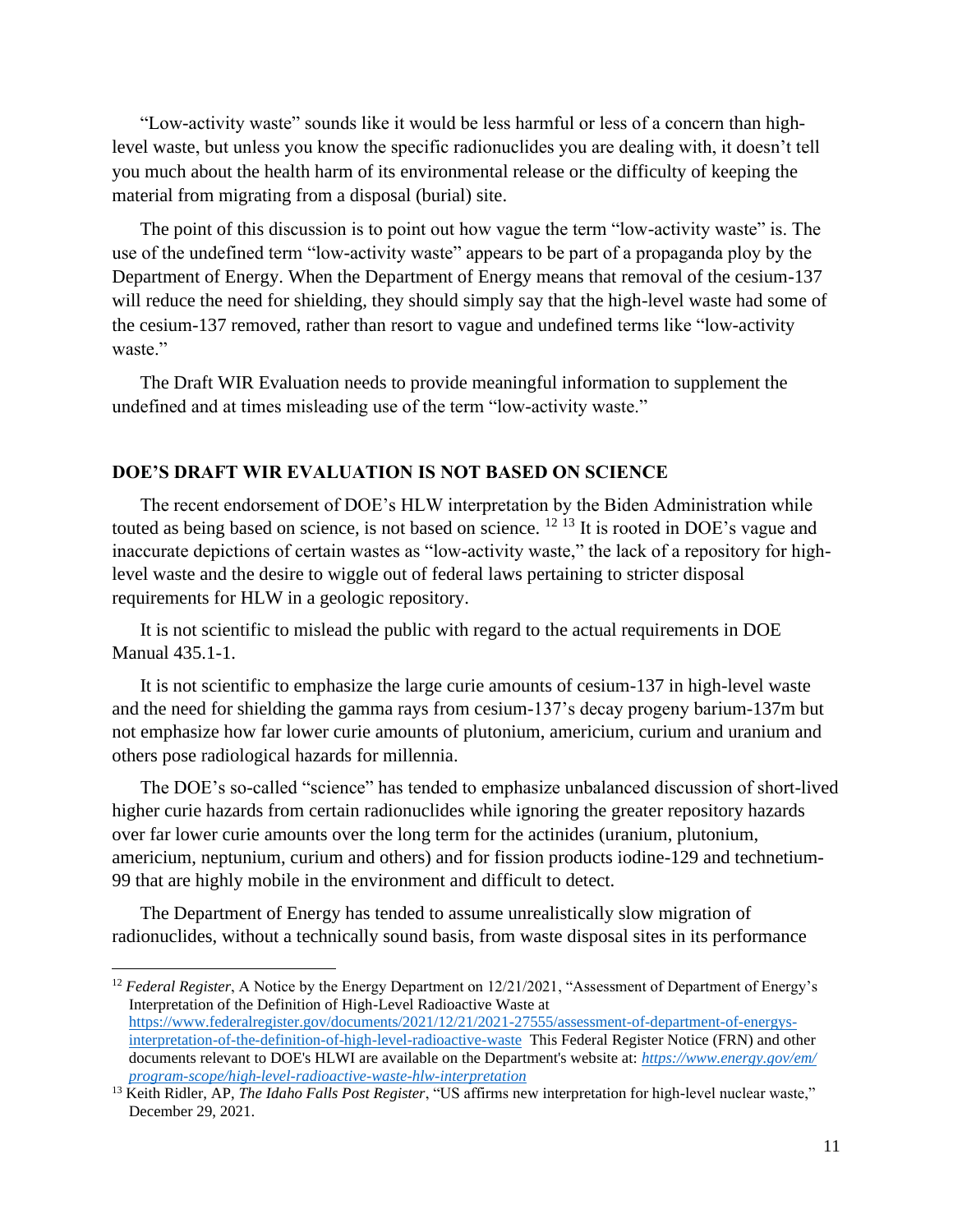assessments. By assuming higher retention of plutonium and other actinides to soil, for example, disposal performance assessments appear to adequately slow the migration of these radionuclides to groundwater. The slowed trickle-out of contaminants underestimates the releases the continue for waste that is radioactive over more than hundreds of thousands of years, over millennia. Flooding is assumed to never occur. And the average doses may be far exceeded from time to time, for many years, but this devastating impact on human life is ignored. And for waste sites including those involving U.S. Environmental Protection Agency CERCLA <sup>14</sup> disposal, the performance criteria for the disposal site are arbitrarily truncated to 1000 or 10,000 years, despite increasing levels of radioactivity migrating from the site after 10,000 years.

The Department of Energy and the Nuclear Regulatory Commission continue to dismiss organ doses in favor of effective whole-body dose, continue to rely on effective whole-body doses keyed to cancer mortality while ignoring cancer incidence, increased heart disease, harm to the immune system, shortened life span, infertility and increased birth defects.

The Department of Energy has refused to say what its plans really are, for high-level waste at the Hanford site as well as at the Idaho National Laboratory. The INL has liquid sodium-bearing high-level waste and powdery, soluble calcine high-level waste that is unsafely stored in flooding vulnerable and seismically vulnerable bin sets.

The DOE's Draft WIR Evaluation must follow DOE's disclosure of the full ramifications of its HLW interpretation <sup>15</sup> effects in terms of how this may affect radioactive waste at DOE sites and at radioactive waste disposal facilities.

# **DOE SEEKS TO SAVE MONEY ON CLEANUP ALL WHILE THROWING VAST SUMS OF MONEY TO CREATE MORE NUCLEAR WASTE, WITHOUT HAVING A PROGRAM TO PROVIDE LONG-TERM STORAGE OR DISPOSAL OF EXISTING OR FUTURE RADIOACTIVE WASTE**

The Department of Energy seeks cost saving on Hanford cleanup, all while giving away enormous levels of funding for technologies to make more nuclear waste that the DOE has no program to provide for long-term storage or disposal of. The U.S. Department of Energy is providing funding for small nuclear reactors including NuScale, the Versatile Test Reactor, the military's mobile microreactor (Project Pele), the MARVEL reactor, and many others.

The Department of Energy has no spent fuel or high-level waste disposal facility and has no program from a spent nuclear fuel or HLW disposal facility — and yet advocates with millions

<sup>15</sup> *Federal Register*, A Notice by the Energy Department on 12/21/2021, "Assessment of Department of Energy's Interpretation of the Definition of High-Level Radioactive Waste at [https://www.federalregister.gov/documents/2021/12/21/2021-27555/assessment-of-department-of-energys](https://www.federalregister.gov/documents/2021/12/21/2021-27555/assessment-of-department-of-energys-interpretation-of-the-definition-of-high-level-radioactive-waste)[interpretation-of-the-definition-of-high-level-radioactive-waste](https://www.federalregister.gov/documents/2021/12/21/2021-27555/assessment-of-department-of-energys-interpretation-of-the-definition-of-high-level-radioactive-waste) This Federal Register Notice (FRN) and other documents relevant to DOE's HLWI are available on the Department's website at: *[https://www.energy.gov/em/](https://www.energy.gov/em/program-scope/high-level-radioactive-waste-hlw-interpretation) [program-scope/high-level-radioactive-waste-hlw-interpretation](https://www.energy.gov/em/program-scope/high-level-radioactive-waste-hlw-interpretation)*

<sup>&</sup>lt;sup>14</sup> U.S. Environmental Protection Agency's Comprehensive Environmental Response, Compensation and Liability Act of 1980 (CERCLA).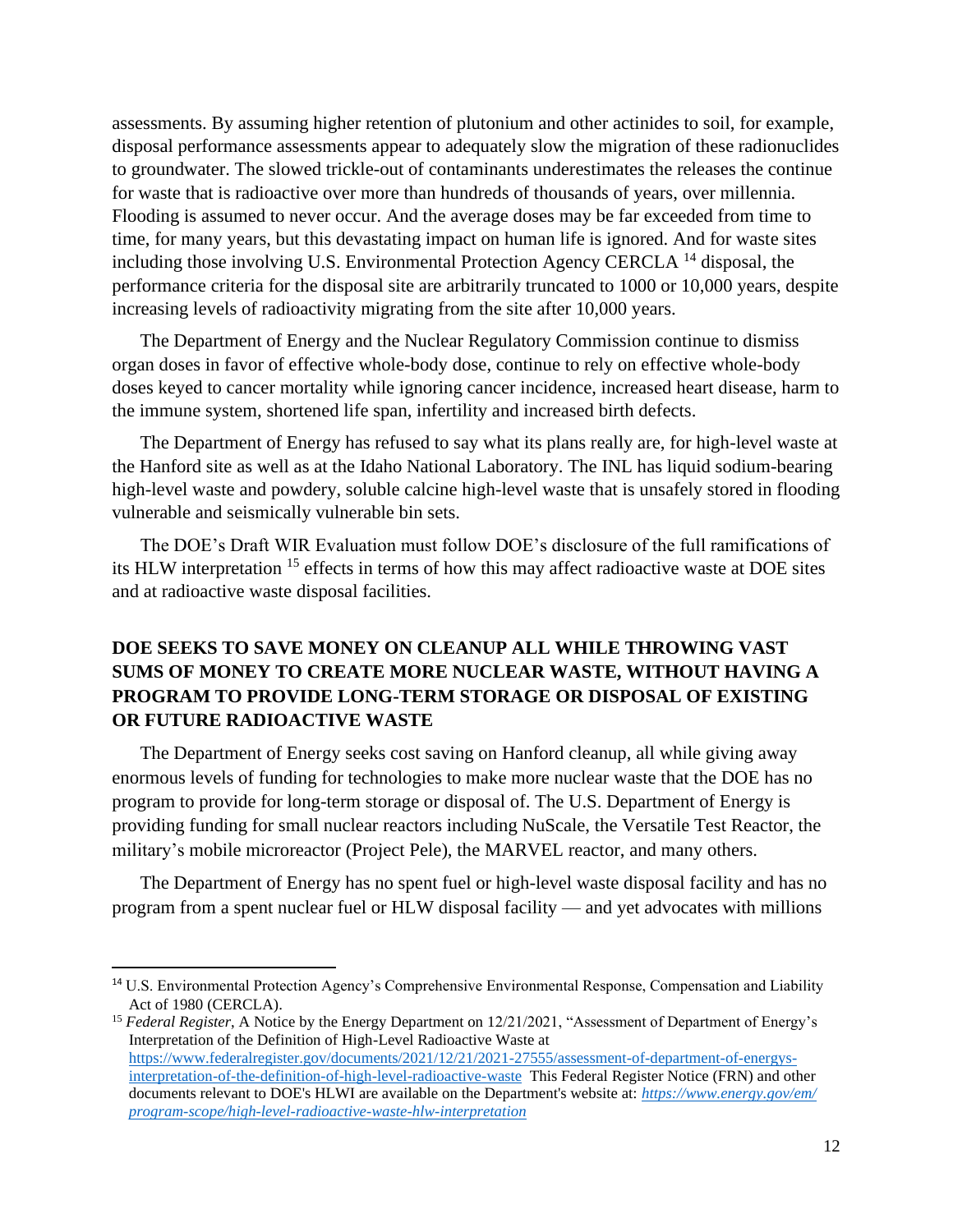of dollars for the development of more nuclear reactors, more spent nuclear fuel — all with no long-term disposal plan to keep radioactive waste confined.

The Department of Energy's track record on high-level waste disposal is relevant for the public to understand, in order to understand DOE's dismal record on creating technically sound Performance Assessments for radioactive waste disposal.

Regarding the Department of Energy's proposed spent nuclear fuel and high-level waste repository at Yucca Mountain, the Department of Energy's modeling of the trickle out of radionuclides from the disposal of spent nuclear fuel at Yucca Mountain made it problematic to achieve 15 mrem/yr to an individual living 18 km downgradient of Yucca Mountain. But as water seeps into the porous volcanic "tuff" of the mountain and the waste containers inevitability corrode, the radionuclides trickle out, moving with groundwater. The degree of "sorption" of radionuclides to the soil along the way has been modeled based on contrived laboratory tests and often over zealously is modeled to sorb to the soil rather than reach the person drinking water 18 km from the disposal site.

The water infiltration model was thought by one prominent geologist, Lynn W. Gelhar, to underpredict the groundwater flow and the estimated annual radiological dose, as he explained in Chapter 14 of the book *Uncertainty Underground*. 16

But something would happen to drastically lower the Department of Energy's trickle out radiation doses between 2007 and 2008 when the DOE submitted its license application for Yucca Mountain to the NRC. I had trouble understanding how the predicted doses dropped to less than 1 mrem/yr for post-10,000-year time frame. Both the earlier and later submittals had assumed perfect titanium drip shield performance, despite the implausibility of ever installing them in the repository. I finally found the answer in a letter on the State of Nevada's website for Yucca Mountain. <sup>17</sup>

An independent review of DOE's calculations had been contracted by the DOE but withheld from the State of Nevada. The review's conclusion was that the Department of Energy's modeling of water infiltration to the disposed of waste **did not provide a credible representation of water infiltration at Yucca Mountain**. In other words, because the periodic spikes in water infiltration had raised the estimated radiation dose, the water infiltration spikes were simply removed from the modeling in order to drive the estimated radiation exposures down. The contamination trickle-out problem that had previously estimated 95<sup>th</sup> percentile

<sup>16</sup> Edited by Allison M. Macfarlane and Rodney C. Ewing, *Uncertainty Underground – Yucca Mountain and the Nation's High-Level Nuclear Waste*, The MIT Press, 2006. ISBN 0-262-13462-4. Chapter 14 by Lynn W. Gelhar, *Containment Transport in the Saturated Zone at Yucca Mountain*. He concludes that the DOE calculations "could easily be three orders of magnitude larger than the DOE predicts (see figure 14.3). Figure 14.3 shows radiation dose versus time with the dose peaking after 10,000 years from closure. The DOE prediction was from 2001, DOE/RW-0539. Gelhar also points out the looseness of the EPA's standard "that probabilistic results be interpreted by applying the numerical standards to a "reasonable expectation" prescribed to be the mean is troubling." Figure 14.3 shows DOE's model yielded 95<sup>th</sup> percentile doses above 1000 mrem/yr after 100,000 years.

<sup>&</sup>lt;sup>17</sup> Senate Hearing 109-523, Yucca Mountain Repository Project, May 16, 2006. <https://www.govinfo.gov/content/pkg/CHRG-109shrg29473/html/CHRG-109shrg29473.htm>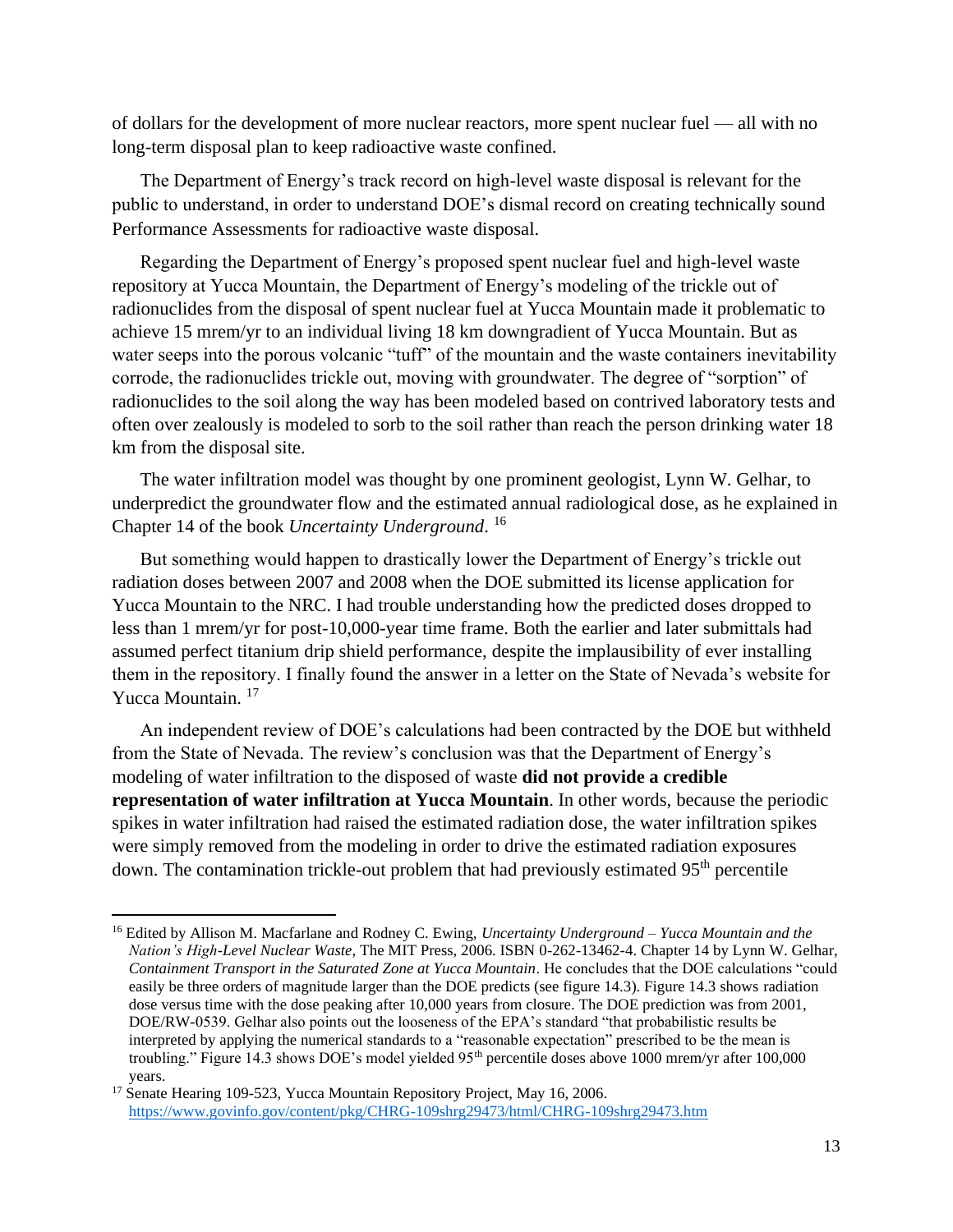radiation doses above 1000 mrem/yr (yes, one thousand mrem/yr) and would struggle to meet the 100 mrem/yr median requirement by EPA regulations now had contrived the modeling to slash the estimated radiation dose to a person living 15 km (or 11 miles) downgradient to less than 1 mrem/yr.

**The Department of Energy's problem of meeting the regulatory standards for Yucca Mountain was easily solved by the use of technically unsupportable assumptions, which naturally the Nuclear Regulatory Commission (NRC) had no problem with.** The NRC would tell the media and the Government Accountability Office that there were no technical reasons to object to the repository at Yucca Mountain and that the Yucca Mountain repository would be "safe."

The State of Nevada, however, had noted that in addition to the contrived modeling of the trickle out from Yucca Mountain, that other essential aspects of the license application for Yucca Mountain were technically unsupported and lacked design details or even the identification of applicable codes and standards. The Department of Energy has no technical basis to support the claims in its 2008 Yucca Mountain License Application about corrosion resistance of the metal waste packaging and drip shield and had not corrected the situation even after strong urging from the U.S. Nuclear Waste Technical Review Board. <sup>18</sup> <sup>19</sup>

The Draft WIR Evaluation must provide a long-term plan for all radioactive waste that the Department of Energy now is responsible for and for the radioactive waste that will continue to be created.

### **DOE'S PERFORMANCE ASSESSMENTS WILL NOT PROTECT THE ENVIRONMENT OR THE PUBLIC**

DOE's Performance Assessments will not protect the environment or the public. When the DOE reclassifies its HLW to LLW, DOE can dispose of LLW on its DOE sites. There are no dose standards, no compliance periods and no standards for the technical adequacy of its Performance Assessments. Even when the disposal is conducted under the Environmental Protection Agency's Comprehensive Environmental Response, Compensation and Liability Act (CERCLA), the compliance period is only 10,000 years although the radioactive waste remains an increasing hazard over 10,000 years.

The Department of Energy and the Nuclear Regulatory Commission have a history of accepting technically unsound Performance Assessments, as discussed above for Yucca Mountain.

<sup>&</sup>lt;sup>18</sup> State of Nevada to Chairman of the Nuclear Waste Technical Review Board, October 8, 2008. <http://www.state.nv.us/nucwaste/news2008/pdf/nv08108nwtrb.pdf>

<sup>&</sup>lt;sup>19</sup> See the State of Nevada website, including the "Key Technical Issues" webpage at <http://www.state.nv.us/nucwaste/technic.htm>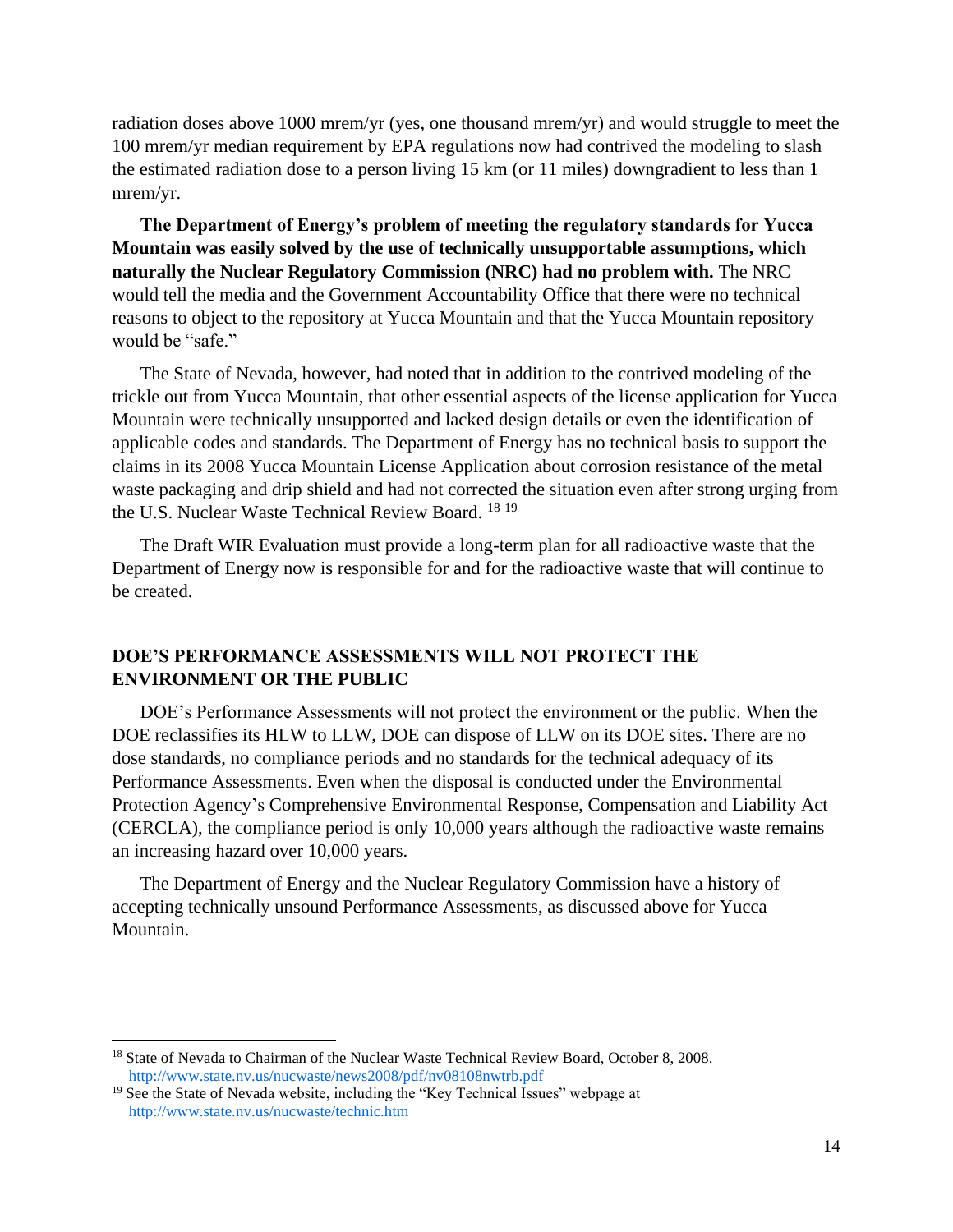# **A recent National Academy of Sciences report** <sup>20</sup> **actually muddies the water more than it provides clarity and it does not come close to providing useful and candid information it advises trying to loosen drinking water standards as the way to solve radiation waste disposal issues.**

The Draft WIR Evaluation must address the gaps in regulations for radioactive waste that will remain at the Hanford site due, especially for waste reclassified to be low-level waste. Such waste that was from reprocessing that becomes low-level waste has very few requirements for disposal performance on a DOE site and often inadequate Performance Assessments are conducted, both on and off of DOE sites for radioactive waste disposal.

#### **DOE HAS NO HLW (OR SPENT FUEL) DISPOSAL PROGRAM**

The Department of Energy approach to waste management is like a song, "Tomorrow, tomorrow, there's always tomorrow…" This is the Department of Energy's approach to spent nuclear fuel and high-level waste management and disposal. And it generally hinges on the DOE manager's retirement being only a day away, so that it's always someone else's problem.

The Draft WIR Evaluation must acknowledge that the DOE has already exceeded its allotted limit of spent nuclear fuel and HLW in Yucca Mountain. The Draft WIR Evaluation must explain how after decades of promising to open a repository but failing to, that the DOE, with no repository program since 2010, is going to obtain a repository.

The fact is that the Department of Energy **has no spent nuclear fuel disposal program or high-level waste disposal program** for its DOE-owned spent fuel or the spent nuclear fuel from commercial nuclear power plants or high-level waste. Consolidated interim storage is not a substitute for a permanent solution.

The fact is that the Nuclear Waste Fund that collected fees from electricity generated by nuclear power plants has been discontinued and the \$30 billion or so that it collected is not even enough money to package commercial spent nuclear fuel in disposal containers, let alone to license and construct a repository.

The many trillions of dollars that this will cost the U.S. taxpayer to continue to seek a repository is not being opening and honestly presented, by the Department of Energy or by propaganda sessions conducted at taxpayer expense by the Idaho National Laboratory.

**The Department of Energy habitually ignores state and federal laws.** For example, the amount of spent nuclear fuel and HLW allocated to the DOE for the failed Yucca Mountain repository effort is limited and the DOE already has exceeded its lawful allotment. The Nuclear Waste Policy Act remains the law; it limits the quantity of spent nuclear fuel from commercial nuclear power plants to 63,000 metric tons heavy metal (MTHM), 2,333 MTHM for DOE SNF

<sup>20</sup> National Academies of Sciences, Engineering, and Medicine 2020. *Final Review of the Study on Supplemental Treatment Approaches of Low-Activity Waste at the Hanford Nuclear Reservation: Review #4*. Washington, DC: The National Academies Press. [https://doi.org/10.17226/25710.](https://doi.org/10.17226/25710) Access to free PDF downloads is available currently.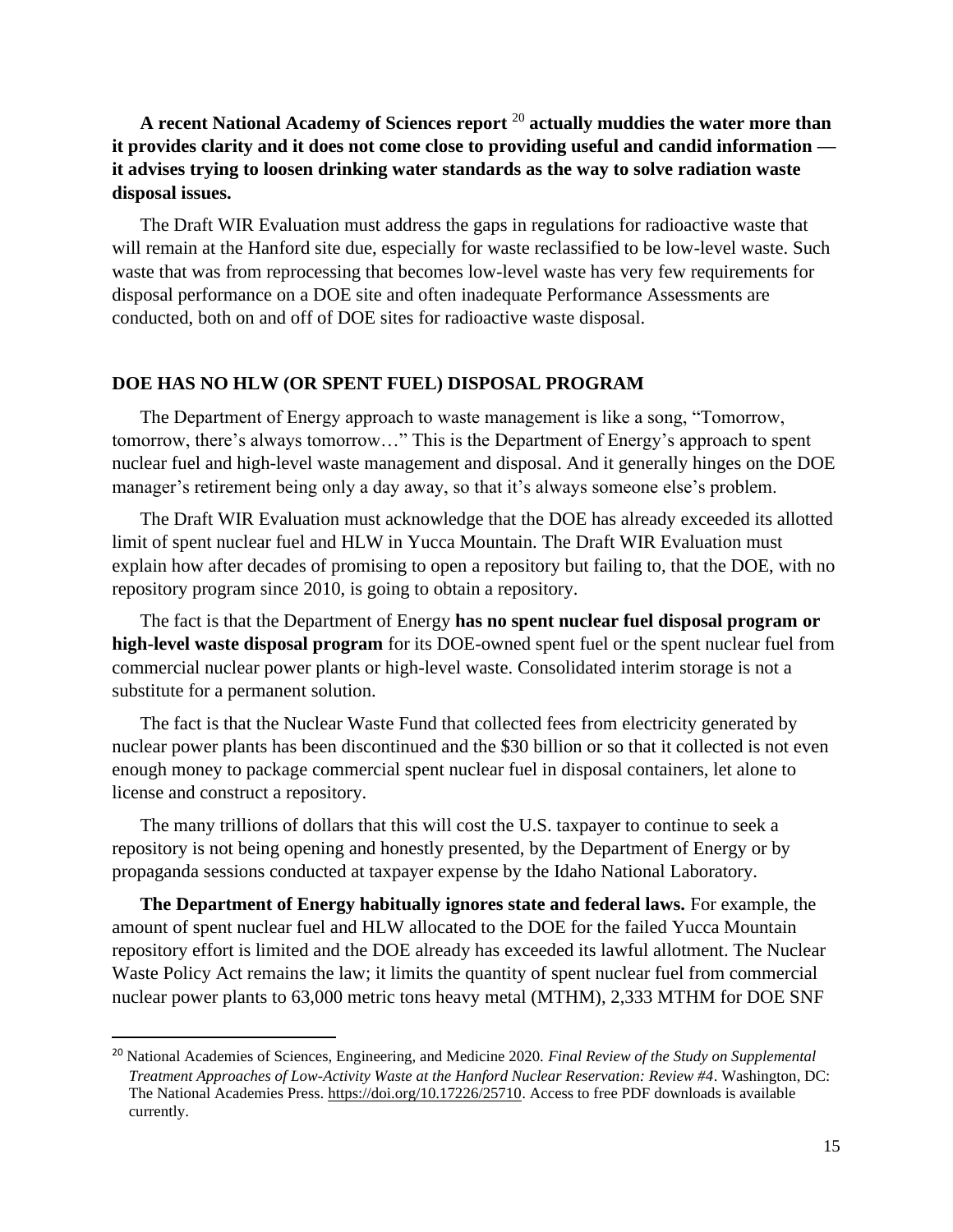and 4,667 MTHM for HLW. The quantity of commercial SNF, DOE SNF, and DOE-managed HWL are each greater than DOE's allotment for the first repository. <sup>21</sup> But DOE hasn't obtained its first repository, which by law, would be at Yucca Mountain.

The Department of Energy promised to begin disposal of spent nuclear fuel by 1998. Then came other promised dates that have come and gone. The U.S. Nuclear Regulatory Commission believed those empty promises from the Department of Energy, expecting to disposal by 1998, then 2008, and then by the first quarter of this century. <sup>22 23</sup> The Department of Energy's rapidly evolving waste emplacement concepts continued to evolve as every assumption about how the repository would contain the waste didn't hold up. No utility has packaged its spent nuclear fuel into DOE's recommended "transport, aging and disposal" TAD canister. The Yucca Mountain repository concept also relies on never designed titanium drip shields that no one honestly believes are feasible to install decades after the waste is emplaced.

**The Department of Energy has no spent nuclear fuel repository program and hasn't since 2010.** It must address the fact that the Department of Energy **has no credible cost estimate for the costs of disposal of now-existing spent nuclear fue**l plus the fuel from already operating reactors. Few people know that there is already more than double the amount of spent nuclear fuel (and high-level waste) than Yucca Mountain was set to legally hold. And few people know that if nuclear energy were to make a dent in climate, we would need a new Yucca Mountain every year.

While the Department of Energy's estimated releases from the proposed Yucca Mountain repository are unbelievably low, this is an artifact of reducing the water infiltration rates through the corroding waste containers. Using more realistic water infiltration rates and their variability over time results in far higher releases.

The heat load of the spent nuclear fuel placed in the repository poses a risk to the structure of the repository and the DOE never actually decided whether to use a "hot" repository or a "cool" repository design. The amount of waste and how it is spaced in the repository obviously affect the ability to cool thermally hot spent nuclear fuel.

The criticality issues for Yucca Mountain have grown substantially as the enrichment level used in commercial nuclear power plants has increased. It has also grown because YM originally was not envisioned to dispose of the Department of Energy's highly enriched fuels. And another change has been the included possibility of disposal of surplus plutonium at Yucca Mountain. The Department of Energy concedes that criticalities are possible in the repository, yet it does not address the harm to the repository or the additional spacing requirements.

Doubling the capacity of Yucca Mountain, the slated 70,000 metric tons of spent nuclear fuel and high-level waste, may seem easy, when only the fraudulent radionuclide trickle-out radiation

<sup>&</sup>lt;sup>21</sup> U.S. Nuclear Waste Technical Review Board (NWTRB), Management and Disposal of U.S. Department of Energy Spent Nuclear Fuel. Arlington, December 2017. See p. 15.

<sup>&</sup>lt;sup>22</sup> Nuclear Regulatory Commission, 10 CFR 51, Waste Confidence-Continued Storage of Spent Nuclear Fuel, Federal Register, Vol. 78, No. 178, September 13, 2013.

<sup>&</sup>lt;sup>23</sup> Blue Ribbon Commission of America's Nuclear Future. 2012. (It uses 2010 estimates for spent fuel quantities) [www.brc.gov](http://www.brc.gov/)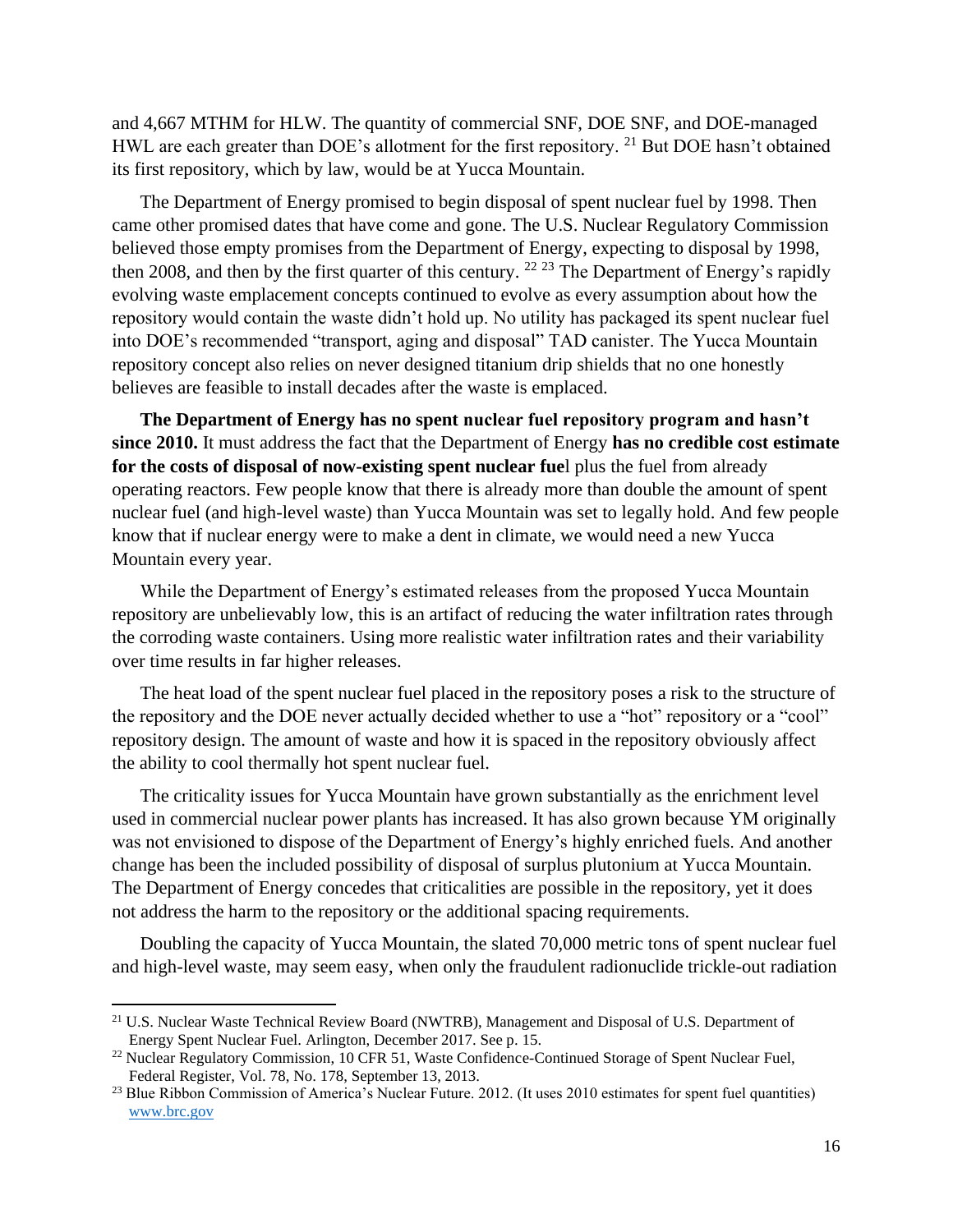doses are reviewed but in reality, is far more problematic. The slated capacity of Yucca Mountain already required skirting around seismic faults and required 40 miles of underground tunnels.

U.S. Nuclear Regulatory Commission Chairman Kristine Svinicky recently characterized the nation's growing inventory of spent nuclear fuel as having a volume that would fit in a football field. That the head of the agency that would grant a license to the Department of Energy's proposed Yucca Mountain repository would omit the realities of the difficulties of safely containing the spent nuclear fuel is very telling of the mindset of the NRC. The NRC wants to grow nuclear energy no matter the cost to rate-payers, taxpayers, or to humanity. All the NRC has to do is sign off that they believe the DOE's safety case for repository provides a "reasonable expectation" of meeting stipulated requirements.

An online briefing "What Congress Needs to Know About Pending Nuclear Waste Legislation" was held November 13, 2020 by the Environmental and Energy Study Institute, with guest speakers Robert Alvarez, Institute for Policy Studies; Don Hancock, Southwest Research and Information Center; and Diane D'Arrigo, Nuclear Information and Resource Service to explain hazards associated with spent nuclear fuel and history pertaining to the Nuclear Waste Policy Act. <sup>24</sup>

The State of Nevada was attentive to the DOE's rapidly changing disposal concepts and the many times that technically indefensible studies were used to form the basis for how long it would take the waste containers to corrode and how long it would take radionuclides from the waste to migrate to groundwater.

The DOE continues to rely on environmental impact statements (EISs) that are grossly inadequate as well as inconsistent in every essential aspect related to the spread of radiological material and the harm. **Is that why DOE issued the Environmental Assessment on the Draft WIR Evaluation to a limited small group of people, not the public, and allowed a 14-day review period?**

The DOE often makes technical unsound assumptions to support irresponsible management of radioactive waste. The Yucca Mountain safety evaluations assumed 0.9999 efficiency for HEPA filters and that there would be no releases from spent fuel stored outdoors and without HEPA filtering. The Yucca Mountain safety evaluations have used fraudulent and unscientific water infiltration modeling to lower predicted doses from the migration of radionuclides from the disposed of waste. The Yucca Mountain EIS assumes the design of spent fuel canisters, the "TADs," that have not been used for commercial spent nuclear fuel storage

When the Department of Energy twice proposed a disposal container for the commercial nuclear power plant owners to use, they ignored it. The electrical utilities would choose cheaper canister designs not intended for disposal because they planned on it becoming the Department of Energy's problem. And this means that the problem would be solved at the expense of the

<sup>&</sup>lt;sup>24</sup> Environmental and Energy Study Institute (EESI) briefing at <https://www.eesi.org/briefings/view/111320nuclear#RSVP> and see "Yucca Mountain in Brief at [https://www.eesi.org/files/Letter\\_to\\_Congress-Yucca\\_Mountain\\_in\\_Brief.pdf](https://www.eesi.org/files/Letter_to_Congress-Yucca_Mountain_in_Brief.pdf)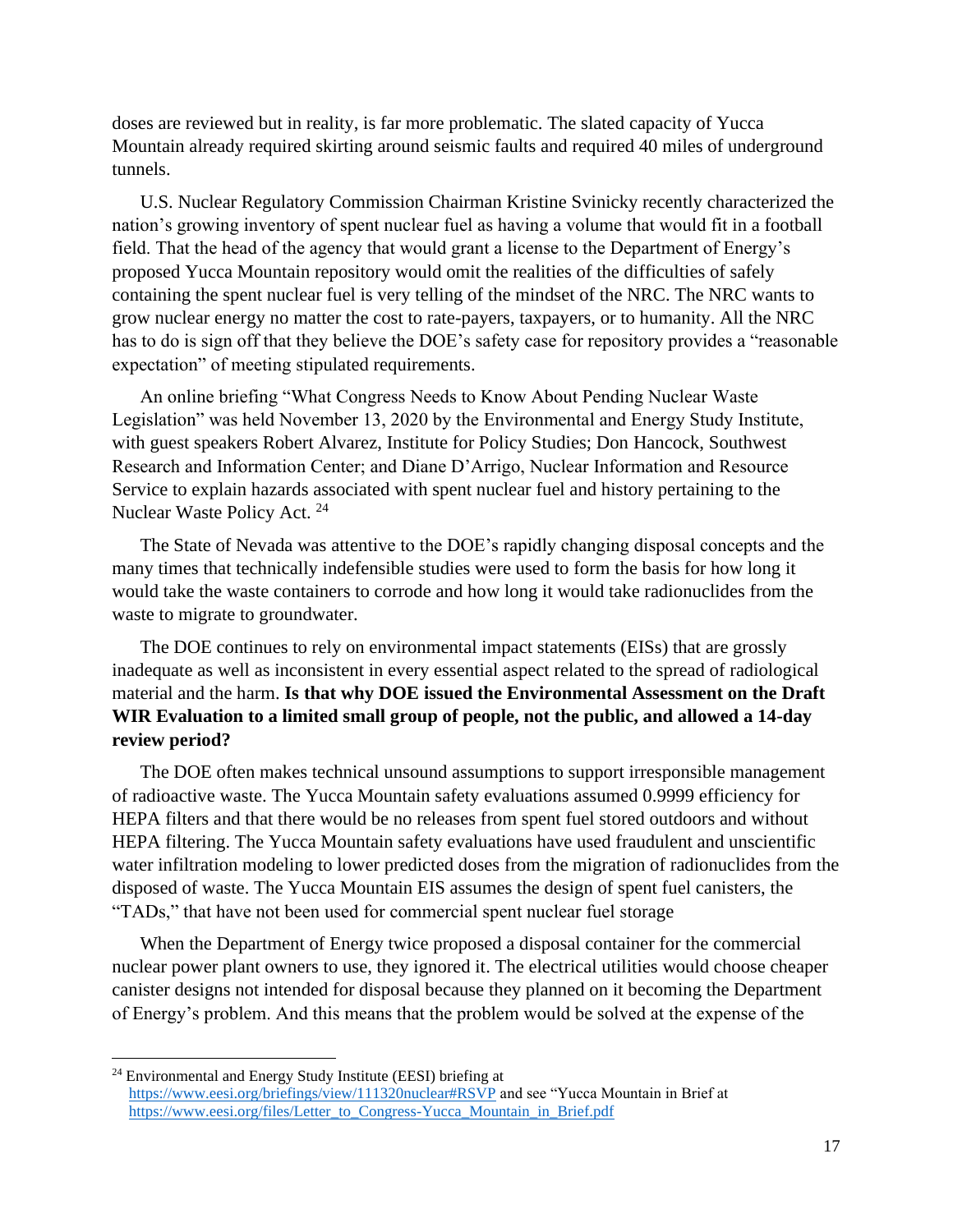U.S. taxpayer. And the U.S. Nuclear Regulatory Commission did everything in its power to limit the utilities' costs.

The U.S. Nuclear Regulatory Commission claims to have accepted the highly speculative safety case for DOE's proposed Yucca Mountain, yet no construction license was ever issued.

Current law prohibits consolidated interim storage about 10,000 metric tons (MT). Despite this, the U.S. NRC is planning to license two far larger consolidated interim storage facilities for spent nuclear fuel. One facility is in New Mexico and the other in Texas.

Many electrical utilities are seeking to move their spent nuclear fuel away from places the U.S. NRC never should have allowed the spent fuel to be "indefinitely" stored: ocean coastlines and lake shores, among them. These consolidated interim storage sites are planning to accept spent nuclear fuel in non-disposable containers. The proposed consolidated interim storage facilities will have no capability for repackaging a damaged canister, nor repackaging for disposal if a repository were found. And importantly, the Nuclear Waste Policy Act sought to prevent consolidated storage that would have the effect of lessoning the effort to attain a permanent solution for the permanent isolation of the radioactive waste, which remains radiotoxic for millennia.

To help the SONGS utility understand their options for moving their spent fuel farther from the California coastline, they have hired a consultant, North Wind. A tangled web of possibilities was presented at a public meeting for the San Onofre spent fuel but currently there is no place to move their spent nuclear fuel to. <sup>25</sup>

The utility is also concerned that the full costs of transportation and storage may not be fully reimbursable from the Judgment Fund from the litigation with the Department of Energy's partial breach of contract in failure to start disposing of the spent nuclear fuel from commercial nuclear power plants. Also, it was pointed out that utility customers may not be fully shielded from liability for accidents involving storage of spent nuclear fuel at private storage facilities. Utilities want the Department of Energy to take ownership of the spent nuclear fuel. But the Department of Energy has no place to put it. The Nuclear Waste Policy Act of 1982 and amended in 1987 sought specifically to avoid letting up the pressure on the Department of Energy to obtain permanent, safe disposal of spent nuclear fuel. The DOE was restricted from obtaining interim spent fuel storage unless it had obtained a license for a facility for permanent disposal.

Both the U.S. NRC and the Department of Energy are touting consolidated interim storage as though it were equivalent to obtaining a permanent solution for isolating the radioactive waste. They know that repackaging will be needed, acknowledged to be needed every one hundred years or so. Yet both proposed consolidated storage facilities the NRC is planning to approve this year do not have any canister repackaging or isolation capability.

So why would the U.S. NRC be ready and willing to license two consolidated interim storage facilities that by design will not include any capability to repackage damaged canisters? The

<sup>&</sup>lt;sup>25</sup> San Onofre Nuclear Generating Station (SONGS), 11/20/20, North Wind slide presentation [https://www.songscommunity.com/\\_gallery/get\\_file/?file\\_id=5faf01792cfac225d3c64352&ir=1&file\\_ext=.pdf](https://www.songscommunity.com/_gallery/get_file/?file_id=5faf01792cfac225d3c64352&ir=1&file_ext=.pdf)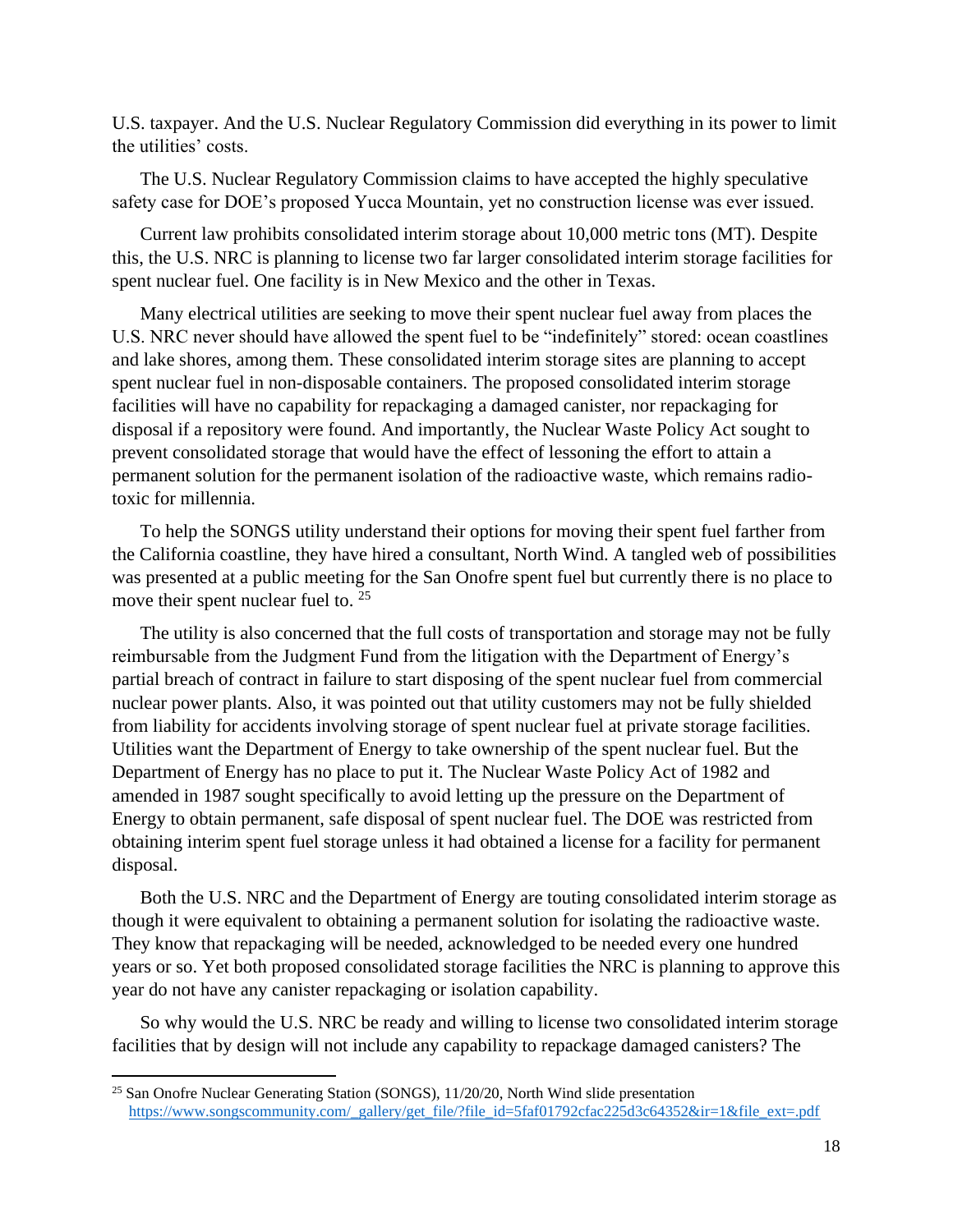answer that the U.S. NRC has given is that the situation is similar to the spent fuel facility it licensed in Utah but which was never built. The U.S. NRC said that the Private Fuel Storage facility in Utah did not need any repackaging capability because if a canister of spent nuclear fuel was damaged, it would be sent back to the licensee that generated the waste.

This is important to understand, as the Department of Energy is actively promoting nuclear energy and failing to mention its continuing failure to find a permanent solution to safety isolate the spent nuclear fuel (and high-level waste) and failing to discuss the problems of short-sighted consolidated interim storage that the U.S. NRC is ready to approve. The challenges of spent nuclear fuel disposal are greater now than they were assumed to be 40 years ago. In fact, the technology to safely isolate these radioactive wastes from our air, soil and water has not been found and this is whispered by the U.S. Nuclear Waste Technical Review Board.

The ridiculousness of the NRC's argument that the consolidated storage facilities have no need for repackaging capability because they would just require the waste to be returned to the utility that generated it shows the extent of nonsensical lying the agency is prone to. A damaged canister cannot be legally shipped. And spent nuclear fuel being sent to a consolidated storage site may have shut down its reactors and decommissioned all its facilities. The NRC's argument that the compromised canister would simply be shipped back to the utility that generated the spent nuclear fuel is utterly absurd. But this is the quality of thought that the NRC has put into much of its licensing and its "waste confidence" rule and its subsequent environmental impact statement for continued storage of spent nuclear fuel. The NRC gave up on trying to keep track of the latest promised date that a repository would be available and now assumes that a repository will become available "when needed." The NRC also assumes that the facilities to repackage the spent nuclear fuel, every 100 years or so, will also become available "when needed." And it simply isn't the NRC's problem what the cost is, or who pays for it, as long as it is not one of its licensees, the electrical utilities who operated nuclear reactors.

The technology to repackage the spent nuclear fuel canisters used prevalently by commercial nuclear power plants does not exist. It is recognized that these operations will pose many worker risks and radiological release risks as well as billions of dollars in cost. The disposal canister designs do not exist. And the capability to terminate the radiological release from a damaged canister does not exist. This is problem for the U.S. NRC who assumes no liability for the releases. And actually, the U.S. NRC undermines the radiological monitoring where spent nuclear fuel is stored so that citizens won't know that actual release levels either.

The Draft WIR Evaluation must state that the Department of Energy has no designed disposal canister for its spent nuclear fuel, for disposal at the repository that the DOE has long promised but, in fact, does not exist, and was never licensed or constructed.

The Department of Energy is rushing to create more spent nuclear fuel, both DOE-owned SNF and new kinds of commercial spent nuclear fuel, while ignoring the problems we already face from decades of spent nuclear fuel accumulation. Each new variety of spent fuel cladding type, enrichment type, burnup and design require new storage and disposal analyses and designs, and more indefinite storage facilities, which fall to the U.S. taxpayer to fund.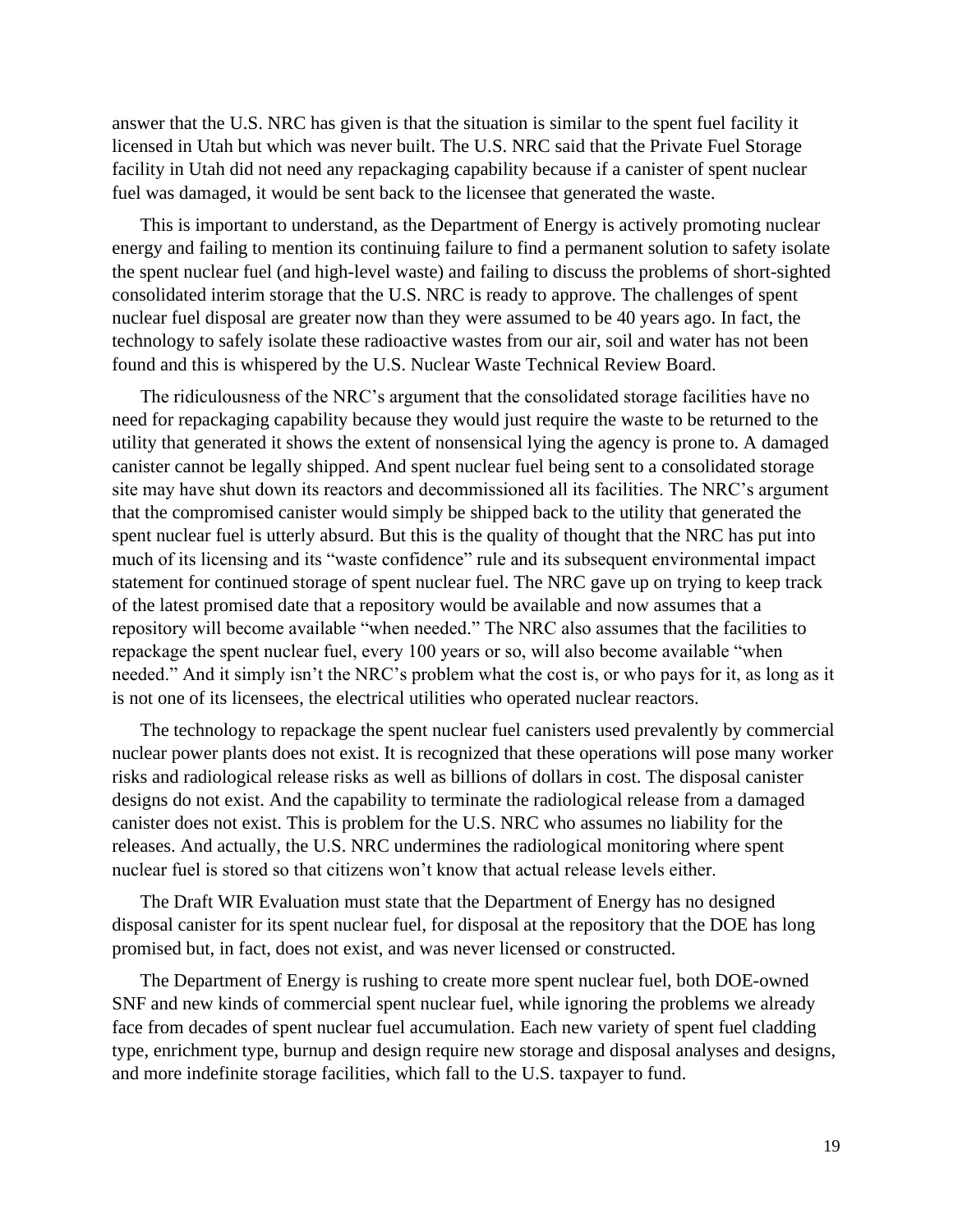The Draft WIR Evaluation must explain how the Department of Energy's lack of planning and its very inadequate existing environmental impact statements affect the future poisoning of current and future generations.

#### **AN CAUTIONARY EXAMPLE OF A DOE PERFORMANCE ASSESSMENT**

The Idaho National Laboratory's Radioactive Waste Management Complex (RWMC) began accepting radioactive waste in 1952 and the Department of Energy continued disposing of radioactive waste there, even after waste exhumations were conducted. Of the 97-acre burial ground, waste was buried in pits and trenches in 35 acres. Of the 35 acres of buried waste, only 5.69 acres are designated to be sifted through to exhume only "targeted" waste and return nontargeted waste for reburial. The "targeted" waste was the most chemically laden waste that was already exceeding federal drinking water standards in the aquifer because of the buried waste. An estimated initial radionuclide inventory is provided in Table 1.<sup>26</sup>

The most mobile contaminants, such as technetium-99, iodine-129, and chlorine-36 are from INL wastes and remain poised to contaminate the aquifer because "targeted waste" includes only a portion of Rocky Flats waste and not INL wastes.

These contaminants will exceed federal drinking water standards even though their curie inventory seems small. Other rather low curie amounts of radionuclides like uranium, plutonium and americium will cause seriously unhealthy drinking water for hundreds of thousands of years.

The Department of Energy's Performance Assessment for disposal of radioactive waste that has continued even as CERCLA so-called "cleanup" has been conducted to exhume a fraction of the buried waste does not comply with 10 CFR 61, Subpart C for land disposal. It didn't have to. And it doesn't. It does not limit doses, does not consider organ doses or remain protective without long-term maintenance, for millennia. The Nuclear Regulatory Commission had no authority over the radioactive waste disposal on a DOE site. Environmental Protection Agency, when a CERCLA site, focused on 1000 years of performance and didn't concern itself at all with performance after 10,000 years despite the peak radioactivity occurring after 10,000 years.

<sup>&</sup>lt;sup>26</sup> Tami Thatcher, "Important Long-Lived Contaminants at INL's RWMC Not Remediated," at <http://www.environmental-defense-institute.org/publications/RWMCunrem.pdf>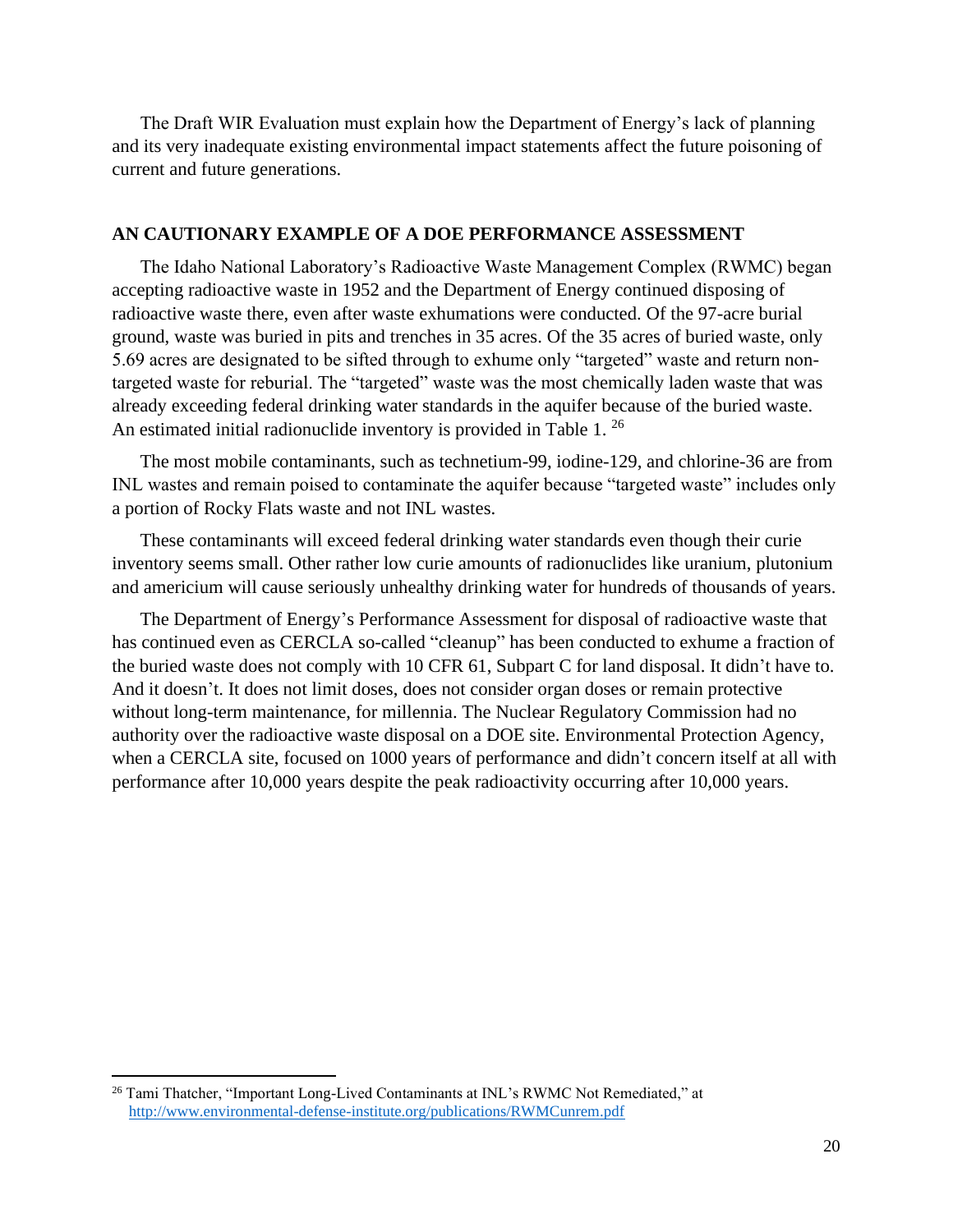| Radionuclide                 |            |                     |                 |          | Peak Aquifer     | Maximum                       |
|------------------------------|------------|---------------------|-----------------|----------|------------------|-------------------------------|
| (half-life)                  | Inventory  | Source <sup>a</sup> | Peak            | Calendar | Concentration    | Contaminant                   |
|                              |            |                     | <b>Risk</b>     | Year     | (Percent of MCL) | Level                         |
| Am-241                       | 243,000    | <b>RFP</b>          | $3E-3b$         | 3010     | $6.8E-8$         | 15 pCi/L                      |
| $(432 \text{ yr})$           | Ci         |                     |                 |          | $(< 1$ percent)  |                               |
| $C-14$                       | 731 Ci     | <b>INL</b>          | $1E-5$          | 2133     | 186              | 2000 pCi/L                    |
| $(5,730 \text{ yr})$         |            |                     |                 |          | 9.3 percent      |                               |
| $Cl-36$                      | 1.66 Ci    | <b>INL</b>          | $2E-6$          | 2395     | 21.2             | $700 \overline{\text{pCi/L}}$ |
| $(301,000 \text{ yr})$       |            |                     |                 |          | 3 percent        |                               |
| $I-129$                      | 0.188 Ci   | <b>INL</b>          | $4E-5$          | 2111     | 13.1             | 1 pCi/L                       |
| $(17,000,000 \text{ yr})$    |            |                     |                 |          | 1310 percent     |                               |
| Tc-99                        | 42.3 Ci    | <b>INL</b>          | $3E-4$          | 2111     | 2710             | 900 pCi/L                     |
| $(213,000 \text{ yr})$       |            |                     |                 |          | 301 percent      |                               |
| Np-237                       | 0.141 Ci   | <b>INL</b>          | $1E-4$          | 12000    | 86.8             | 15 p $Ci/L^c$                 |
| $(2,144,000 \text{ yr})$     |            |                     |                 |          | 579 percent      |                               |
| $U-238$                      | 148 Ci     | RFP <sup>f</sup>    | 9E-5            | 12000    | 47.1             | $1.01E1$ pCi/L <sup>d</sup>   |
| $(4,470,000,000 \text{ yr})$ |            |                     |                 |          | 472 percent      |                               |
| Total Uranium <sup>c</sup>   |            |                     | NA              | 12000    | $1.44E-1mg/L$    | 3.00E-2 mg/ $L^e$             |
|                              |            |                     |                 |          | 480 percent      |                               |
| Carbon                       | 7.9E8 g    | <b>RFP</b>          | 5E-4            | 2133     | 3.07E-1 mg/L     | $5.0E-3$ mg/L                 |
| Tetrachloride                |            |                     |                 |          | 6140 percent     |                               |
| 1,4-Dioxane                  | 1.87E6 g   | <b>RFP</b>          | $2E-5$          | 2111     | 1.69E-01 mg/L    | $3E-3$ mg/L                   |
|                              | 4.24E4 g   | <b>INL</b>          |                 |          | 5633 percent     |                               |
| Methylene chloride           | $1.41E7$ g | <b>RFP</b>          | 5E <sub>6</sub> | 2245     | 5.85E-2 mg/L     | $5E-3$ mg/L                   |
|                              |            |                     |                 |          | 1170 percent     |                               |
| Nitrate                      | $4.06E8$ g | <b>RFP</b>          | (Haza           | 2094     | 66.7 mg/L        | $10 \text{ mg/L}$             |
|                              | 4.97E7 g   | <b>INL</b>          | rd              |          | 667 percent      |                               |
|                              |            |                     | index           |          |                  |                               |
|                              |            |                     | 1)              |          |                  |                               |
| Tetrachloroethylene          | 9.87E7 g   | <b>RFP</b>          | $7E-7$          | 2145     | $6.64E-2$ mg/L   | $5.0E-3$ mg/L                 |
|                              |            |                     |                 |          | 1328 percent     |                               |
| Trichloroethylene            | 8.92E7 g   | <b>RFP</b>          | 9E-4            | 2130     | $3.8E-2$ mg/L    | $5.0E-3$ mg/L                 |
|                              |            |                     |                 |          | 760 percent      |                               |

Table 1. Radionuclide and chemical contaminants at RWMC for 1000 year and 10,000-year groundwater ingestion peak risk estimates and groundwater concentrations, unremediated.

Sources: DOE/ID-11241 sections 4 and 7.

a. Rocky Flats Plant (RFP); Idaho National Laboratory (INL)

b. The peak risk for Americium-241 is due to external exposure, soil ingestion, inhalation and crop ingestion. The risk for the other contaminants is primarily groundwater pathways.

c. The limit is 15 pCi/L for total alpha (40 CFR 141).

d. The limit is 3.0E-2 mg/L (30 microgram/L) for total uranium. To compare concentrations of uranium isotopes, 3E-2 mg/L is converted to the equivalent activity for each isotope.

e. Total uranium is presented for comparison to the maximum contaminant limit.

f. Table 4-4 of the RI/BRA shows that most of the U-238 waste is from Rocky Flats. Of this, 24.9 curies of U-238 was placed on pad A which is not currently planned to be removed.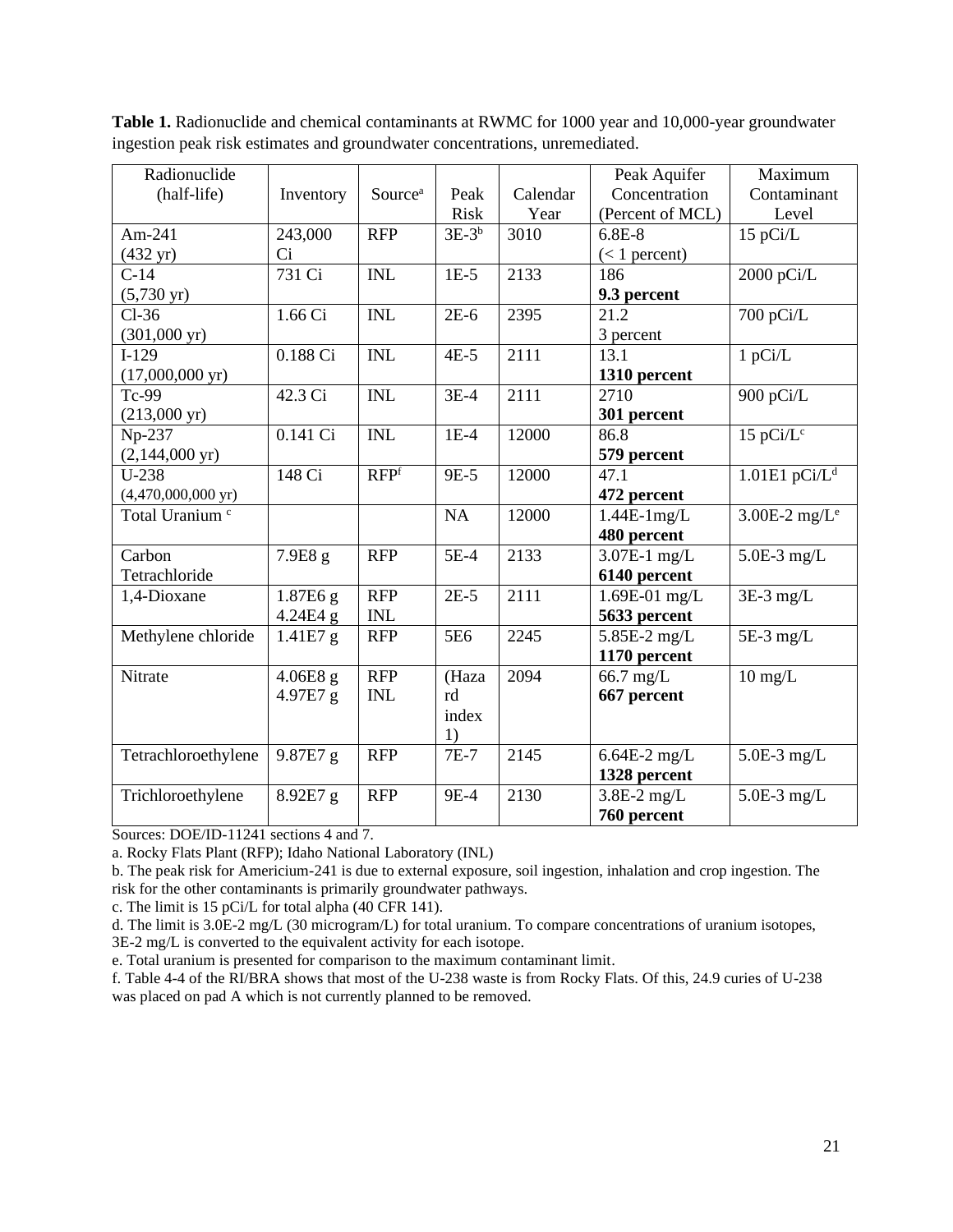Downgradient of INL, the migrating buried waste will reach 100 mrem/yr unless the soil cap performance is perfect for millennia. But that is based on contrived modeling of soil "sorbing" factors that slow the migration of the waste into the aquifer and contrived mixing that maximizes dilution.  $27 \frac{28}{18}$  "Fast paths" that can move relatively concentrated contamination through lava tubes in the aquifer downgradient are ignored.  $29$  And more long-lived radioactive waste is being buried at the INL.<sup>30</sup>

The DOE's report summarizing the "forever contamination" at RWMC was never disclosed to the public prior to EDI's freedom of information act request. <sup>31</sup> A figure from the DOE's report showing the rising radiation doses largely from migration of contaminants to the aquifer is shown in the figure below depicting the 100 mrem/yr case without credit for the soil cap slowing migration of contaminants to the aquifer.

In the short term, less than 1000 years, the ingestion dose from drinking water near RWMC due to migration of radionuclides buried at RWMC to the aquifer is primary due to carbon-14, chlorine-36, iodine-129, and technetium-99. In the longer term, americium-241 is the predominant contributor to dose as well as various uranium and plutonium isotopes. The figure does not show the chemical contamination at RWMC which has already exceeds federal maximum contaminate level (MCL) drinking water standards.

<sup>&</sup>lt;sup>27</sup> Idaho National Laboratory, "Explanation of Significant Differences Between Models Used to Assess Groundwater Impacts for the Disposal of Greater-Than-Class C Low-Level Radioactive Waste and Greater-Than-Class-C-Like Waste Environmental Impact Statement (DOE/EIS-0375D) and the Environmental Assessment for the INL Remote-Handled Low-Level Waste Disposal Project (INL/EXT-10-19168)," INL/EXT-11-23102, August 2011.<http://www.inl.gov/technicalpublications/documents/5144355.pdf> and a report prepared for the US Department of Energy, DOE Idaho Operations Office, "Preliminary Review of Models, Assumptions, and Key Data Used in Performance Assessments and Composite Analysis at the Idaho National Laboratory," INL/EXT-09-16417, July 2009. See p. 11, Tables 3 and 4 for sorption coefficients.

<sup>&</sup>lt;sup>28</sup> See that the publicly available administrative record for RWMC cleanup does not contain the assessment of radionuclide migration and radioactive doses after 10,000 years. The pre-10,000-year contaminant migration is artificially suppressed for the first 10,000 years and then rapidly escalates and stays elevated for hundreds of thousands of years. See the Administrative Record at Comprehensive Environmental Response, Compensation, and Liability Act (CERCLA) documents for documents associated with this cleanup action, including "Record of Decision" documents and EPA mandated Five-year Reviews at [http://ar.inel.gov](http://ar.inel.gov/) or [http://ar.icp.doe.gov](http://ar.icp.doe.gov/)

<sup>&</sup>lt;sup>29</sup> Johnson TM et al., Geology, "Groundwater "fast paths" in the Snake River Plain aquifer: Radiogenic isotope ratios as natural groundwater tracers," v. 28; no. 10; p. 871-874, October 2000.

<sup>&</sup>lt;sup>30</sup> US Department of Energy, "Environmental Assessment for the Replacement Capability for Disposal of Remote-Handled Low-Level Radioactive Waste Generated at the Department of Energy's Idaho Site," Final, DOE/EA-1793, December 2011.<http://energy.gov/sites/prod/files/EA-1793-FEA-2011.pdf>

<sup>&</sup>lt;sup>31</sup> U.S. Department of Energy, 2008. Composite Analysis for the RWMC Active Low-Level Waste Disposal Facility at the Idaho National Laboratory Site. DOE/NE-ID-11244. Idaho National Laboratory, Idaho Falls, ID and U.S. Department of Energy, 2007. Performance Assessment for the RWMC Active Low-Level Waste Disposal Facility at the Idaho National Laboratory Site. DOE/NE-ID-11243. Idaho National Laboratory, Idaho Falls, ID. Available at INL's DOE-ID Public Reading room electronic collection. See [https://www.inl.gov/about](https://www.inl.gov/about-inl/general-information/doe-public-reading-room/)[inl/general-information/doe-public-reading-room/](https://www.inl.gov/about-inl/general-information/doe-public-reading-room/)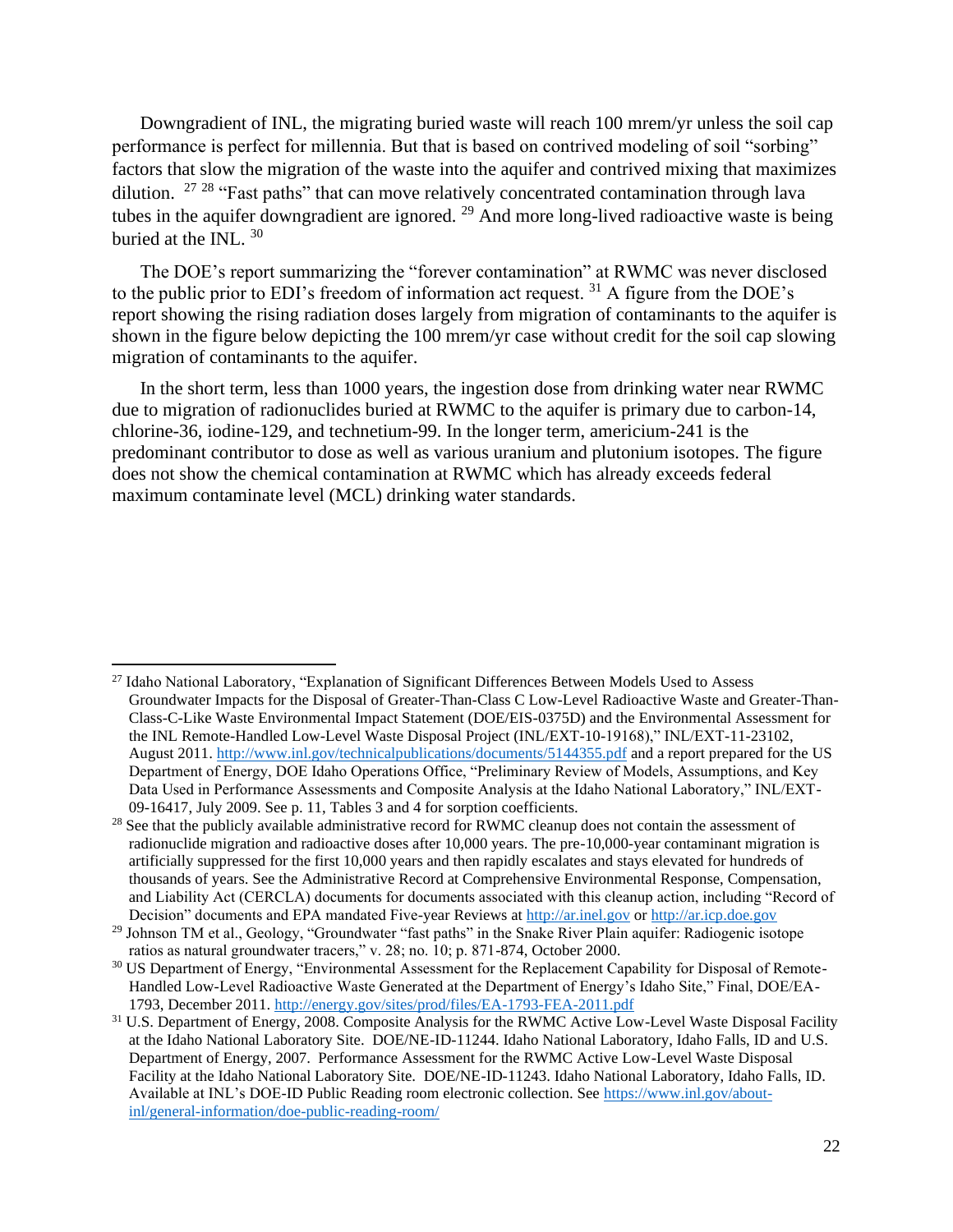

Figure 4-2. All-pathways effective dose equivalent 100 m downgradient from the Radioactive Waste Management Complex boundary from year 2110 to year 100,000 with cover infiltration rate equal to 1 cm/year.

The figure above shows the rising contamination levels after 10,000 years, with the leading Snake River Plain Aquifer contaminant being from americium-241. Please note the U.S. Environmental Protection Agency allows the Department of Energy to ignore and not display to the public the obscene radioactive contamination levels after 10,000 years at DOE cleanup sites.

Regarding the Snake River Plain Aquifer, the estimated migration of radioactive waste from the RWMC will still be dominated by americium-241, followed by other long-lived radionuclides or radionuclides such as plutonium and uranium that decay through a long series of radioactive progeny. Americium-241, with its radioactive half-life of 430 years decays into neptunium-237 which has a radioactive half-life of 2.1 million years. The Np-237 then decays through a long series of radioactive progeny. Americium-241 is the decay product of plutonium-241. Americium-241 decay ingrowth causes it to build up during the first 70 years from the time the plutonium-241 was created in a nuclear reactor. Plutonium-239 is the sought-after nuclear weapons material, but plutonium-240 and plutonium-241 are also created in a reactor along with the plutonium-239 and not easily separated out. Separation of the americium-241 from weapons material was conducted at the Rocky Flats plant and contamination levels of the Am-241 in the waste from Rocky Flats was highly variable and not well known.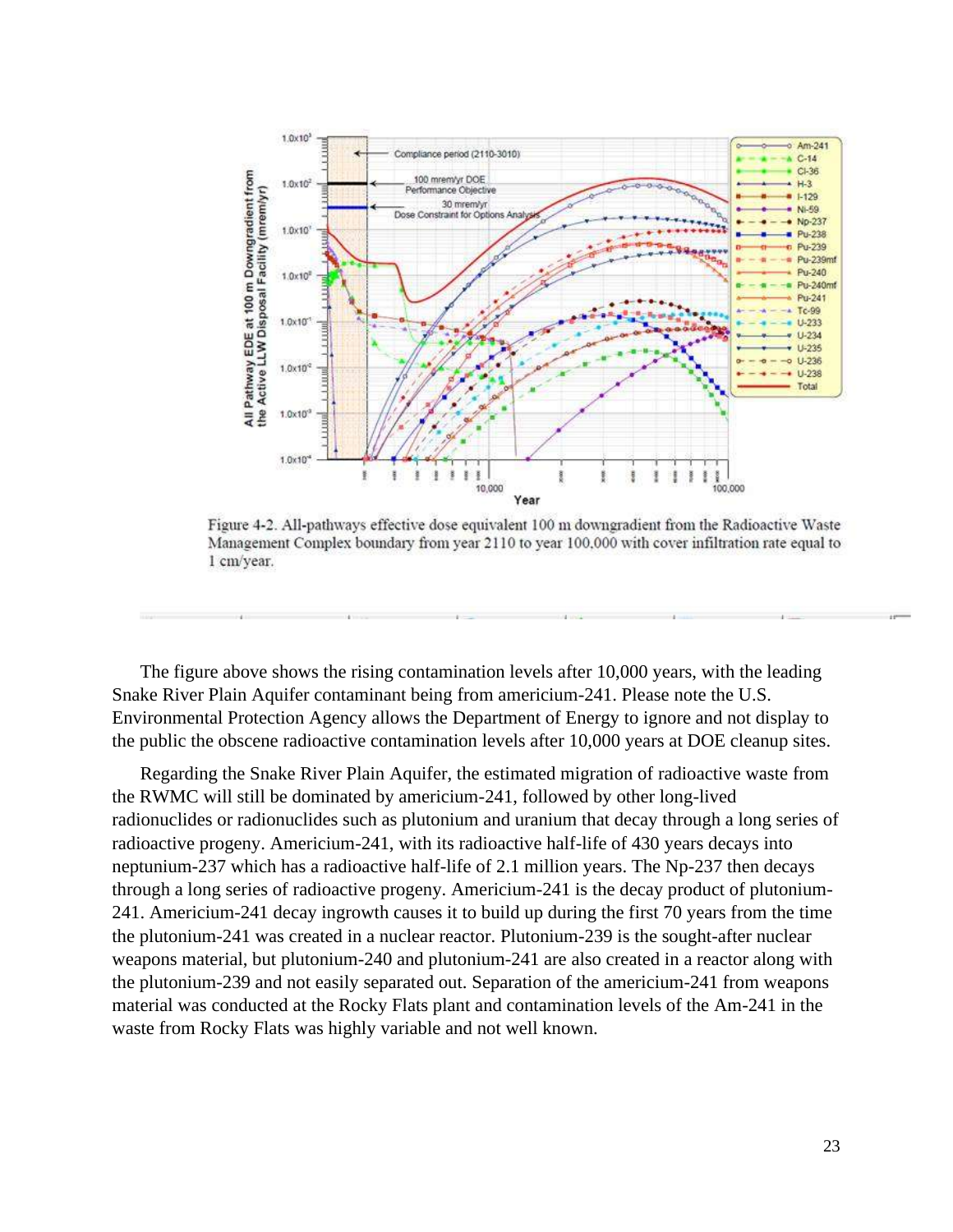The Department of Energy's disposal site at the RWMC will have a deep soil cap installed, but this situation would not meet U.S. Nuclear Regulatory Commission requirements <sup>32</sup> for stability of the disposal site after closure because both DOE and the EPA have acknowledged that the soil cap at the INL will require maintenance over millennia to maintain the integrity of the soil cap.

The Draft WIR Evaluation must explain how flexible and unreliable its Performance Assessments for radioactive waste disposal are. The Performance Assessment at the Idaho National Laboratory was withheld from the public and its chosen criteria were ad hoc because there were no adequate and protective criteria for disposal system performance.

# **RADIATION PROTECTON STANDARDS BASED PRIMARILY ON CANCER MORTALITY ARE INADEQUATE**

The public as well as radiation workers need to keep in mind that, despite what they may have been taught:

• The cancer risk is not reduced when radiation doses are received in small increments, as the nuclear industry has long assumed.<sup>33</sup>

• Despite the repeated refrain that the harm from doses below 10 rem cannot be discerned, multiple and diverse studies from human epidemiology continue to find elevated cancer risks below 10 rem and from low-dose-rate exposure. <sup>34</sup>

• The adverse health effects of ionizing radiation are not limited to the increased risk of cancer and leukemia. Ionizing radiation is also a contributor to a wide range of chronic illnesses including heart disease and brain or neurological diseases.

The public and radiation workers take cues from their management that they should not be concerned about the tiny and easily shielded beta and alpha particles. DOE-funded fact sheets often spend more verbiage discussing natural sources of radiation than admitting the vast amounts of radioactive waste created by the DOE. The tone and the meta-message from the DOE, the nuclear industry, is that if you are educated about the risks, then you'll understand that

<sup>32</sup> 10 CFR 61.44 – Stability of the disposal site after closure[. https://www.law.cornell.edu/cfr/text/10/61.44](https://www.law.cornell.edu/cfr/text/10/61.44) See § 61.44 [Stability](https://www.law.cornell.edu/definitions/index.php?width=840&height=800&iframe=true&def_id=f97feb89014cca31358add6208fbddf7&term_occur=999&term_src=Title:10:Chapter:I:Part:61:Subpart:C:61.44) of th[e disposal site](https://www.law.cornell.edu/definitions/index.php?width=840&height=800&iframe=true&def_id=009cb0bbf848db41f94f0f7b3136e6f7&term_occur=999&term_src=Title:10:Chapter:I:Part:61:Subpart:C:61.44) after [closure.](https://www.law.cornell.edu/definitions/index.php?width=840&height=800&iframe=true&def_id=690acee8500129dc7d111627f347273c&term_occur=999&term_src=Title:10:Chapter:I:Part:61:Subpart:C:61.44) The [disposal](https://www.law.cornell.edu/definitions/index.php?width=840&height=800&iframe=true&def_id=96d5084623620b2e587c06db009b78d5&term_occur=999&term_src=Title:10:Chapter:I:Part:61:Subpart:C:61.44) facility must be sited, designed, used, operated, and closed to achieve long-term [stability](https://www.law.cornell.edu/definitions/index.php?width=840&height=800&iframe=true&def_id=f97feb89014cca31358add6208fbddf7&term_occur=999&term_src=Title:10:Chapter:I:Part:61:Subpart:C:61.44) of th[e disposal site](https://www.law.cornell.edu/definitions/index.php?width=840&height=800&iframe=true&def_id=009cb0bbf848db41f94f0f7b3136e6f7&term_occur=999&term_src=Title:10:Chapter:I:Part:61:Subpart:C:61.44) and to eliminate to the extent practicable the need for ongoing [active maintenance](https://www.law.cornell.edu/definitions/index.php?width=840&height=800&iframe=true&def_id=c83f55410e5a2c41e60d05c6da26ab11&term_occur=999&term_src=Title:10:Chapter:I:Part:61:Subpart:C:61.44) of the [disposal site](https://www.law.cornell.edu/definitions/index.php?width=840&height=800&iframe=true&def_id=009cb0bbf848db41f94f0f7b3136e6f7&term_occur=999&term_src=Title:10:Chapter:I:Part:61:Subpart:C:61.44) following [closure](https://www.law.cornell.edu/definitions/index.php?width=840&height=800&iframe=true&def_id=690acee8500129dc7d111627f347273c&term_occur=999&term_src=Title:10:Chapter:I:Part:61:Subpart:C:61.44) so that onl[y surveillance,](https://www.law.cornell.edu/definitions/index.php?width=840&height=800&iframe=true&def_id=2960e159e5b4a5837b0969bb50930e9b&term_occur=999&term_src=Title:10:Chapter:I:Part:61:Subpart:C:61.44) [monitoring,](https://www.law.cornell.edu/definitions/index.php?width=840&height=800&iframe=true&def_id=91f49bf48fcd4b8a2057728a7b83bb17&term_occur=999&term_src=Title:10:Chapter:I:Part:61:Subpart:C:61.44) or minor custodial care are required.

<sup>&</sup>lt;sup>33</sup> Richardson, David B., et al., "Risk of cancer from occupational exposure to ionizing radiation: retrospective cohort study of workers in France, the United Kingdom, and the United States (INWORKS), BMJ, v. 351 (October 15, 2015), at [http://www.bmj.com/content/351/bmj.h5359 Richardson et al 2015](http://www.bmj.com/content/351/bmj.h5359%20Richardson%20et%20al%202015) This cohort study included 308,297 workers in the nuclear industry.

<sup>&</sup>lt;sup>34</sup> US EPA 2015<http://www.regulations.gov/#!documentDetail;D=NRC-2015-0057-0436>. For important low-dose radiation epidemiology see also John W. Gofman M.D., Ph.D. book and online summary of low dose human epidemiology in "Radiation-Induced Cancer from Low-Dose Exposure: An Independent Analysis," Committee for Nuclear Responsibility, Inc., 1990,<http://www.ratical.org/radiation/CNR/RIC/chp21.txt> And see EDI's April 2016 newsletter for Ian Goddard's summary and listing of important human epidemiology concerning low dose radiation exposure.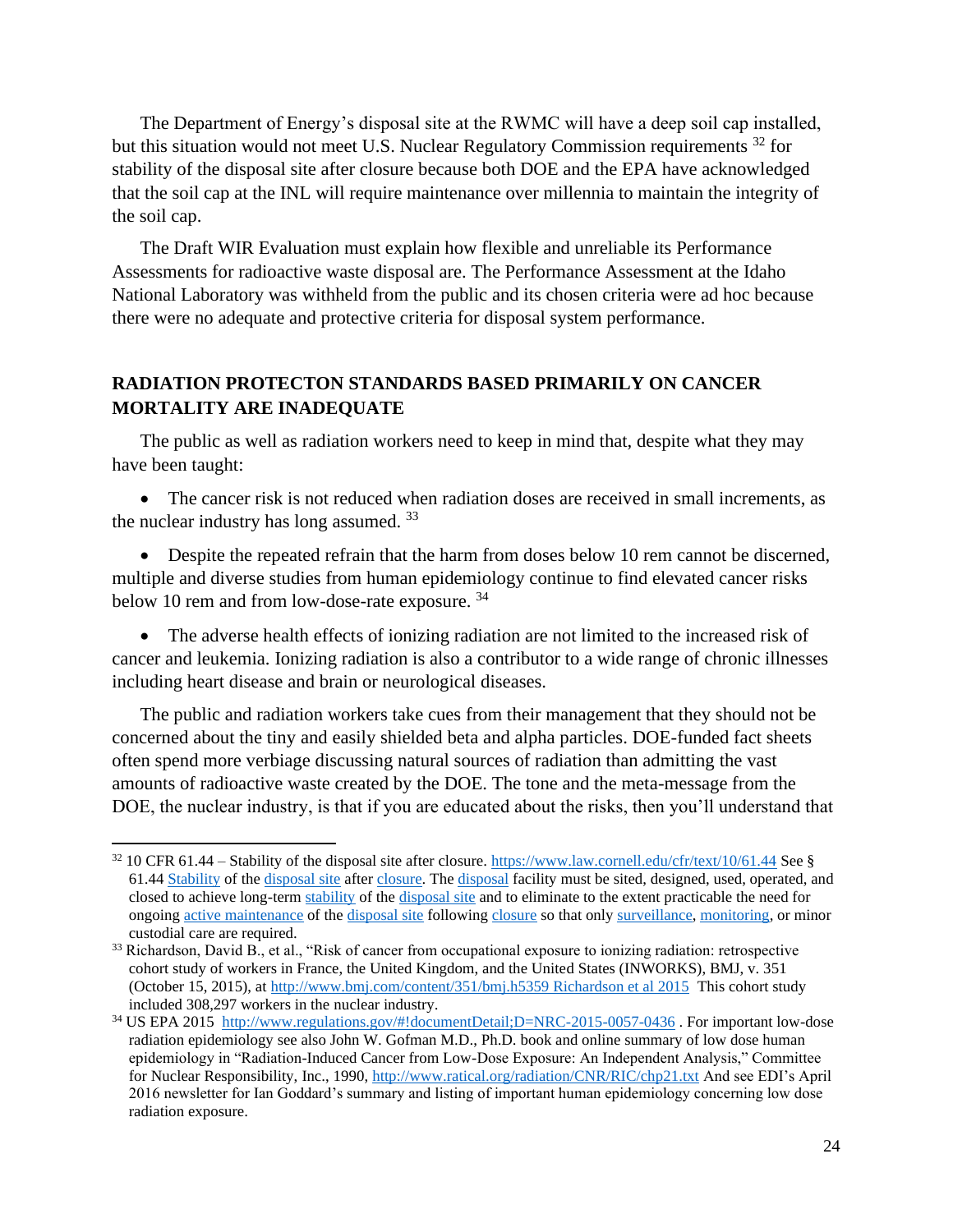the risks are low. Yet, these agencies continue to deny the continuing accumulation of compelling and diverse human epidemiological evidence that the harm of ingesting radionuclides is greater than they've been claiming.

The biological harm that ionizing radiation may cause to DNA is mentioned sometimes but it is emphasized that usually the DNA simply are repaired by the body. And the training to radiation workers will mention that fruit flies exposed to radiation passed genetic mutations to their offspring but workers are told that this phenomenon has never been seen in humans even though, sadly, the human evidence of genetic effects has continued to accumulate. Birth defects and children more susceptible to cancer are the result.

Gulf War veterans who inhaled depleted uranium have children with birth defects at much higher-than-normal rate. The same kinds of birth defects also became prevalent in the countries where citizens were exposed to DU. There are accounts to suggest that the actual number of birth defects resulting from the World War II atomic bombs dropped on Japan and by weapons testing over the Marshall Islands have been underreported. The Department of Energy early on made the decision not to track birth defects resulting from its workers or exposed populations. But people living near Hanford and near Oak Ridge know of increased birth defects in those communities.

In radworker training, there may be discussion of the fact that international radiation worker protection recommends only 2 rem per year, not 5 rem per year. There is no mention of recent human epidemiology showing the harm of radiation is higher than previously thought and at low doses, below 400 mrem annually to adult workers, increased cancer risk occurs.

Although not always delineated as "effective" whole-body radiation doses, the dose estimates in millirem (mrem) that are provided in Department of Energy environmental surveillance programs, such as in the annual reports for the Idaho National Laboratory, are given only in "effective" whole-body dose.

It is vital for the public to understand the distortion of "Effective Whole-Body Doses" in millirem, which are the typical focus of disposal facility performance. The Department of Energy did not consider organ doses in the Performance Assessment of long-lived radioactive waste remaining buried at the Idaho National Laboratory and it did not have stated radiation protection limits for the radioactive waste disposal.

The non-physical concept of "effective" whole body doses does not provide meaningful doses for estimating fatal cancer risk because the organ absorbed doses are unstated. In addition, the basis for assigning importance of various organs or tissues to the contribution to cancer mortality is based primarily on the external gamma dose received by survivors of the 1946 atomic bombing of Japan and it tells nothing about the cancer risks when radionuclides are inhaled or ingested and incorporated into the body. Cesium-137 mimics potassium, strontium-90 mimics calcium, plutonium-239 mimics iron, etc.

Even with accounting for the clearance of the radionuclide from the body and accounting for the tendency for the radionuclide to accumulate in certain organs such as the thyroid or in bone tissue — the harm from internal radiation is greater than from external radiation and is not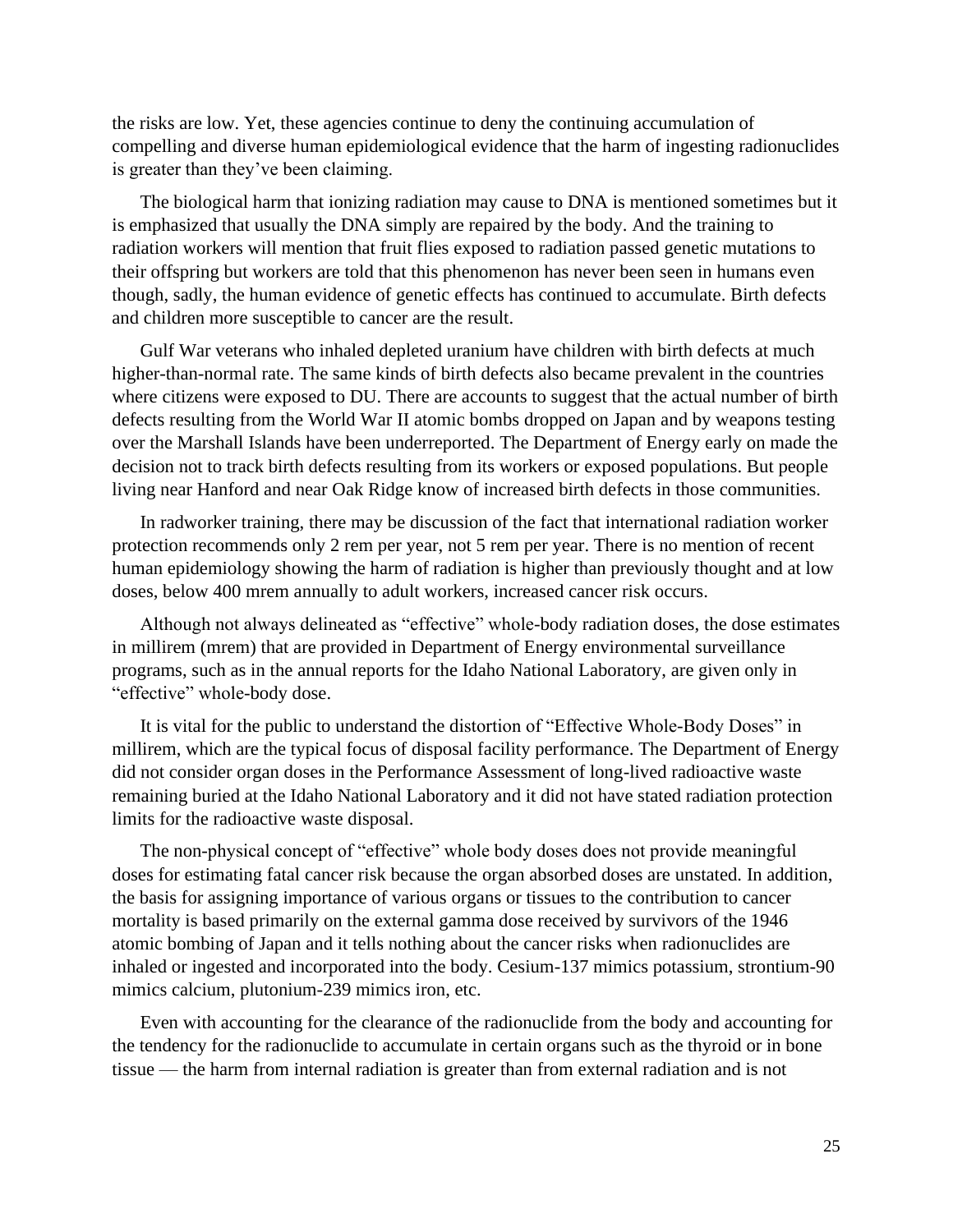accounted for by the nuclear industry's International Committee on Radiological Protection (ICRP) models because of their reliance on reviewing the radiation harm from external radiation.

Don't blame the ICRP. They are just nuclear weapons industry-funded folks who don't actually understand human biology. Anyone not sticking to the nuclear industry agenda would be booted out, sooner or later. The ICRP has no responsibilities what-so-ever.

An "effective" dose in rem builds into the rem estimate various multipliers that lower the rem value based on nuclear promotor's opinions of the cancer mortality effect of radiation to various parts of your body. And this is in addition to the multipliers regarding the type of radiation, the *equivalent* dose, that increase the dose from alpha radiation and neutron exposure over that of gamma exposure.

The Department of Energy tries to tell people they really don't need a healthy thyroid because people don't often die of thyroid cancer. Never mind how important a healthy thyroid is to the developing fetus/embryo in utero.

The "effective" rem dose is lowered before the ICRP's low-balled cancer mortality rate is even applied. I say this because in 1990, John W. Gofman's review of the atomic bomb effects on Japanese survivors predicted 0.0026 fatal cancers per rem, <sup>35</sup> which is over 4 times higher than the current Department of Energy fatal cancers per rem value of 0.0006. But even Gofman's prediction would underestimate the cancer risk from internal radiation, such as the iodine-129, strontium-90, cesium-137, americium-241, plutonium-239, and others, which make up most of the radiation dose from INL radiological releases.

Effective whole-body dose in rem (or millirem which is one thousandth of a rem) starts off with an estimate of absorbed dose but then keeps reducing and further reducing the estimated dose on the basis on ICRP opinion of the likelihood of that organ to cause cancer mortality based on external exposure. Then ICRP sums the reduced organ doses, again weights the organs to reduce their importance and thus the black box spits out an "effective" whole body dose.

This method for estimating the effective whole-body dose had actually originally been called **the doubly-weighted organ doses model** or construct, according to a 2017 article by Fisher and Fahey on *Appropriate Use of Effective Dose in Radiation Protection and Risk Assessment*. <sup>36</sup> For additional information about how misleading the "effective dose" is, read *Burdens of Proof* by Tim Connor, Energy Research Foundation, 1997 regarding the multiple failures to attribute Hanford radiological releases to the thyroid cancers in the region.

As far back as 1977, the U.S. Environmental Protection Agency recognized that continued exposure over substantial portions of a lifetime near 100 mrem per year should be avoided, read

<sup>35</sup> John W. Gofman, M.D., Ph.D., Committee for Nuclear Responsibility, Inc., "Radiation-Induced Cancer from Low-Dose Exposure: An Independent Analysis," 1990. See more in the August 2021 Environmental Defense Institute newsletter.

<sup>36</sup> Darrell R. Fisher and Frederic H. Fahey, *Health Phys*., "Appropriate Use of Effective Dose in Radiation Protection and Risk Assessment," August 2017, PMID: 28658055 and <https://www.ncbi.nlm.nih.gov/pmc/articles/PMC5878049/>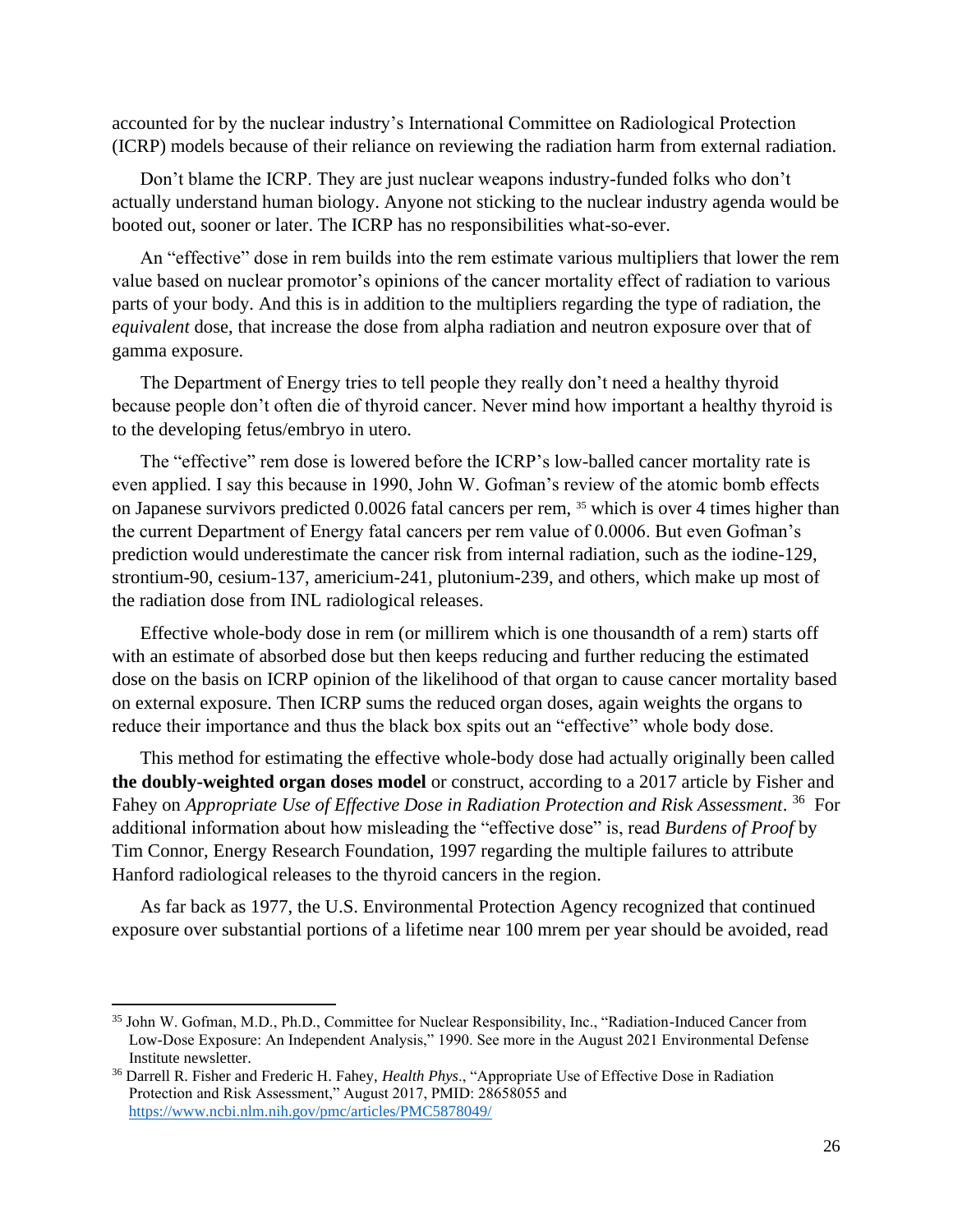more in the TENORM report.<sup>37</sup> In 1977, it was assumed by the ICRP that the risk of fatal cancers was 0.0001 per rem (or 1.0E-5 per millisievert in SI units). Various radiation regulations were based on this assumption. It was recognized by 1994 that the fatal cancer risk was higher, at 0.0005 per rem. Even the ICRP currently recognizes that the fatal cancer risk from ionizing radiation is now at least 0.0006 per rem.

The 100 millirem (mrem) per year all pathways radiation dose limit is greatly emphasized by the Department of Energy as the dose they consider allowable. Air permits may be regulated by the U.S. Environmental Protection Agency or by the states, but in either case, the EPA and the state, such as the State of Idaho, will often emphasize that the state cannot regulate Department of Energy radiological emissions. In Idaho, the State of Idaho Department of Environmental Quality will issue an air permit to the Department of Energy based entirely on the DOE's stated radiological release guesses or estimates, the Department of Energy contractors monitoring or lack thereof, and the State will agree to rapid records destruction of radiation monitoring of open-air radioactive waste evaporation ponds that is fully intended to cover up any radiological releases in excess of agreed to quantities.

In the Department of Energy's environmental monitoring reports, it is greatly emphasized that the DOE's derived concentration standards (DCGs) are safe as they imply a dose of 100 mrem per year. By now, you may be starting to understand why 100 mrem per year would actually guarantee a health catastrophe to the health of people, especially children.

Before the late 1990s, radiation risks to females were generally treated as roughly equal to the radiation risks to males. But by the late 1990s, studies of the survivors of the atomic bombing of Japan in 1945 by the International Commission on Radiation Protection (ICRP) had higher radiation risk harm to women than men, for the same dose. And the studies showed higher cancer risk to children, especially female children, than to adults for the same dose. The National Research Council BEIR VII report issued in 2006 found even higher risks to women and children. See Institute for Energy and Environmental Research (IEER.org) report, *Science for the Vulnerable*, for additional insight. <sup>38</sup> (Read more in the August 2020 Environmental Defense Newsletter at Environmental-Defense-Institute.org)

The Department of Energy's derived concentration standard (DCG) from gross alpha radioactivity in air for a 100 mrem per year dose are getting closer to the DCG for gross alpha radioactivity in air and are actually being exceeded from time to time in southeast Idaho. The most restrictive DCG is for americium-241 at 20 E-15 microcuries per milliliter (E-15 uCi/mL). With gross alpha radioactivity air usually below 4 E-15 uCi/mL, it is notable that values such as

<sup>&</sup>lt;sup>37</sup> National Research Council, Committee on Evaluation of EPA Guidelines for Exposure to Naturally Occurring Radioactive Materials. Evaluation of Guidelines to Exposures to Technologically Enhanced Naturally Occurring Radioactive Materials. Washington DC, National Academies Press, 1999. See page 108. [https://www.nap.edu/catalog/6360/evaluation-of-guidelines-for-exposures-to-technologically-enhanced-naturally](https://www.nap.edu/catalog/6360/evaluation-of-guidelines-for-exposures-to-technologically-enhanced-naturally-occurring-radioactive-materials)[occurring-radioactive-materials](https://www.nap.edu/catalog/6360/evaluation-of-guidelines-for-exposures-to-technologically-enhanced-naturally-occurring-radioactive-materials) and chapters at [https://www.nap.edu/catalog/6360/evaluation-of-guidelines-for](https://www.nap.edu/catalog/6360/evaluation-of-guidelines-for-exposures-to-technologically-enhanced-naturally-occurring-radioactive-materials#toc)[exposures-to-technologically-enhanced-naturally-occurring-radioactive-materials#toc](https://www.nap.edu/catalog/6360/evaluation-of-guidelines-for-exposures-to-technologically-enhanced-naturally-occurring-radioactive-materials#toc)

<sup>38</sup> Arjun Makhijani, Ph.D., Brice Smith, Ph.D., Michael C. Thorne, Ph.D., Institute for Energy and Environmental Research, *Science for the Vulnerable Setting Radiation and Multiple Exposure Environmental Health Standards to Protect Those Most at Risk*, October 19, 2006.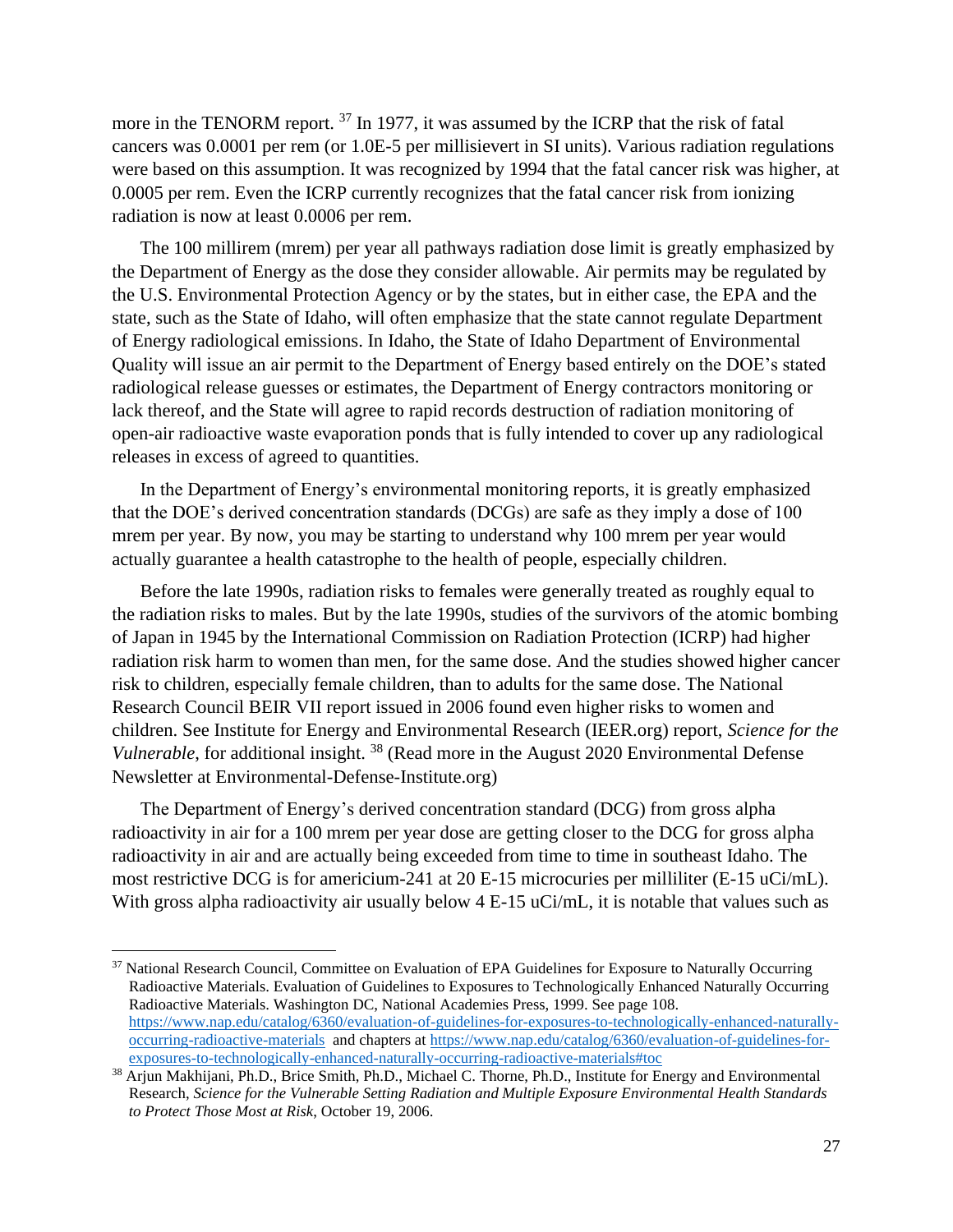7.2 E-15 uCi/mL occur (see Blackfoot monitoring in 2012). The increasing gross alpha radioactivity in air values are within a factor of three or four of the DCG.

There are large fluctuations in the concentrations of gross beta radioactivity in air in southeast Idaho and these fluctuations appear to be due to the INL's airborne radiological releases, despite statements to the contrary by the Department of Energy's environmental surveillance contractor. In 1998, the gross beta radioactivity in air concentrations ranged from 8 to 38 E-15 uCi/mL. In contrast, in 2002, gross beta concentrations ranged from 8 to 129.4 E-15 uCi/mL. The Department of Energy's environmental surveillance contractor continues to assert that no detected radioactivity could be attributed to the INL, stating: "In general, gross alpha and gross beta activities show levels and seasonal variations not attributable to INEEL releases. Seven of the weekly gross beta results showed statistical differences between boundary and distant locations. In all cases the differences were attributed to natural variation or to inversion conditions." And as typical of every INL annual environmental surveillance report no matter what they detect in their monitoring, they state: "In summary, the results of the monitoring programs for 2002 presented in this report indicate that radioactivity from current INEEL operations could not be distinguished from worldwide fallout and natural radioactivity in the region surrounding the INEEL."

The escalating levels of radioactivity in southeast Idaho are addressed by DOE's environmental surveillance program by torturing until submission any "outliers" and using radioactive blanks in order to achieve large negative values to reduce the annual averages.

With intermittent releases puffed out by INL nuclear facilities and evaporation ponds, why would anyone be surprised that the values fluctuated? But the DOE's environmental surveillance program is continually surprised by fluctuating values and it actively seeks to discard the "aberrant" samples showing high concentrations of radioactivity.

The Department of Energy embraces only the effective whole-body dose while ignoring the far higher organ doses, such as the absorbed dose to the thyroid from of iodine-131, iodine-129, americium-241 and other radionuclides.

The internal radiation cancer harm is not based on solid epidemiological evidence and there are experts from Karl Z. Morgan to Chris Busby to Jack Valentin that understand that the accepted models may understate the cancer harm by a factor of 10, 100 or more. The nuclear industry continues to ignore the epidemiological evidence that implies tighter restrictions are needed. **Jack Valentin, former chair of the International Commission on Radiological Protection (ICRP) has admitted, before resigning from the ICRP, that the ICRP's radiation model underpredicts the harm of internal radiation by over a factor 100.** 

The DOE' Draft WIR Evaluation must explain why DOE continues to base its regulations and decisions on the ICRP recommendations and why it considers the very inadequate ICRP models to be acceptable for the protection of human health.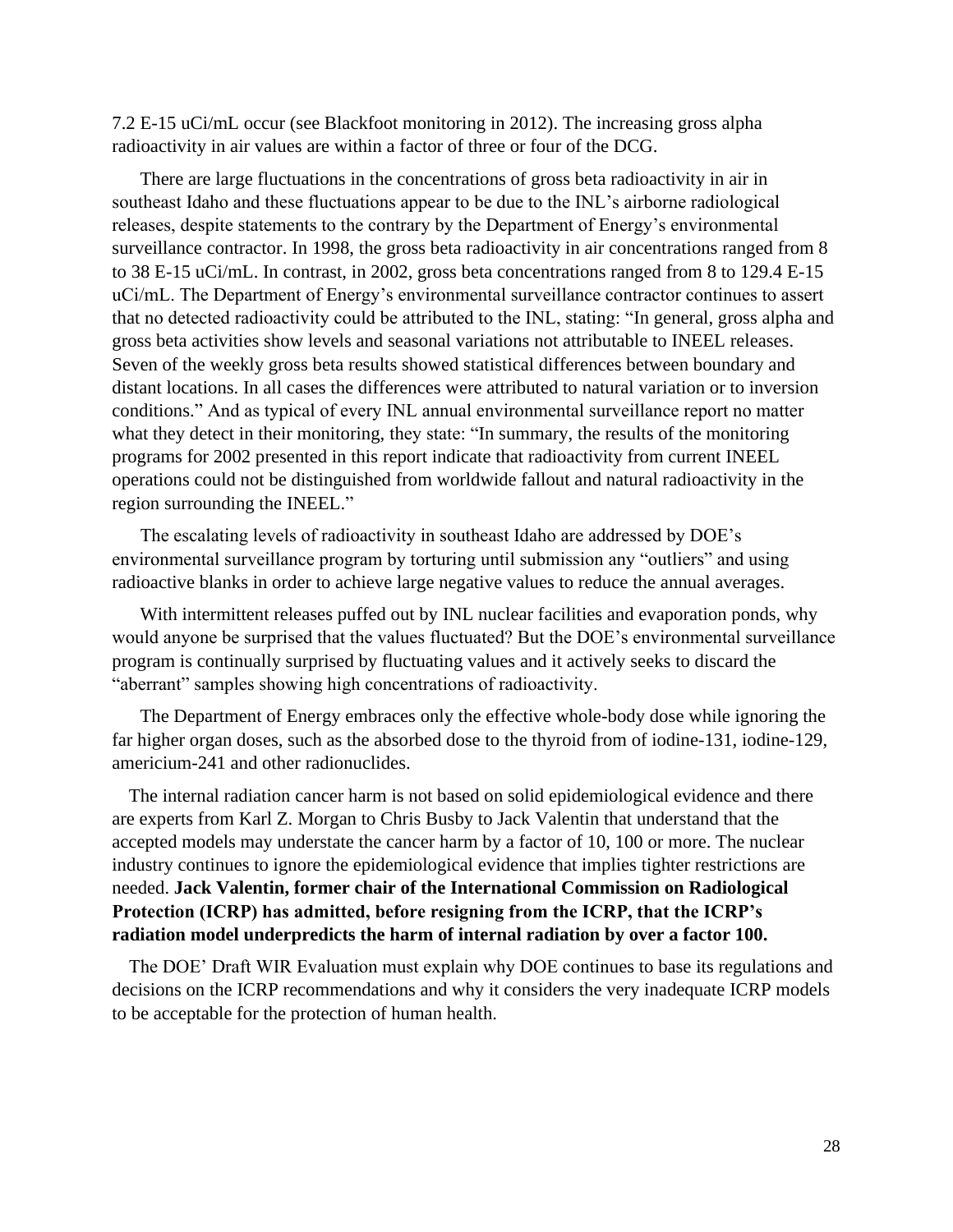#### **DOE WRONG TO USE ICRP'S TREATMENT OF HERITABLE DISEASE**

While the International Commission of Radiological Protection (ICRP) continues to say that "Radiation induced heritable disease has not been demonstrated in human populations," Chis Busby writes that evidence of genetic effects *has* been found in humans and at very low radiation doses. <sup>39</sup> <sup>40</sup>

Robin Whyte wrote in the *British Medical Journal* in 1992 about the effect in neonatal (1 month) mortality and stillbirths in the United States and also in the United Kingdom. The rise in strontium-90 from nuclear weapons testing from 1950 to 1964 has been closely correlated, geographically, with excess fetal and infant deaths. The doses from strontium-90 due to atmospheric nuclear weapons testing were less than 50 millirem (or 0.5 millisievert), according the Chris Busby. Radioactive fallout from atmospheric nuclear weapons testing would not only include strontium-90, it would include iodine-131, tritium, cesium-137, and other radionuclides, including plutonium. <sup>41</sup> The extent of the nuclear weapons testing immorality continues to astound me and I applaud the work being done to reduce the risk of human extinction from nuclear weapons. <sup>42</sup>

The ICRP maintains that human evidence of genetic effects due to radiation does not exist. The ICRP then uses the study of external radiation on mice to estimate the heritable risks for humans. One study was conducted using internal radionuclides on mice and the study noted that "detailed research on internal radiation exposure has hardly ever been reported in the past." <sup>43</sup> **This limited study of microcephaly in mice found that far lower doses of internal radiation caused the same effect as higher doses of external radiation.** 

It has been known now for a few decades that radiation exposure to the developing embryo and fetus "can cause growth retardation; embryonic, neonatal, or fetal death; congenital malformations; and functional impairment such as mental retardation." <sup>44</sup>

<sup>39</sup> Chris Busby, *The Ecologist*, "It's not just cancer! Radiation, genomic instability and heritable genetic damage," March 17, 2016. [https://theecologist.org/2016/mar/17/its-not-just-cancer-radiation-genomic-instability-and](https://theecologist.org/2016/mar/17/its-not-just-cancer-radiation-genomic-instability-and-heritable-genetic-damage)[heritable-genetic-damage](https://theecologist.org/2016/mar/17/its-not-just-cancer-radiation-genomic-instability-and-heritable-genetic-damage)

<sup>40</sup> Chris Busby, Scientific Secretary, European Committee on Radiation Risk, Presentation, *Radioactive discharges from the proposed Forsmark nuclear waste disposal project in Sweden and European Law*, September 8, 2017. Online pdf 646\_Nacka\_TR\_M1333-11\_Aktbil\_646\_Christopher\_Busby\_presentation\_170908

<sup>41</sup> R. K. Whyte, *British Medical Journal*, "First day neonatal mortality since 1935: re-examination of the Cross hypothesis," Volume 304, February 8, 1992.<https://www.bmj.com/content/bmj/304/6823/343.full.pdf>

<sup>42</sup>Jackie Abramian, ForbesWomen, "After Her Nuclear Disaster Dress Rehearsal, Cynthia Lazaroff Has A Wake-Up Call For Our World As We Sleepwalk Into Nuclear Extinction," September 21, 2021. [https://www.forbes.com/sites/jackieabramian/2021/09/21/after-her-own-nuclear-disaster-dress-rehearsal-cynthia](https://www.forbes.com/sites/jackieabramian/2021/09/21/after-her-own-nuclear-disaster-dress-rehearsal-cynthia-lazaroff-has-a-wake-up-call-as-our-world-sleepwalks-into-nuclear-extinction/?sh=6a22151d62e2)[lazaroff-has-a-wake-up-call-as-our-world-sleepwalks-into-nuclear-extinction/?sh=6a22151d62e2](https://www.forbes.com/sites/jackieabramian/2021/09/21/after-her-own-nuclear-disaster-dress-rehearsal-cynthia-lazaroff-has-a-wake-up-call-as-our-world-sleepwalks-into-nuclear-extinction/?sh=6a22151d62e2) Lazaroff has founded NuclearWakeupCall.Earth due to her concern over nuclear weapons. "There are nearly 13,500 nuclear warheads in current arsenals of nine nuclear-armed states. That the U.S. has more nuclear warheads than hospitals should be a wake-up call," says Lazaroff.

<sup>&</sup>lt;sup>43</sup> Yukihisa Miyachi, J-STAGE, "Microcephaly Due to Low-dose Intrauterine Radiation Exposure Caused by 33P Beta Administration to Pregnant Mice," 2019 Volume 68 Issue 3 Pages 105-113. [https://www.jstage.jst.go.jp/article/radioisotopes/68/3/68\\_680303/\\_article/-char/en](https://www.jstage.jst.go.jp/article/radioisotopes/68/3/68_680303/_article/-char/en)

<sup>&</sup>lt;sup>44</sup> Eric J. Hall, *Radiobiology for the Radiologist*, 5<sup>th</sup> ed., 2000, p. 190.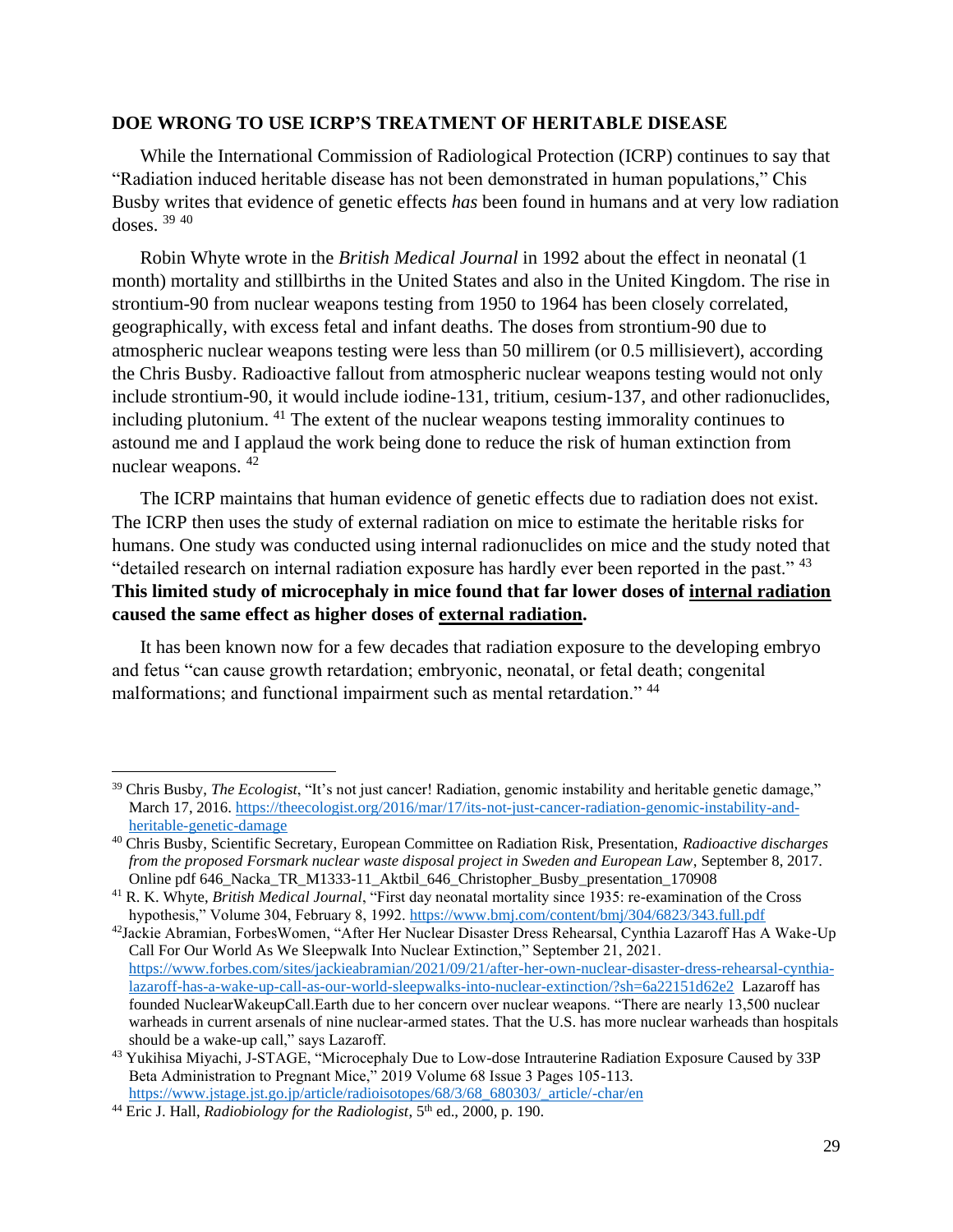In 2007, the International Commission of Radiological Protection (ICRP) lowered its estimate of the risk of genetic harm of congenital malformations by 6-fold, from 1.3E-4/rem to 0.2E-4/rem. Based on the belief that the study of the Japanese bomb survivors did not detect genetic effects, **the ICRP genetic effect estimate for humans is based on studies of external radiation of mice.**

The ICRP estimate of risk of congenital malformations is a fraction of its predicted cancer risk for cancer mortality (or latent cancer fatality). The ICRP latent cancer fatality risk was 5.0E-4 LCF/rem (1991 estimate), close to the cancer mortality rate used in the Department of Energy's Versatile Test Reactor EIS of 6.0E-4 LCF/rem. <sup>45</sup>

While the studies of genetic injury to the Japan bombing survivors declared that they found no evidence of genetic damage, other researchers have found those studies to have been highly flawed. A report published in 2016 by Schmitz-Feuerhake, Busby and Pfugbeil summarizes numerous human epidemiology studies of congenital malformations due to radiation exposure. <sup>46</sup>

The 2016 report disputes the ICRP genetic risk estimate and finds that diverse human epidemiological evidence supports a far higher genetic risk for congenital malformations. **Nearly all types of hereditary defects were found at doses as low as 100 mrem.** The pregnancies are less viable at higher doses and so the rate of birth defects appears to stay steady or falls off at doses above 1000 mrem or 1 rem. The 2016 report found the excess relative risk for congenital malformations of 0.5 per 100 mrem at 100 mrem falling to 0.1 per 100 mrem at 1000 mrem.

The 2016 report's result for excess relative risk of congenital malformations of 5.0/rem is 250,000-fold higher than the ICRP estimate of 0.2E-4/rem which ICRP appears to assume has a linear dose response. (See the August 2021 Environmental Defense Institute newsletter.)

The bottom line is that the nuclear industry and especially the Department of Energy is grossly underestimating the fatal cancer risk of their radiological releases, and ignoring serious adverse health effects such as cancer incidence, heart disease, reduced immune system function, fertility problems, decreased life span, as well as increased rates of infant death and birth defects And they are also grossly underestimating the risk of genetic effects of ionizing radiation exposure prior to conception that are passed on to their children and grandchildren, by relying on ICRP's industry-biased recommendations.

The Draft WIR Evaluation must explain why primarily cancer fatality is the focus of its radiation protections standards and why many of the know health problems from radionuclide exposure, ingestion and inhalation have been ignored.

<sup>45</sup> U.S. Department of Energy's Versatile Test Reactor Draft Environmental Impact Statement (VTR EIS) (DOE/EIS-0542) (Announced December 21, 2020). A copy of the Draft VTR EIS can be downloaded at <https://www.energy.gov/nepa> o[r https://www.energy.gov/ne/nuclear-reactor-technologies/versatile-test-reactor.](https://www.energy.gov/ne/nuclear-reactor-technologies/versatile-test-reactor) (See discussion in VTR EIS Appendix C, page C-4).

<sup>46</sup> Inge Schmitz-Feurerhake, Christopher Busby, and Sebastian Pflugbeil, *Environmental Health and Toxicology, Genetic radiation risks: a neglected topic in the low dose debate*, January 20, 2016. <https://www.ncbi.nlm.nih.gov/pmc/articles/PMC4870760/>The 2016 report found the "excess relative risk for congenital malformations of 0.5 per mSv at 1 mSv falling to 0.1 per mSv at 10 mSv exposure and thereafter remaining roughly constant."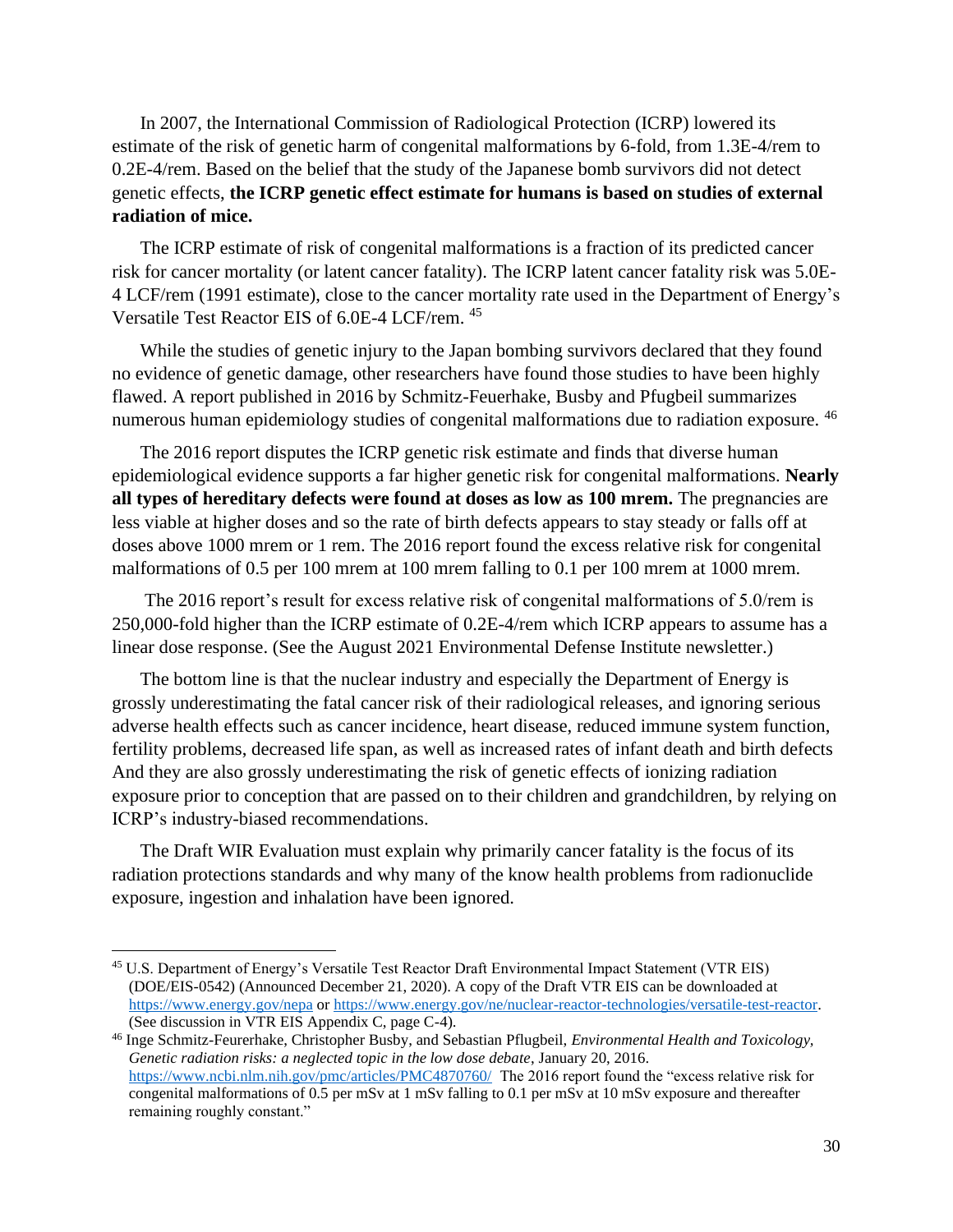# **DOE'S DOSE LIMITS ARE NOT PROTECTIVE OF RADIATION WORKERS OR THE PUBLIC**

DOE's dose limits are not protective of radiation workers (5,000 millirem per year) or the public (100 millirem per year).

Epidemiology of thousands of radiation workers found elevated cancer risk occurring at an average 200 mrem/yr. <sup>47</sup> An INL-specific study found radiation and nonradiation workers at the site had higher risk of certain cancers. <sup>48</sup> The US Nuclear Regulatory Commission and the Department of Energy maintain that their 5 rem/yr worker exposure limit is protective despite compelling scientific evidence to the contrary. <sup>49</sup>

At the Department of Energy's Hanford high-level waste tanks, decades of harmful and largely inadequately monitored chemical vapor releases have harmed many workers. <sup>50</sup>

The NRC cancelled funding of what would have been the first meaningful epidemiology study of health near US nuclear facilities. They claimed it would cost too much (at \$8 million) and take too long. <sup>51</sup>

The US NRC prefers reliance on the 1980s epidemiology study that mixed children and adults and populations near and far from nuclear plants and predictably found no harm. <sup>52</sup> The NRC

<sup>&</sup>lt;sup>47</sup> Richardson, David B., et al., "Risk of cancer from occupational exposure to ionizing radiation: retrospective cohort study of workers in France, the United Kingdom, and the United States (INWORKS), BMJ, v. 351 (October 15, 2015), at [http://www.bmj.com/content/351/bmj.h5359 Richardson et al 2015](http://www.bmj.com/content/351/bmj.h5359%20Richardson%20et%20al%202015) ] (And please note that studies of high leukemia risk in radiation workers and of ongoing studies to assess health effects of high and low-linear energy transfer internal radiation must also be studied in addition to this one on external radiation.)

<sup>&</sup>lt;sup>48</sup> "An Epidemiology Study of Mortality and Radiation-Related Risk of Cancer Among Workers at the Idaho National Engineering and Environmental Laboratory, a U.S. Department of Energy Facility, January 2005. <http://www.cdc.gov/niosh/docs/2005-131/pdfs/2005-131.pdf>and<http://www.cdc.gov/niosh/oerp/ineel.htm>and Savannah River Site Mortality Study, 2007. http:/ [/www.cdc.gov/niosh/oerp/savannah-mortality/](http://www.cdc.gov/niosh/oerp/savannah-mortality/)

<sup>&</sup>lt;sup>49</sup> "Health Risks from Exposure to Low Levels of Ionizing Radiation BEIR VII – Phase 2, The National Academies Press, 2006, [http://www.nap.edu/catalog.php?record\\_id=11340](http://www.nap.edu/catalog.php?record_id=11340) The BEIR VII report reaffirmed the conclusion of the prior report that every exposure to radiation produces a corresponding increase in cancer risk. The BEIR VII report found increased sensitivity to radiation in children and women. Cancer risk incidence figures for solid tumors for women are about double those for men. And the same radiation in the first year of life for boys produces three to four times the cancer risk as exposure between the ages of 20 and 50. Female infants have almost double the risk as male infants.

<sup>50</sup> Hanford Tank Vapor Assessment Report, SRNL-RP-2014-00791, October 30, 2014 at [http://srnl.doe.gov/documents/Hanford\\_TVAT\\_Report\\_2014-10-30-FINAL.pdf](http://srnl.doe.gov/documents/Hanford_TVAT_Report_2014-10-30-FINAL.pdf)

<sup>51</sup> NRC (Nuclear Regulatory Commission) 2010. NRC Asks National Academy of Sciences to Study Cancer Risk in Populations Living near Nuclear Power Facilities. NRC News No. 10-060, 7 April 2010. Washington, DC: NRC. The framework for the study was reported in "Analysis of Cancer Risks in Populations Near Nuclear Facilities; Phase I (2012). See cancer risk study at nap.edu.

<sup>52</sup> NCI (National Cancer Institute) 1990. Cancer in Populations Living near Nuclear Facilities. 017-042-00276-1. Washington, DC: Superintendent of Documents, U.S. Government Printing Office.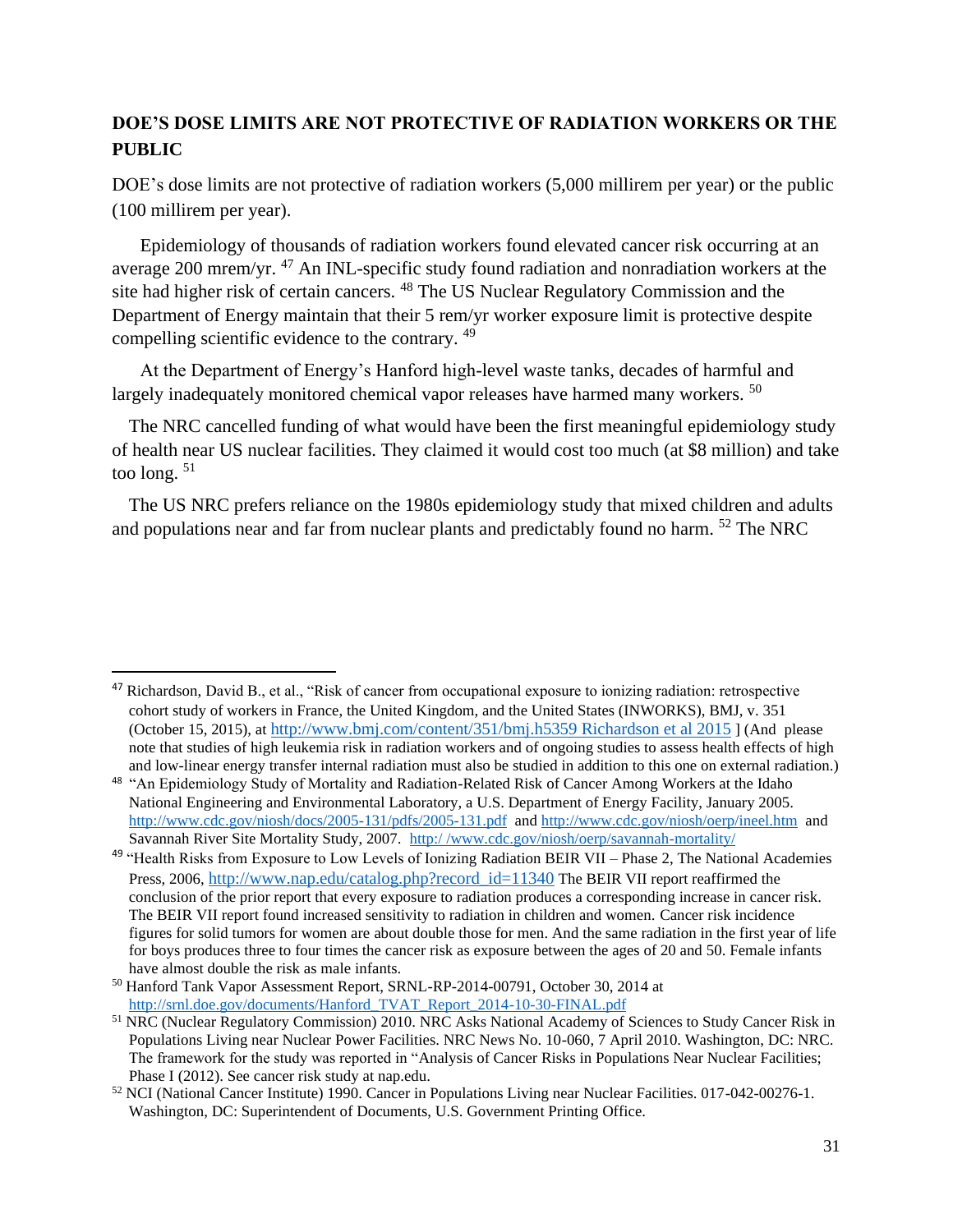actively ignores the irrefutable studies from Germany that found increased cancer and leukemia rates of children living near each of the plants.  $53\frac{54}{55}$ 

The U.S. NRC knows that if people knew the harm of living near nuclear power plants, just from routine radiological emissions, it would be the end of nuclear energy.

The Draft WIR Evaluation must explain why the DOE continues to claim that 5,000 millirem per year doses to the radiation workers and 100 millirem per year to the public is protective.

### **DOE'S DRAFT WIR EVALUATION IMPLIES DOE WILL COMPLY WITH DEPARTMENT OF ENERGY REGULATIONS BUT IGNORES DOE'S LACK OF COMPLIANCE**

From the DOE's nuclear weapons testing at the Nevada Testing Station, in the Pacific islands, and elsewhere, the DOE told people they were safe and then covered up epidemiology that showed people had increased rates of leukemia and cancer from the fallout. The DOE claimed its releases from the INL were too low to cause harm, but when asked to state what it had released to the Idaho skies, the DOE didn't know. Then when the DOE issued a report of estimated releases through its history to 1989, reviews by the Center for Disease Control found the releases had been significantly underestimated. It is also documented that many environmental monitoring records were subsequently destroyed, which would have indicated more contamination that the DOE wanted others to know about. The DOE has lost or destroyed worker radiation dose records throughout its history when the records would show elevated doses. The DOE uses secrecy, document destruction, omission of key information during public presentations, and adherence to providing false information about its plans, and breaks its commitments. The DOE would not have conducted any cleanup at all if other federal agencies had not been able to say that hazardous chemical laws needed to apply to DOE sites, allowing CERCLA cleanup investigations. The DOE has systematically lied about the pervasive longlived radionuclides at sites likes the INL, omitting what it well knew, that uranium, plutonium and americium were included in soil and perched water. It omitted this information so well that the DOE and the U.S. Geological Survey have often, without justification, omitted the reporting of extensive radiological contamination at the INL, later found by CERCLA investigations.

DOE lied about its radiological releases decades ago from nuclear weapons testing, reactor testing, and reactor accidents and other operations and it continues to misinform the public about its past and about current contamination.

<sup>53</sup> Kaatsch P, Kaletsch U, Meinert R, Michaelis J.. 1998. An extended study of childhood malignancies in the vicinity of German nuclear power plants. Cancer Causes Control 9(5):529–533.

<sup>54</sup> The study is known by its German acronym KiKK (Kinderkrebs in der Umgebung von Kernkraftwerken): Kaatsch P, Spix C, Schmiedel S, Schulze-Rath R, Mergenthaler A, Blettner M 2008b. Vorhaben StSch 4334: Epidemiologische Studie zu Kinderkrebs in der Umgebung von Kernkraftwerken (KiKK-Studie), Teil 2 (Fall-Kontroll-Studie mit Befragung). Salzgitter: Bundesamt für Strahlenschutz.

<sup>55</sup> Kaatsch P, Spix C, Schulze-Rath R, Schmiedel S, Blettner M., 2008. Leukemia in young children living in the vicinity of German nuclear power plants. Int J Cancer 122(4):721–726.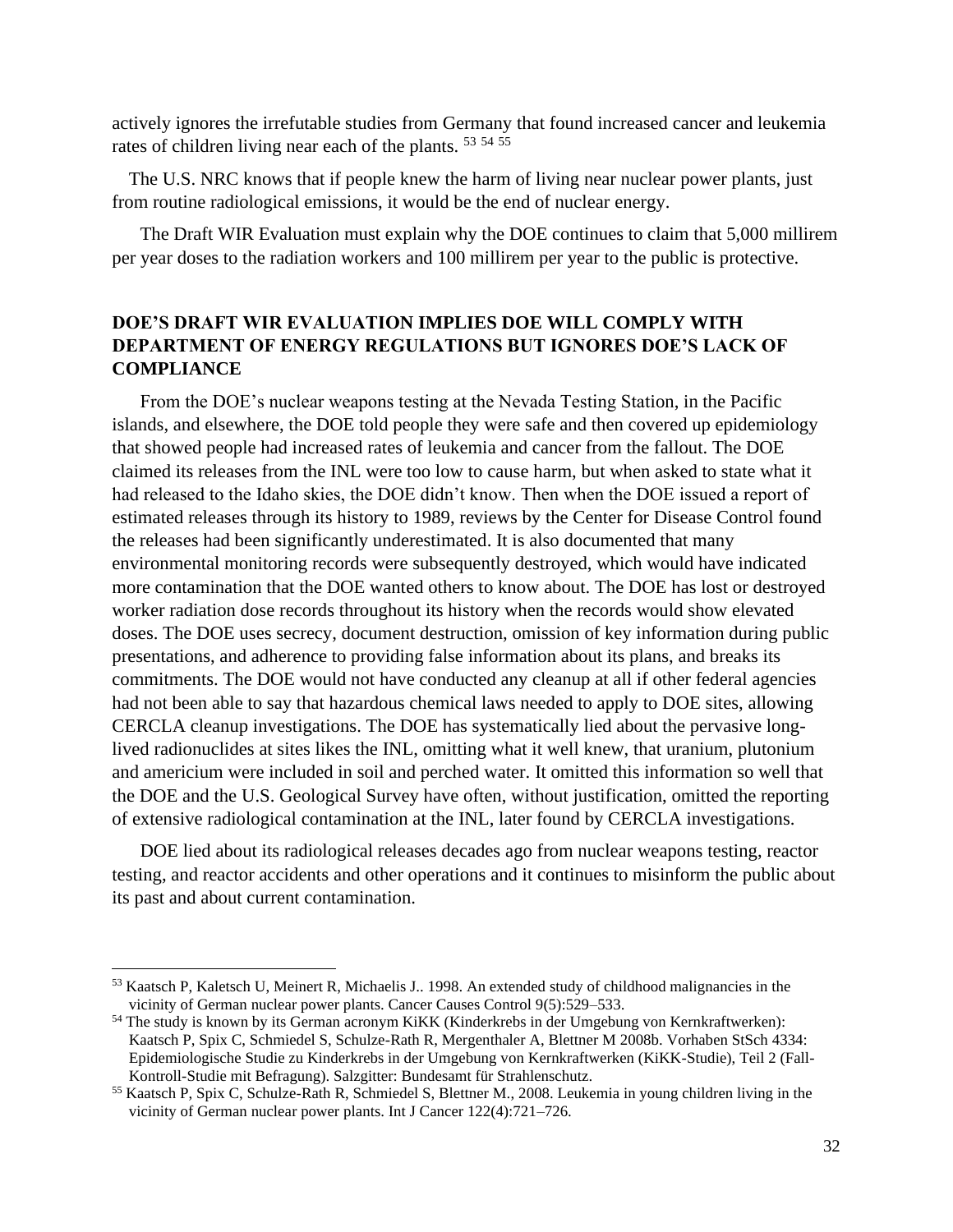The Department of Energy has a long history of telling workers they are protected from radiological hazards — but workers got illnesses. Nationwide, billions of dollars of illness compensation have been paid out under the Energy Employee Illness Compensation Program Act (EEICOPA) even with two-thirds of INL claims denied.

The Department of Energy has a long history of saying its radiological releases were too small to affect the public — but studies found that the public had higher infant mortality and certain cancers and leukemia.

The Department of Energy has rightfully earned and continues to earn the public's distrust. The Department of Energy must not be allowed to unilaterally reclassify HLW waste because the DOE cannot be trusted to comply with its own regulations should its regulations or DOE Orders be deemed inconvenient or costly.

The Idaho National Laboratory along with other Department of Energy operations at Hanford and Rocky Flats have a long tradition of falsification of lung count results. The last situation requiring lung counts, reported that lung counts were not required, despite lung counts being required. Workers are not informed that their lung count results can be manipulated in order to obtain lowered intake results. I have personally seen irrefutable evidence of fraudulent lung count report manipulations by the Idaho National Laboratory.

The Draft WIR Evaluation must explain why the public or the courts should expect the Department of Energy to be compliant or protective of human health and the environment given the DOE's track record.

# **THE DRAFT WIR EVALUATION FAILS TO ACKNOWLEDGE THAT THE DOE HAS A RECORD OF NOT DISCLOSING SAFETY PROBLEMS PUBLICLY OR ACCURATELY**

The Department of Energy routinely makes its unusual occurrence reports and other safety information impossible or difficult for the public to obtain. If reported, the public can expect months of delay before information is available publicly. The Draft WIR Evaluation must explain why DOE makes its documents difficult or impossible to obtain.

The DOE has also conducted numerous public comment opportunities, only to refuse to publish those public comments such as the consent-based interim spent nuclear fuel storage meetings conducted a few years ago. <sup>56 57</sup>

The pervasive lack of candid, complete information coupled the Department of Energy's utter lack of regard for human health and the environment make it necessary for higher federal laws and the oversight of independent agencies to oversee radioactive material management and

<sup>56</sup> Before ending the consent-based siting effort, information found about the Department of Energy's consent-based siting at [www.energy.gov/consentbasedsiting](http://www.energy.gov/consentbasedsiting) and its Integrated Waste Management and Consent-based Siting booklet at<http://energy.gov/ne/downloads/integrated-waste-management-and-consent-based-siting-booklet>

<sup>&</sup>lt;sup>57</sup> Environmental Defense Institute's comment submittal on the Consent-based Approach for Siting Storage for the nation's Nuclear Waste, July 31, 2016. [http://www.environmental-defense](http://www.environmental-defense-institute.org/publications/EDIXConsentFinal.pdf)[institute.org/publications/EDIXConsentFinal.pdf](http://www.environmental-defense-institute.org/publications/EDIXConsentFinal.pdf)